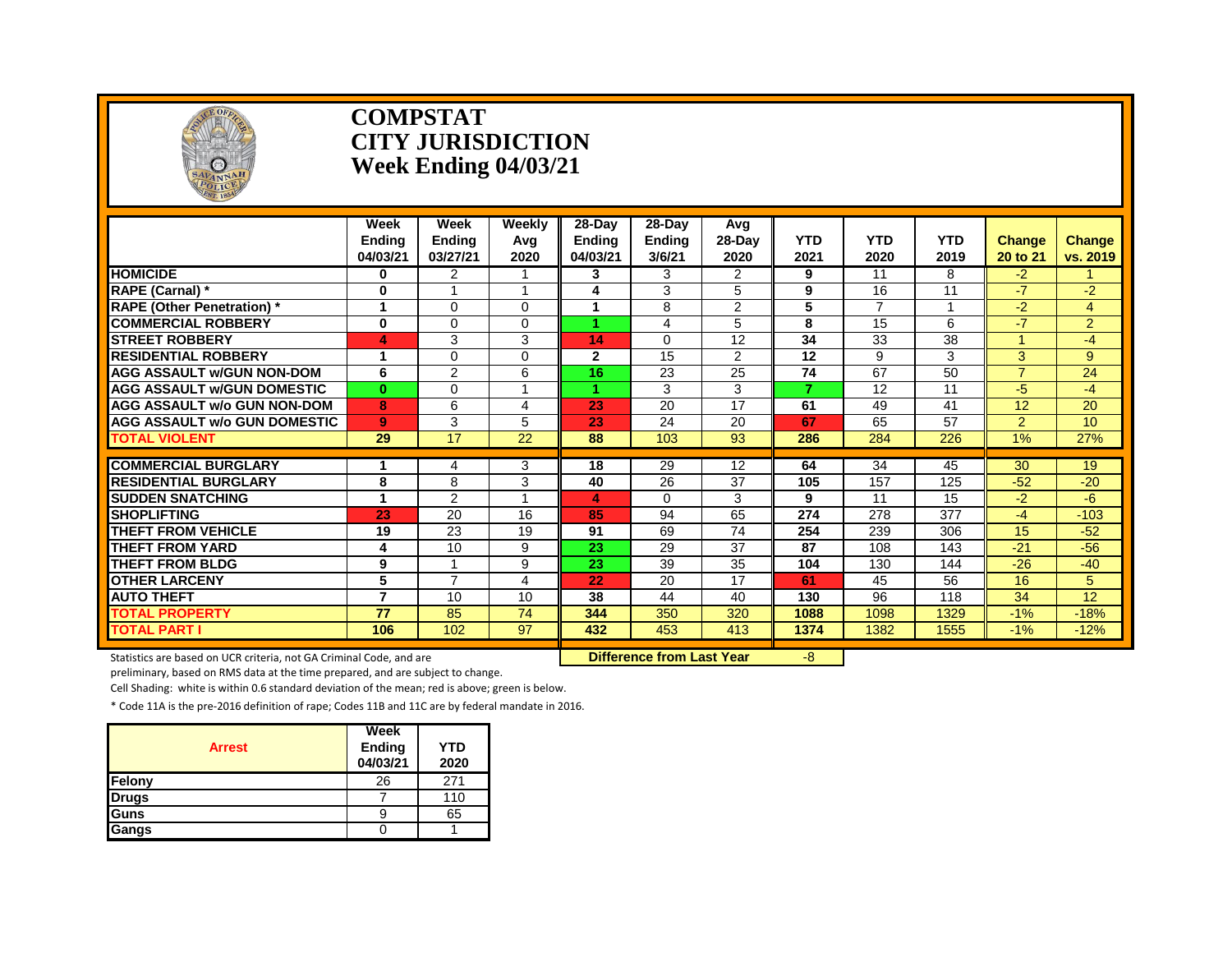

#### **COMPSTAT PRECINCT COMMANDER: NORTH PRECINCT** CAPT. BEN HERRON **Week Ending 04/03/21**





|                                     | Week<br><b>Ending</b><br>04/03/21 | Week<br><b>Ending</b><br>03/27/21 | Weekly<br>Avg<br>2020 | $28-Dav$<br><b>Ending</b><br>04/03/21 | 28-Day<br><b>Ending</b><br>3/6/21 | Avg<br>28-Day<br>2020   | <b>YTD</b><br>2021 | <b>YTD</b><br>2020   | <b>YTD</b><br>2019 | <b>Change</b><br>20 to 21 | Change<br>vs. 2019        |
|-------------------------------------|-----------------------------------|-----------------------------------|-----------------------|---------------------------------------|-----------------------------------|-------------------------|--------------------|----------------------|--------------------|---------------------------|---------------------------|
| <b>HOMICIDE</b>                     | 0                                 | $\Omega$                          | $\Omega$              | 0                                     | $\Omega$                          |                         | 1                  | $\overline{2}$       | $\overline{2}$     | $-1$                      | $-1$                      |
| RAPE (Carnal) *                     | $\bf{0}$                          | $\Omega$                          | 0                     | $\bf{0}$                              | 0                                 | 2                       | 1                  | 5                    | 4                  | -4                        | -3                        |
| <b>RAPE (Other Penetration)</b> *   | $\bf{0}$                          | 0                                 | 0                     | $\bf{0}$                              |                                   | 0                       | $\bf{0}$           | 0                    | 0                  | $\overline{0}$            | $\overline{0}$            |
| <b>COMMERCIAL ROBBERY</b>           | $\bf{0}$                          | $\Omega$                          | $\Omega$              | 0                                     | 0                                 |                         | $\bf{0}$           | $\overline{2}$       |                    | $-2$                      | $-1$                      |
| <b>STREET ROBBERY</b>               | $\overline{2}$                    | 3                                 |                       | 8                                     | 0                                 | $\overline{4}$          | 12                 | 10                   | 13                 | $\overline{2}$            | $-1$                      |
| <b>RESIDENTIAL ROBBERY</b>          | $\bf{0}$                          | $\Omega$                          | 0                     | 0                                     | 10                                | $\Omega$                | 1                  | $\overline{2}$       | $\Omega$           | $-1$                      | $\blacktriangleleft$      |
| <b>AGG ASSAULT w/GUN NON-DOM</b>    | $\mathbf{2}$                      | $\Omega$                          | 2                     | 2 <sup>1</sup>                        | 3                                 | $\overline{7}$          | 11                 | 22                   | 9                  | $-11$                     | $\overline{2}$            |
| <b>AGG ASSAULT w/GUN DOMESTIC</b>   | $\bf{0}$                          | $\Omega$                          | 0                     | $\bf{0}$                              | 1                                 | $\overline{\mathbf{A}}$ | 3                  | 3                    |                    | $\mathbf{0}$              | $\overline{2}$            |
| <b>AGG ASSAULT w/o GUN NON-DOM</b>  | $\overline{2}$                    | $\overline{2}$                    |                       | 6                                     | 8                                 | 5                       | 21                 | 17                   | 15                 | 4                         | 6                         |
| <b>AGG ASSAULT w/o GUN DOMESTIC</b> |                                   | 0                                 |                       | 5                                     | 2                                 | 5                       | 13                 | 11                   | 14                 | 2                         | $-1$                      |
| <b>TOTAL VIOLENT</b>                | $\overline{7}$                    | 5                                 | 6                     | 21                                    | 25                                | 25                      | 63                 | 74                   | 59                 | $-15%$                    | 7%                        |
| <b>COMMERCIAL BURGLARY</b>          |                                   |                                   |                       |                                       |                                   | 3                       | 21                 |                      | 11                 | 12                        | 10 <sup>°</sup>           |
| <b>RESIDENTIAL BURGLARY</b>         | 0<br>1                            |                                   |                       | 11                                    | 5                                 | $\overline{7}$          |                    | 9                    |                    |                           |                           |
|                                     |                                   | 2                                 |                       | 5                                     | 6                                 |                         | 17                 | 36<br>$\overline{ }$ | 11                 | $-19$                     | 6<br>$\blacktriangleleft$ |
| <b>SUDDEN SNATCHING</b>             | 4                                 | $\overline{2}$                    | 0                     | 4                                     | 0<br>1                            | 2                       | 6                  |                      | 5                  | $-1$                      |                           |
| <b>SHOPLIFTING</b>                  | 3                                 | $\Omega$                          | 2                     | 10                                    |                                   | 10                      | 26                 | 33                   | 43                 | $-7$                      | $-17$                     |
| <b>THEFT FROM VEHICLE</b>           | 8                                 | 14                                | 4                     | 45                                    | 25                                | 17                      | 97                 | 35                   | 65                 | 62                        | 32                        |
| <b>THEFT FROM YARD</b>              | 1                                 | 3<br>и                            | 2                     | 6                                     | 5                                 | 10                      | 24                 | 29                   | 38                 | $-5$                      | $-14$                     |
| <b>THEFT FROM BLDG</b>              | 3                                 |                                   | 2                     | 8                                     | 8                                 | 8                       | 26                 | 24                   | 30                 | $\overline{2}$            | $-4$                      |
| <b>OTHER LARCENY</b>                | 1                                 |                                   |                       | 4                                     | 4                                 | 4                       | 10                 | 9                    | 10                 | $\overline{A}$            | $\Omega$                  |
| <b>AUTO THEFT</b>                   | $\mathbf{2}$                      | 4                                 | 2                     | 15                                    | 10                                | 9                       | 41                 | 23                   | 15                 | 18                        | 26                        |
| <b>TOTAL PROPERTY</b>               | 20                                | 28                                | 16                    | 108                                   | 64                                | 68                      | 268                | 205                  | 228                | 31%                       | 18%                       |
| <b>TOTAL PART I</b>                 | 27                                | 33                                | 22                    | 129                                   | 89                                | 93                      | 331                | 279                  | 287                | 19%                       | 15%                       |

Statistics are based on UCR criteria, not GA Criminal Code, and are **Difference from Last Year** 52

preliminary, based on RMS data at the time prepared, and are subject to change.

Cell Shading: white is within 0.6 standard deviation of the mean; red is above; green is below.

| <b>Arrests</b> | Week<br>Ending<br>04/03/21 | YTD<br>2020 |
|----------------|----------------------------|-------------|
| Felony         |                            | 57          |
| <b>Drugs</b>   |                            | 13          |
| Guns           |                            |             |
| Gangs          |                            |             |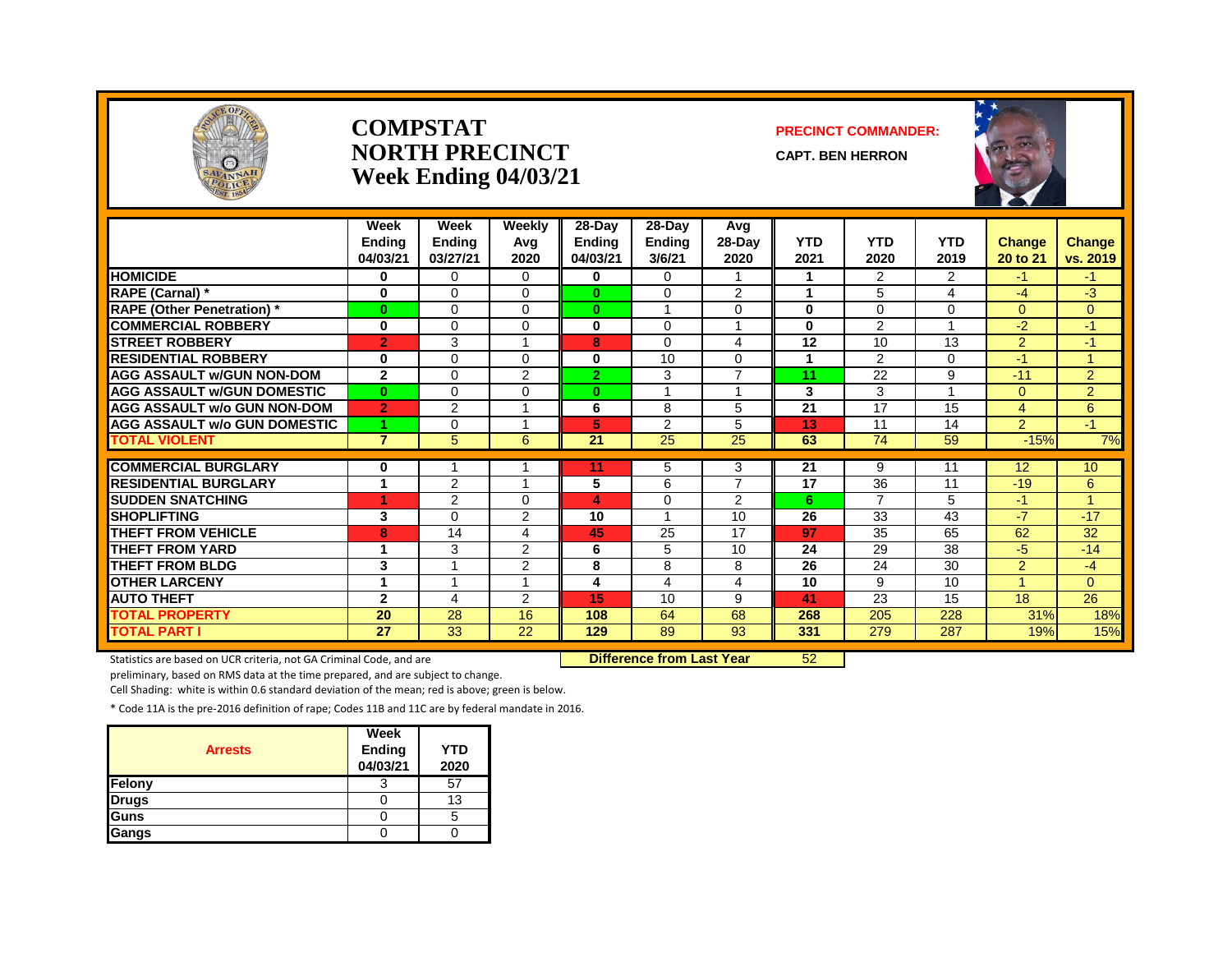

#### **COMPSTAT PRECINCT COMMANDER: CENTRAL PRECINCT** CAPT. TONYA REID **Week Ending 04/03/21**



|                                                           | Week<br><b>Endina</b><br>04/03/21 | Week<br>Endina<br>03/27/21 | Weekly<br>Avg<br>2020 | $28-Day$<br><b>Ending</b><br>04/03/21 | 28-Day<br><b>Ending</b><br>3/6/21 | Avg<br>$28-Dav$<br>2020 | <b>YTD</b><br>2021 | <b>YTD</b><br>2020 | <b>YTD</b><br>2019 | Change<br>20 to 21 | <b>Change</b><br>vs. 2019 |
|-----------------------------------------------------------|-----------------------------------|----------------------------|-----------------------|---------------------------------------|-----------------------------------|-------------------------|--------------------|--------------------|--------------------|--------------------|---------------------------|
| <b>HOMICIDE</b>                                           | 0                                 |                            | 0                     |                                       |                                   |                         | 3.                 | 7                  |                    | $-4$               | $\overline{2}$            |
| RAPE (Carnal) *                                           | 0                                 | $\Omega$                   | 0                     | $\mathbf{2}$                          |                                   |                         | 3                  | 6                  |                    | -3                 | $\overline{2}$            |
| <b>RAPE (Other Penetration)</b> *                         |                                   | $\Omega$                   | 0                     |                                       | 3                                 | 0                       | $\mathbf{2}$       |                    |                    |                    |                           |
| <b>COMMERCIAL ROBBERY</b>                                 | 0                                 | $\Omega$                   | 0                     | 0                                     | 2                                 |                         | $\overline{3}$     | 2                  |                    |                    | $\overline{2}$            |
| <b>STREET ROBBERY</b>                                     | 1                                 | $\Omega$                   |                       | $\overline{2}$                        | 3                                 | 3                       | 10                 | 8                  | 11                 | 2                  | $-1$                      |
| <b>RESIDENTIAL ROBBERY</b>                                | 1                                 | $\Omega$                   | 0                     | 1                                     | 1                                 | 1                       | $\overline{2}$     | 3                  | $\overline{ }$     | $-1$               | $\overline{1}$            |
| <b>AGG ASSAULT W/GUN NON-DOM</b>                          | $\mathbf{2}$                      | $\Omega$                   | 2                     | 5.                                    | 10                                | 6                       | 26                 | 21                 | 17                 | 5                  | 9                         |
| <b>AGG ASSAULT w/GUN DOMESTIC</b>                         | $\bf{0}$                          | $\Omega$                   | 0                     | $\bf{0}$                              | $\Omega$                          | 1                       | $\bf{0}$           | 3                  | 4                  | -3                 | -4                        |
| <b>AGG ASSAULT w/o GUN NON-DOM</b>                        | $\mathbf{0}$                      |                            |                       | 4                                     | 2                                 | 4                       | 8                  | 10                 | 7                  | $-2$               |                           |
| <b>AGG ASSAULT w/o GUN DOMESTIC</b>                       | $\overline{2}$                    | $\Omega$                   |                       | 3                                     | 8                                 | 5                       | 13                 | 20                 | 15                 | $-7$               | $-2$                      |
| <b>TOTAL VIOLENT</b>                                      | $\overline{7}$                    | $\overline{2}$             | 6                     | 19                                    | 31                                | 24                      | 70                 | 81                 | 59                 | $-14%$             | 19%                       |
|                                                           |                                   |                            |                       |                                       |                                   |                         |                    |                    |                    |                    |                           |
| <b>COMMERCIAL BURGLARY</b><br><b>RESIDENTIAL BURGLARY</b> |                                   | $\Omega$                   |                       | $\mathbf{2}$                          | 2                                 | 4                       | 13                 | 10                 | 12                 | 3<br>$-13$         |                           |
|                                                           | 5                                 | 4                          |                       | 19                                    | 11                                | 11                      | 40                 | 53                 | 40                 |                    | $\Omega$                  |
| <b>SUDDEN SNATCHING</b>                                   | $\bf{0}$                          | $\Omega$                   | 0                     | $\bf{0}$                              | $\Omega$                          |                         |                    |                    | $\overline{2}$     | $\Omega$           | $-1$                      |
| <b>SHOPLIFTING</b>                                        |                                   | 3                          | 3                     | 11                                    | 16                                | 12                      | 44                 | 48                 | 63                 | $-4$               | $-19$                     |
| <b>THEFT FROM VEHICLE</b>                                 | 3<br>1                            |                            | 4                     | 14                                    | 17                                | 16                      | 55                 | 50                 | 61                 | 5                  | -6                        |
| <b>THEFT FROM YARD</b>                                    |                                   | 4                          | 3                     | 5.                                    | 12                                | 11                      | 25                 | 37                 | 54                 | $-12$              | $-29$                     |
| <b>THEFT FROM BLDG</b>                                    | 3                                 | $\Omega$                   | 2                     | 5                                     | 8                                 | 8                       | 20                 | 23                 | 37                 | $-3$               | $-17$                     |
| <b>OTHER LARCENY</b>                                      | 1                                 | 3                          |                       | 9                                     | 9                                 | 5                       | 23                 | 15                 | 20                 | 8                  | 3                         |
| <b>AUTO THEFT</b>                                         | $\mathbf{2}$                      | 2                          | 3                     | 7                                     | 11                                | 12                      | 27                 | 35                 | 36                 | -8                 | $-9$                      |
| <b>TOTAL PROPERTY</b>                                     | 17                                | 17                         | 18                    | 72                                    | 86                                | 80                      | 248                | 272                | 325                | $-9%$              | $-24%$                    |
| <b>TOTAL PART I</b>                                       | 24                                | 19                         | 24                    | 91                                    | 117                               | 104                     | 318                | 353                | 384                | $-10%$             | $-17%$                    |

Statistics are based on UCR criteria, not GA Criminal Code, and are **Difference from Last Year** -35

preliminary, based on RMS data at the time prepared, and are subject to change.

Cell Shading: white is within 0.6 standard deviation of the mean; red is above; green is below.

| <b>Arrests</b> | Week<br><b>Ending</b><br>04/03/21 | <b>YTD</b><br>2020 |
|----------------|-----------------------------------|--------------------|
| Felony         | 12                                | 119                |
| <b>Drugs</b>   | 2                                 |                    |
| Guns           |                                   | 19                 |
| Gangs          |                                   |                    |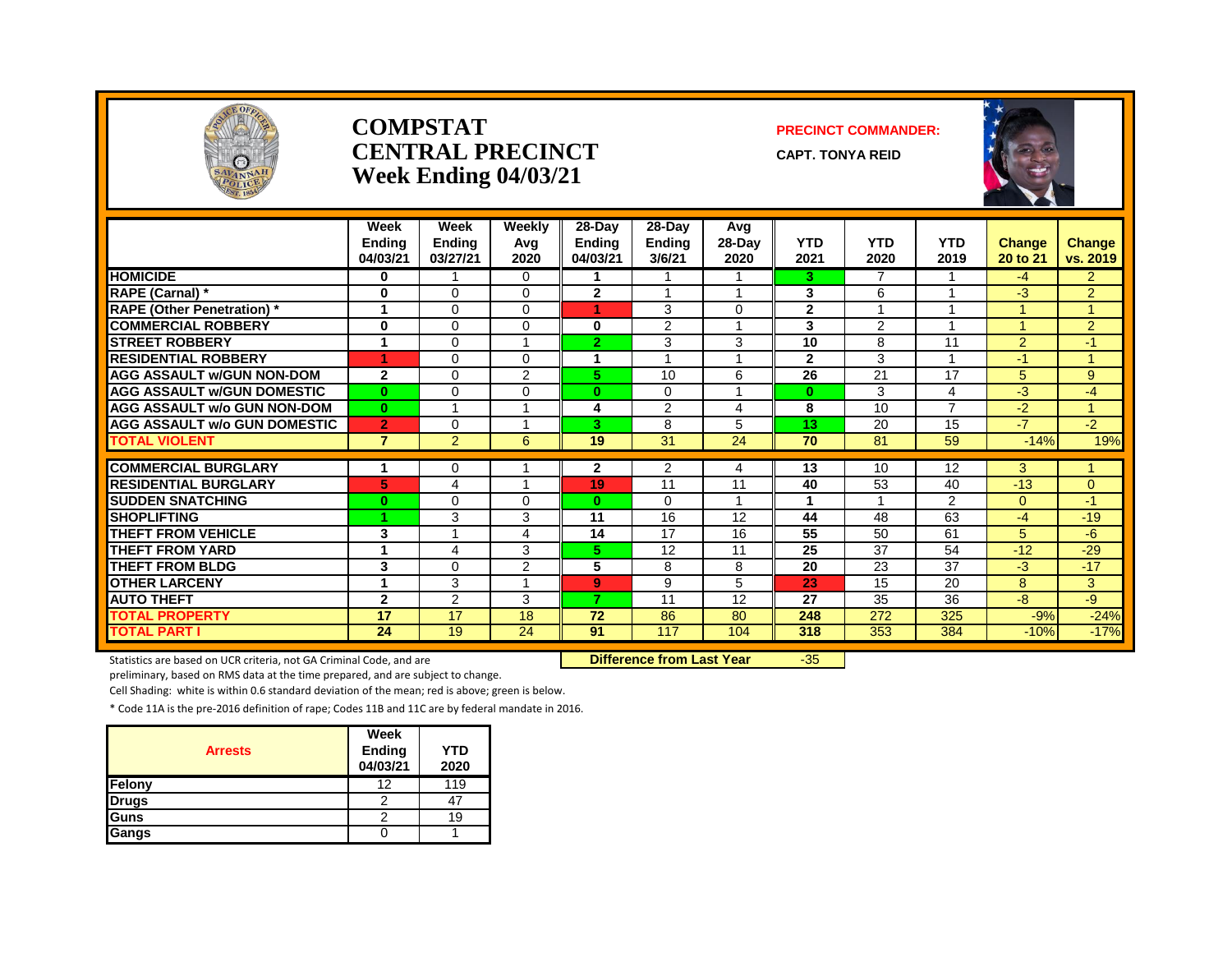

#### **COMPSTAT PRECINCT COMMANDER: SOUTH PRECINCT CAPT. ALEX TOBAR Week Ending 04/03/21**



|                                     | Week<br><b>Ending</b><br>04/03/21 | Week<br><b>Ending</b><br>03/27/21 | Weekly<br>Avg<br>2020                | 28-Day<br><b>Ending</b><br>04/03/21 | 28-Day<br><b>Ending</b><br>3/6/21 | Avg<br>28-Day<br>2020 | <b>YTD</b><br>2021 | <b>YTD</b><br>2020 | <b>YTD</b><br>2019 | <b>Change</b><br>20 to 21 | Change<br>vs. 2019 |
|-------------------------------------|-----------------------------------|-----------------------------------|--------------------------------------|-------------------------------------|-----------------------------------|-----------------------|--------------------|--------------------|--------------------|---------------------------|--------------------|
| <b>HOMICIDE</b>                     | 0                                 |                                   | $\Omega$                             | $\mathbf{2}$                        |                                   | $\Omega$              | 3                  | 2                  | 4                  |                           | -1                 |
| <b>RAPE (Carnal) *</b>              | $\bf{0}$                          | $\Omega$                          | $\Omega$                             | $\bf{0}$                            | 2                                 |                       | $\overline{2}$     | 5                  | 2                  | $-3$                      | $\overline{0}$     |
| <b>RAPE (Other Penetration)</b> *   | 0                                 | $\Omega$                          | $\Omega$                             | $\bf{0}$                            | 2                                 |                       | $\overline{2}$     | 4                  | $\Omega$           | $-2$                      | 2 <sup>1</sup>     |
| <b>COMMERCIAL ROBBERY</b>           | 0                                 | $\Omega$                          | $\Omega$                             | $\bf{0}$                            |                                   | 2                     | $\overline{2}$     | 8                  | 3                  | $-6$                      | $-1$               |
| <b>STREET ROBBERY</b>               |                                   | $\Omega$                          |                                      | $\mathbf{2}$                        | 3                                 | 2                     | 7                  | 10                 | 6                  | $-3$                      |                    |
| <b>RESIDENTIAL ROBBERY</b>          | 0                                 | $\Omega$                          | $\Omega$                             | 0                                   | 3                                 |                       | 5                  | 3                  | 0                  | $\overline{2}$            | 5                  |
| <b>AGG ASSAULT w/GUN NON-DOM</b>    | 1                                 |                                   |                                      | 3                                   | 6                                 | 5                     | 14                 | 13                 | 9                  |                           | 5                  |
| <b>AGG ASSAULT W/GUN DOMESTIC</b>   | $\bf{0}$                          | $\Omega$                          | $\Omega$                             | 4.                                  | $\overline{A}$                    | $\overline{A}$        | $\overline{2}$     | 3                  | 4                  | $-1$                      | $-2$               |
| <b>AGG ASSAULT w/o GUN NON-DOM</b>  | $\bf{0}$                          |                                   |                                      | 4                                   | 6                                 | 3                     | 14                 | $\overline{7}$     | 8                  | $\overline{7}$            | 6                  |
| <b>AGG ASSAULT w/o GUN DOMESTIC</b> | 3                                 | 2                                 |                                      | 7                                   | 9                                 | 5                     | 23                 | 14                 | 13                 | 9                         | 10 <sup>°</sup>    |
| <b>TOTAL VIOLENT</b>                | 5                                 | 5                                 | 5                                    | 19                                  | 34                                | $\overline{20}$       | 74                 | 69                 | 49                 | 7%                        | 51%                |
|                                     |                                   |                                   |                                      |                                     |                                   |                       |                    |                    |                    |                           |                    |
| <b>COMMERCIAL BURGLARY</b>          | 0                                 | 3                                 |                                      | 4                                   | 17                                | 3                     | 23                 | 6                  | 19                 | 17                        | 4                  |
| <b>RESIDENTIAL BURGLARY</b>         | 0                                 | $\Omega$                          |                                      | 3                                   |                                   | 8                     | 12                 | 27                 | 15                 | $-15$                     | $-3$               |
| <b>SUDDEN SNATCHING</b>             | 0                                 | $\Omega$                          | $\Omega$<br>$\overline{\phantom{a}}$ | $\mathbf{0}$                        | $\Omega$                          |                       | $\overline{2}$     |                    | 4                  |                           | $-2$               |
| <b>SHOPLIFTING</b>                  | 7                                 | $\overline{7}$                    |                                      | 28                                  | 60                                | 27                    | 138                | 110                | 205                | 28                        | $-67$              |
| <b>THEFT FROM VEHICLE</b>           | 5                                 | 6                                 | 6                                    | 17                                  | 14                                | 22                    | 60                 | 74                 | 83                 | $-14$                     | $-23$              |
| <b>THEFT FROM YARD</b>              | $\bf{0}$                          |                                   | 2                                    | $\overline{7}$                      | $\overline{7}$                    | $\overline{7}$        | 20                 | 13                 | 21                 | $\overline{7}$            | $-1$               |
| <b>THEFT FROM BLDG</b>              | $\mathbf{2}$                      | $\Omega$                          | 3                                    | 5                                   | 10                                | 10                    | 31                 | 35                 | 41                 | $-4$                      | $-10$              |
| <b>OTHER LARCENY</b>                | 0                                 |                                   |                                      | 3                                   | 2                                 | 4                     | 11                 | 6                  | 8                  | 5                         | 3                  |
| <b>AUTO THEFT</b>                   | 3                                 |                                   | $\overline{2}$                       | 9                                   | 11                                | 10                    | 30                 | 18                 | 31                 | 12                        | $-1$               |
| <b>TOTAL PROPERTY</b>               | 17                                | 19                                | 22                                   | 76                                  | 122                               | 92                    | 327                | 290                | 427                | 13%                       | $-23%$             |
| <b>TOTAL PART I</b>                 | 22                                | 24                                | 26                                   | 95                                  | 156                               | 112                   | 401                | 359                | 476                | 12%                       | $-16%$             |

Statistics are based on UCR criteria, not GA Criminal Code, and are **Difference from Last Year** 42

preliminary, based on RMS data at the time prepared, and are subject to change.

Cell Shading: white is within 0.6 standard deviation of the mean; red is above; green is below.

| <b>Arrests</b> | Week<br>Ending<br>04/03/21 | <b>YTD</b><br>2020 |
|----------------|----------------------------|--------------------|
| Felony         | n                          | 69                 |
| <b>Drugs</b>   |                            | 31                 |
| Guns           |                            |                    |
| Gangs          |                            |                    |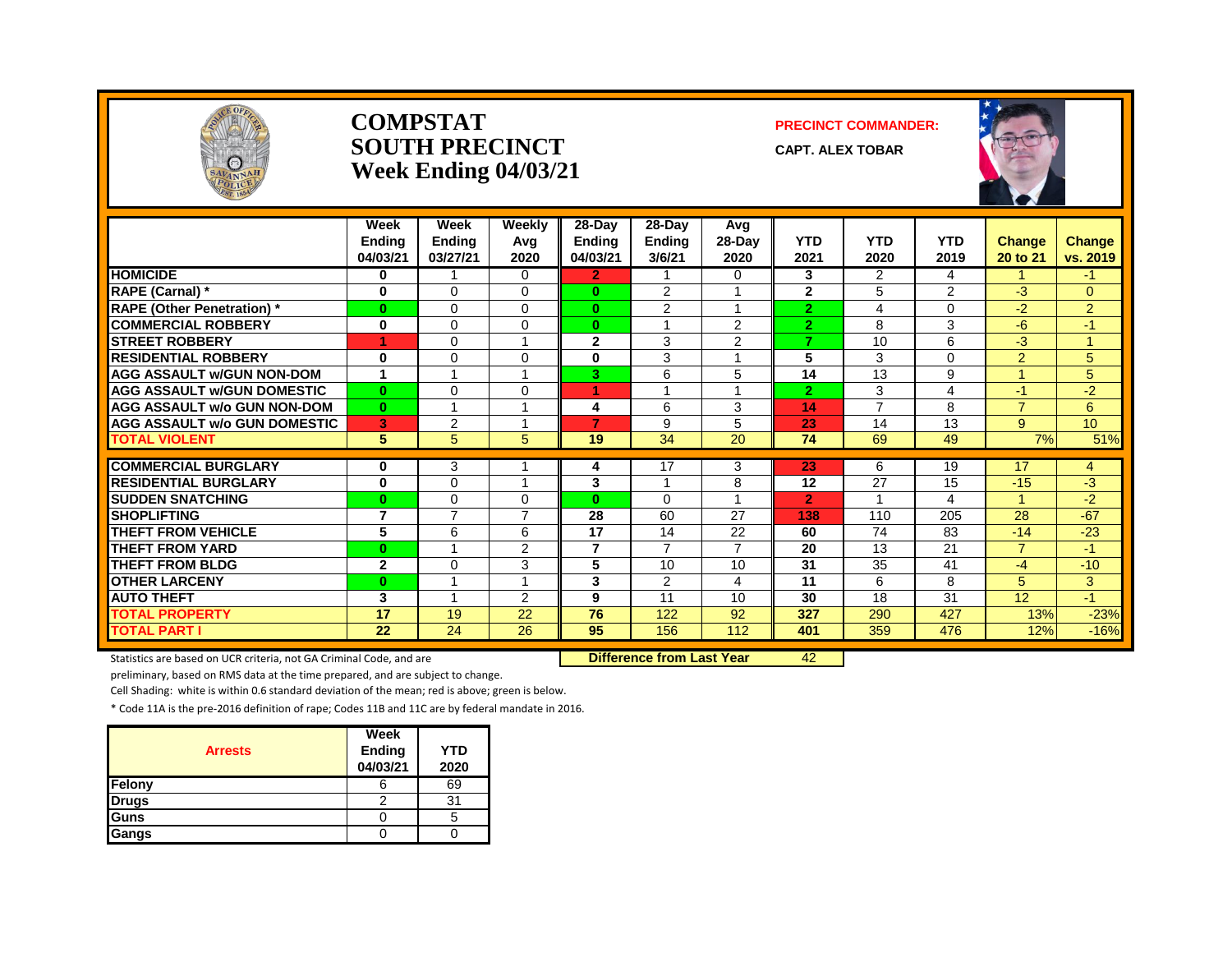

#### **COMPSTAT PRECINCT COMMANDER: EAST PRECINCT CAPT.** SHINITA YOUNG **Week Ending 04/03/21**



|                                     | Week<br><b>Ending</b><br>04/03/21 | Week<br><b>Ending</b><br>03/27/21 | Weekly<br>Avg<br>2020 | 28-Day<br><b>Ending</b><br>04/03/21 | 28-Day<br><b>Ending</b><br>3/6/21 | Avg<br>$28-Day$<br>2020 | <b>YTD</b><br>2021 | <b>YTD</b><br>2020 | <b>YTD</b><br>2019 | Change<br>20 to 21 | Change<br>vs. 2019 |
|-------------------------------------|-----------------------------------|-----------------------------------|-----------------------|-------------------------------------|-----------------------------------|-------------------------|--------------------|--------------------|--------------------|--------------------|--------------------|
| <b>HOMICIDE</b>                     | 0                                 | $\Omega$                          | 0                     | 0                                   |                                   | 0                       | $\mathbf{2}$       | $\Omega$           | 1                  | $\overline{2}$     |                    |
| RAPE (Carnal) *                     | $\bf{0}$                          |                                   | $\Omega$              | $\overline{2}$                      | $\Omega$                          | $\Omega$                | 3                  | $\Omega$           | 4                  | 3                  | $-1$               |
| <b>RAPE (Other Penetration) *</b>   | $\bf{0}$                          | $\Omega$                          | 0                     | $\bf{0}$                            | 2                                 | -1                      | 1                  | 2                  | $\Omega$           | $-1$               | 4                  |
| <b>COMMERCIAL ROBBERY</b>           | $\bf{0}$                          | $\Omega$                          | $\Omega$              |                                     |                                   |                         | 3                  | 3                  |                    | $\Omega$           | $\overline{2}$     |
| <b>STREET ROBBERY</b>               | $\bf{0}$                          | $\Omega$                          |                       | $\mathbf{2}$                        | 2                                 | $\overline{2}$          | 5                  | 5                  | 8                  | $\Omega$           | $-3$               |
| <b>RESIDENTIAL ROBBERY</b>          | $\bf{0}$                          | $\Omega$                          | $\Omega$              |                                     |                                   | 0                       | 4                  |                    | $\overline{2}$     | 3                  | $\overline{2}$     |
| <b>AGG ASSAULT w/GUN NON-DOM</b>    | 1                                 | $\overline{A}$                    | 2                     | 6                                   | 4                                 | $\overline{7}$          | 23                 | 11                 | 15                 | 12                 | 8                  |
| <b>AGG ASSAULT w/GUN DOMESTIC</b>   | $\bf{0}$                          | $\Omega$                          | $\Omega$              | $\bf{0}$                            |                                   | $\overline{A}$          | $\overline{2}$     | 3                  | $\overline{2}$     | $-1$               | 0                  |
| <b>AGG ASSAULT w/o GUN NON-DOM</b>  | 6                                 | $\overline{2}$                    |                       | 9                                   | 4                                 | 5                       | 18                 | 15                 | 11                 | 3                  | $\overline{7}$     |
| <b>AGG ASSAULT w/o GUN DOMESTIC</b> | 3                                 |                                   |                       | 8                                   | 5                                 | 6                       | 18                 | 20                 | 15                 | $-2$               | 3                  |
| <b>TOTAL VIOLENT</b>                | 10 <sup>°</sup>                   | 5                                 | 6                     | 29                                  | 21                                | 24                      | 79                 | 60                 | 59                 | 32%                | 34%                |
|                                     |                                   |                                   |                       |                                     |                                   |                         | 7                  |                    |                    |                    |                    |
| <b>COMMERCIAL BURGLARY</b>          | 0                                 | $\Omega$                          | 0                     |                                     | 5                                 | $\overline{2}$          |                    | 9                  | 3                  | $-2$               | 4                  |
| <b>RESIDENTIAL BURGLARY</b>         | $\mathbf{2}$                      | 2                                 |                       | 13                                  | 8                                 | 11                      | 36                 | 41                 | 59                 | $-5$               | $-23$              |
| <b>SUDDEN SNATCHING</b>             | $\bf{0}$                          | $\Omega$                          | $\Omega$              | $\bf{0}$                            | $\Omega$                          | $\Omega$                | $\mathbf{0}$       | 2                  | 4                  | $-2$               | $-4$               |
| <b>SHOPLIFTING</b>                  | 12                                | 10                                | 4                     | 36                                  | $\overline{17}$                   | 16                      | 66                 | 87                 | 66                 | $-21$              | $\Omega$           |
| <b>THEFT FROM VEHICLE</b>           | 3                                 | 2                                 | 5                     | 15                                  | 13                                | 19                      | 42                 | 80                 | 97                 | $-38$              | $-55$              |
| <b>THEFT FROM YARD</b>              | $\mathbf{2}$                      | 2                                 | $\overline{2}$        | 5                                   | 5                                 | 9                       | 18                 | 29                 | 30                 | $-11$              | $-12$              |
| <b>THEFT FROM BLDG</b>              | 1                                 | $\Omega$                          | 2                     | 5.                                  | 13                                | 10                      | 27                 | 48                 | 36                 | $-21$              | $-9$               |
| <b>OTHER LARCENY</b>                | 3                                 | $\overline{2}$                    |                       | 6                                   | 5                                 | 5                       | 17                 | 15                 | 18                 | $\overline{2}$     | $\bullet$          |
| <b>AUTO THEFT</b>                   | $\bf{0}$                          | 3                                 | 2                     | 7                                   | 12                                | 9                       | 32                 | 20                 | 36                 | 12                 | $-4$               |
| <b>TOTAL PROPERTY</b>               | 23                                | 21                                | 18                    | 88                                  | 78                                | 81                      | 245                | 331                | 349                | $-26%$             | $-30%$             |
| <b>TOTAL PART I</b>                 | 33                                | 26                                | 24                    | 117                                 | 99                                | 104                     | 324                | 391                | 408                | $-17%$             | $-21%$             |

Statistics are based on UCR criteria, not GA Criminal Code, and are **Difference from Last Year** -67

preliminary, based on RMS data at the time prepared, and are subject to change.

Cell Shading: white is within 0.6 standard deviation of the mean; red is above; green is below.

| <b>Arrests</b> | Week<br>Ending<br>04/03/21 | YTD<br>2020 |
|----------------|----------------------------|-------------|
| Felony         | 5                          | 26          |
| <b>Drugs</b>   |                            | 19          |
| Guns           |                            | 36          |
| Gangs          |                            |             |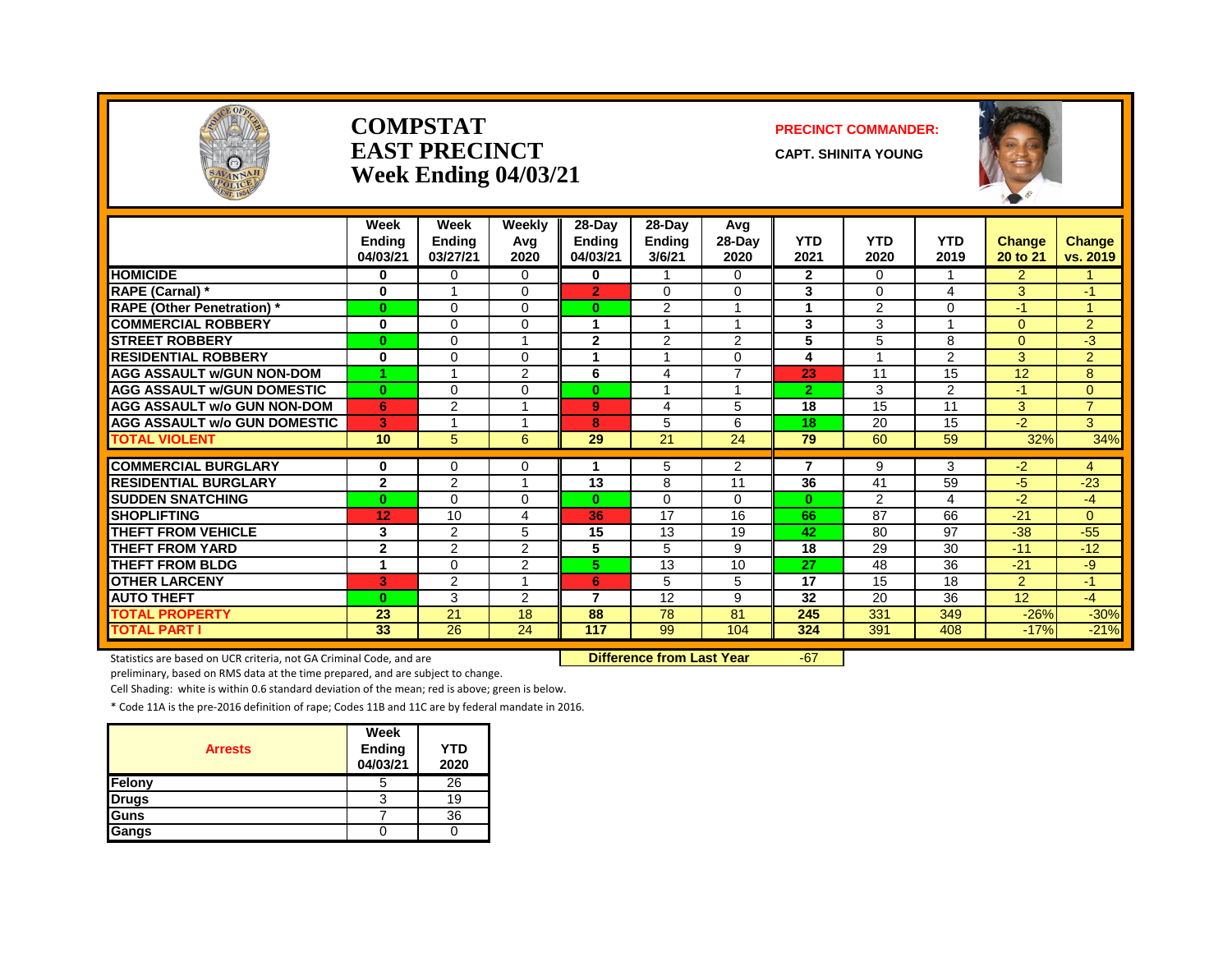# **BEAT 21 North Precinct Week Ending 04/03/21**

|                                     |                |                | <b>Last 4 Weeks</b>       |              | 28 Days         | 28 Day  |                |                |                |                      |                |
|-------------------------------------|----------------|----------------|---------------------------|--------------|-----------------|---------|----------------|----------------|----------------|----------------------|----------------|
|                                     | Ending         | <b>Ending</b>  | <b>Ending</b>             | Ending       | Ending          | Average | <b>YTD</b>     | <b>YTD</b>     | <b>YTD</b>     | Change               | <b>Change</b>  |
|                                     | 03/13/21       | 03/20/21       | 03/27/21                  | 04/03/21     | 04/03/21        | 2020    | 2021           | 2020           | 2019           | 20 to 21             | vs. 2019       |
| <b>HOMICIDE</b>                     | 0              | 0              | 0                         | 0            | 0               | 0.0     | 0              | 0              | 0              | $\Omega$             | $\overline{0}$ |
| RAPE (Carnal) *                     | 0              | $\Omega$       | $\Omega$                  | 0            | 0               | 0.2     | $\mathbf{1}$   | $\mathbf{1}$   | $\mathbf{1}$   | $\Omega$             | $\Omega$       |
| <b>RAPE (Other Penetration) *</b>   | $\Omega$       | $\Omega$       | $\Omega$                  | $\Omega$     | $\Omega$        | 0.0     | $\Omega$       | $\Omega$       | $\Omega$       | $\Omega$             | $\Omega$       |
| <b>COMMERCIAL ROBBERY</b>           | $\Omega$       | $\Omega$       | $\Omega$                  | $\Omega$     | $\Omega$        | 0.0     | $\Omega$       | $\Omega$       | $\Omega$       | $\Omega$             | $\Omega$       |
| <b>STREET ROBBERY</b>               | 0              | $\Omega$       | $\Omega$                  | $\Omega$     | $\Omega$        | 0.4     | $\Omega$       | $\mathbf{1}$   | $\Omega$       | $-1$                 | $\Omega$       |
| <b>RESIDENTIAL ROBBERY</b>          | $\Omega$       | $\Omega$       | $\Omega$                  | $\Omega$     | $\Omega$        | 0.0     | $\Omega$       | $\Omega$       | $\Omega$       | $\Omega$             | $\Omega$       |
| <b>AGG ASSAULT W/GUN NON-DOM</b>    | $\Omega$       | $\Omega$       | $\Omega$                  | $\Omega$     | $\Omega$        | 0.4     | $\Omega$       | $\overline{2}$ | $\Omega$       | $-2$                 | $\Omega$       |
| <b>AGG ASSAULT W/GUN DOMESTIC</b>   | $\Omega$       | 0              | $\Omega$                  | $\Omega$     | 0               | 0.2     | 0              | $\Omega$       | $\Omega$       | $\overline{0}$       | $\overline{0}$ |
| <b>AGG ASSAULT w/o GUN NON-DOM</b>  | $\Omega$       | 0              | 0                         | 0            | 0               | 0.1     | 0              | 0              | 0              | $\Omega$             | $\mathbf{0}$   |
| <b>AGG ASSAULT W/o GUN DOMESTIC</b> | $\mathbf{1}$   | $\mathbf{1}$   | $\Omega$                  | $\Omega$     | $\overline{2}$  | 1.2     | $\overline{2}$ | 4              | $\Omega$       | $-2$                 | $\overline{2}$ |
| <b>TOTAL VIOLENT</b>                | $\mathbf{1}$   | $\mathbf{1}$   | $\mathbf{0}$              | $\mathbf{0}$ | $\overline{2}$  | 2.5     | $\overline{3}$ | 8              | $\mathbf{1}$   | $-63%$               | 200%           |
| <b>COMMERCIAL BURGLARY</b>          | $\mathbf{1}$   | $\mathbf{1}$   | 0                         | 0            | $\overline{2}$  | 0.2     | $\overline{2}$ | $\mathbf{1}$   | $\mathbf{1}$   | 1                    | $\mathbf{1}$   |
| <b>RESIDENTIAL BURGLARY</b>         | 0              | 0              | 1                         | 0            | $\mathbf{1}$    | 0.8     | 3              | 3              | 4              | $\Omega$             | $-1$           |
| <b>SUDDEN SNATCHING</b>             | $\Omega$       | $\Omega$       | $\Omega$                  | $\Omega$     | $\Omega$        | 0.2     | $\Omega$       | $\Omega$       | $\Omega$       | $\Omega$             | $\Omega$       |
| <b>SHOPLIFTING</b>                  | $\Omega$       | $\Omega$       | $\Omega$                  | $\Omega$     | $\Omega$        | 0.2     | $\mathbf{1}$   | $\Omega$       | $\mathbf{1}$   | $\blacktriangleleft$ | $\Omega$       |
| <b>THEFT FROM VEHICLE</b>           | $\overline{2}$ | $\mathbf{1}$   | $\Omega$                  | $\Omega$     | 3               | 1.0     | 9              | $\mathbf{1}$   | 9              | 8                    | $\Omega$       |
| <b>THEFT FROM YARD</b>              | $\Omega$       | $\Omega$       | $\Omega$                  | $\Omega$     | $\Omega$        | 0.5     | $\mathbf{1}$   | $\Omega$       | $\overline{2}$ | 1                    | $-1$           |
| <b>THEFT FROM BLDG</b>              | 0              | $\Omega$       | $\Omega$                  | $\mathbf{1}$ | $\mathbf{1}$    | 0.7     | $\overline{4}$ | $\overline{2}$ | $\mathbf{1}$   | 2                    | 3              |
| <b>OTHER LARCENY</b>                | $\Omega$       | $\Omega$       | $\Omega$                  | $\Omega$     | $\Omega$        | 0.2     | $\Omega$       | $\Omega$       | $\Omega$       | $\overline{0}$       | $\overline{0}$ |
| <b>AUTO THEFT</b>                   | 0              | $\Omega$       | $\Omega$                  | $\Omega$     | $\Omega$        | 0.6     | $\overline{2}$ | $\Omega$       | 3              | $\overline{2}$       | $-1$           |
| <b>TOTAL PROPERTY</b>               | 3              | $\overline{2}$ | 1                         | $\mathbf{1}$ | $\overline{7}$  | 4.4     | 22             | $\overline{7}$ | 21             | 214%                 | 5%             |
| <b>TOTAL PART I</b>                 | 4              | 3              | $\mathbf{1}$              | $\mathbf{1}$ | 9               | 6.8     | 25             | 15             | 22             | 67%                  | 14%            |
|                                     |                |                | Difference from Last Vear |              | 10 <sup>1</sup> |         |                |                |                |                      |                |

**Difference from Last Year** 

Statistics are based on UCR criteria, not GA Criminal Code.

\* Rape Code 11A is the historical definition of rape (aka Legacy Rape); Rape Codes 11B and 11C are those moved from Part II to Part I in 2017.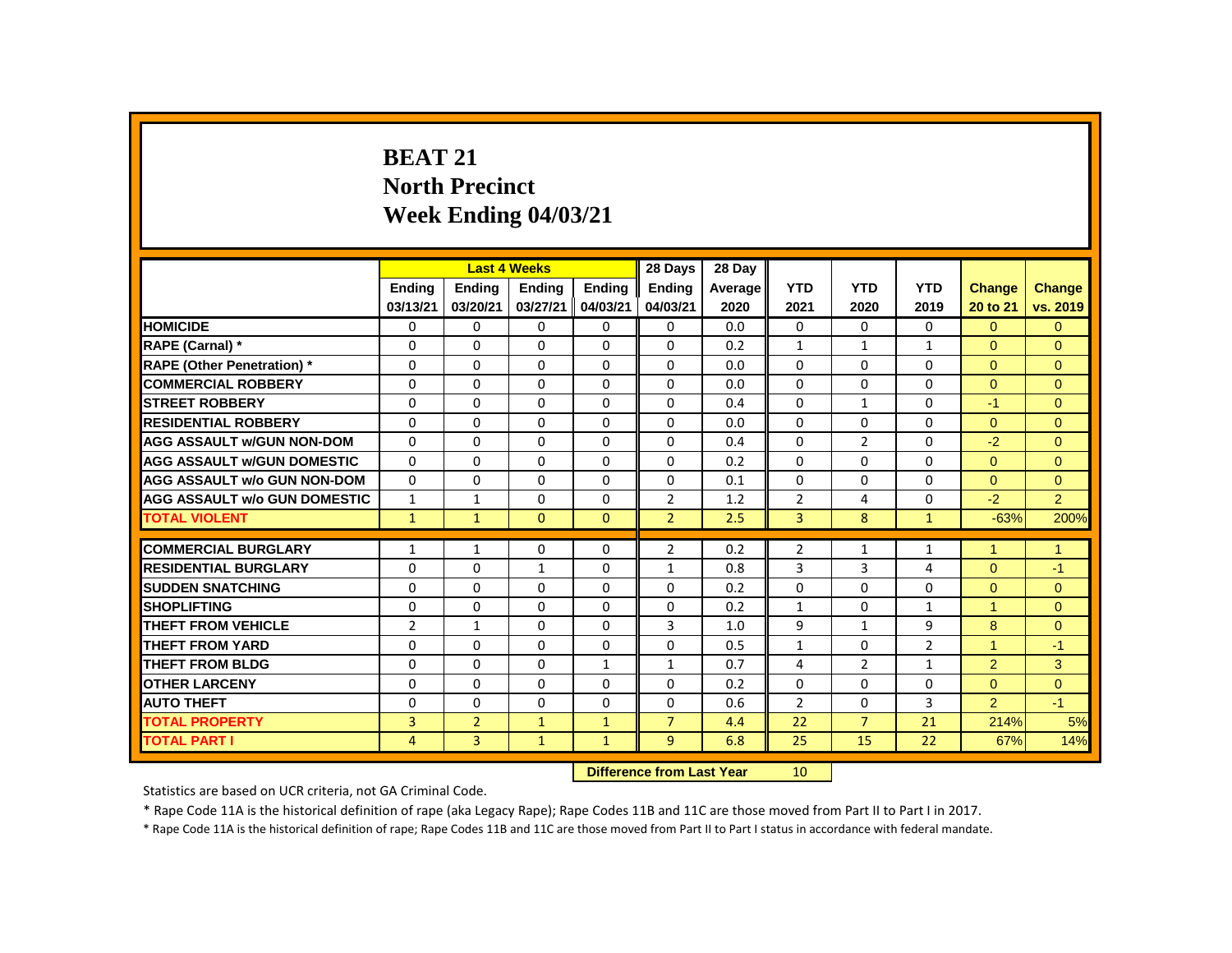# **BEAT 22 North Precinct Week Ending 04/03/21**

|                                     |                |                           | <b>Last 4 Weeks</b> |                | 28 Days        | 28 Day  |                |                |                |                      |                |
|-------------------------------------|----------------|---------------------------|---------------------|----------------|----------------|---------|----------------|----------------|----------------|----------------------|----------------|
|                                     | Ending         | Ending                    | Ending              | Ending         | Ending         | Average | <b>YTD</b>     | <b>YTD</b>     | <b>YTD</b>     | <b>Change</b>        | Change         |
|                                     | 03/13/21       | 03/20/21                  | 03/27/21            | 04/03/21       | 04/03/21       | 2020    | 2021           | 2020           | 2019           | 20 to 21             | vs. 2019       |
| <b>HOMICIDE</b>                     | 0              | 0                         | $\mathbf{0}$        | $\mathbf{0}$   | 0              | 0.2     | $\mathbf{0}$   | $\mathbf{1}$   | $\mathbf{1}$   | $-1$                 | $-1$           |
| RAPE (Carnal) *                     | 0              | $\Omega$                  | $\Omega$            | $\Omega$       | $\Omega$       | 0.2     | 0              | $\mathbf{1}$   | $\Omega$       | $-1$                 | $\Omega$       |
| <b>RAPE (Other Penetration) *</b>   | 0              | 0                         | 0                   | $\mathbf 0$    | $\Omega$       | 0.1     | $\Omega$       | $\Omega$       | $\Omega$       | $\mathbf{0}$         | $\mathbf{0}$   |
| <b>COMMERCIAL ROBBERY</b>           | $\Omega$       | $\Omega$                  | $\Omega$            | $\Omega$       | $\Omega$       | 0.1     | $\Omega$       | $\Omega$       | $\Omega$       | $\Omega$             | $\Omega$       |
| <b>STREET ROBBERY</b>               | 0              | $\Omega$                  | $\Omega$            | $\Omega$       | $\Omega$       | 0.5     | 0              | $\Omega$       | 3              | $\overline{0}$       | $-3$           |
| <b>RESIDENTIAL ROBBERY</b>          | $\Omega$       | $\Omega$                  | $\Omega$            | $\Omega$       | $\Omega$       | 0.1     | 0              | $\mathbf{1}$   | $\Omega$       | $-1$                 | $\Omega$       |
| <b>AGG ASSAULT W/GUN NON-DOM</b>    | $\Omega$       | $\Omega$                  | $\Omega$            | $\Omega$       | $\Omega$       | 2.6     | 4              | 11             | 5              | $-7$                 | $-1$           |
| <b>AGG ASSAULT w/GUN DOMESTIC</b>   | $\Omega$       | $\Omega$                  | $\Omega$            | $\Omega$       | $\Omega$       | 0.2     | $\overline{2}$ | $\Omega$       | $\Omega$       | $\overline{2}$       | $\overline{2}$ |
| <b>AGG ASSAULT w/o GUN NON-DOM</b>  | 0              | 0                         | 0                   | 0              | 0              | 0.5     | $\overline{2}$ | $\mathbf{1}$   | $\mathbf{1}$   | $\mathbf{1}$         | $\mathbf{1}$   |
| <b>AGG ASSAULT W/o GUN DOMESTIC</b> | $\Omega$       | $\Omega$                  | $\Omega$            | $\mathbf{1}$   | $\mathbf{1}$   | 0.7     | 3              | $\overline{2}$ | 5              | $\blacktriangleleft$ | $-2$           |
| <b>TOTAL VIOLENT</b>                | $\Omega$       | $\Omega$                  | $\Omega$            | $\mathbf{1}$   | $\mathbf{1}$   | 5.0     | 11             | 17             | 15             | $-35%$               | $-27%$         |
| <b>COMMERCIAL BURGLARY</b>          | $\overline{2}$ | 0                         | 0                   | $\mathbf 0$    | $\overline{2}$ | 0.3     | $\overline{7}$ | $\mathbf{1}$   | $\overline{2}$ | 6                    | 5              |
| <b>RESIDENTIAL BURGLARY</b>         | $\Omega$       | $\Omega$                  | $\Omega$            | $\Omega$       | $\Omega$       | 2.3     | $\overline{2}$ | 16             | $\overline{4}$ | $-14$                | $-2$           |
| <b>SUDDEN SNATCHING</b>             | 0              | $\Omega$                  | $\Omega$            | $\Omega$       | $\Omega$       | 0.1     | $\Omega$       | $\mathbf 0$    | $\Omega$       | $\overline{0}$       | $\overline{0}$ |
| <b>SHOPLIFTING</b>                  | $\Omega$       | $\Omega$                  | $\Omega$            | $\Omega$       | $\Omega$       | 0.5     | $\overline{2}$ | 4              | $\overline{3}$ | $-2$                 | $-1$           |
| <b>THEFT FROM VEHICLE</b>           | 0              | 0                         | $\mathbf{1}$        | $\mathbf{1}$   | $\overline{2}$ | 2.3     | 14             | 11             | $\overline{7}$ | 3                    | $\overline{7}$ |
| <b>THEFT FROM YARD</b>              | $\mathbf{1}$   | $\Omega$                  | $\Omega$            | $\Omega$       | $\mathbf{1}$   | 0.9     | 4              | 5              | $\overline{7}$ | $-1$                 | $-3$           |
| <b>THEFT FROM BLDG</b>              | $\overline{2}$ | $\Omega$                  | $\mathbf{1}$        | $\Omega$       | 3              | 1.1     | 6              | 4              | 6              | 2                    | $\mathbf{0}$   |
| <b>OTHER LARCENY</b>                | 0              | $\mathbf{1}$              | $\Omega$            | $\Omega$       | $\mathbf{1}$   | 0.6     | $\overline{2}$ | $\mathbf{1}$   | $\Omega$       | $\mathbf{1}$         | $\overline{2}$ |
| <b>AUTO THEFT</b>                   | $\overline{2}$ | 0                         | $\mathbf{1}$        | 0              | 3              | 1.7     | 8              | 6              | 3              | $\overline{2}$       | 5              |
| <b>TOTAL PROPERTY</b>               | $\overline{7}$ | $\mathbf{1}$              | 3                   | $\mathbf{1}$   | 12             | 9.8     | 45             | 48             | 32             | $-6%$                | 41%            |
| <b>TOTAL PART I</b>                 | $\overline{7}$ | $\mathbf{1}$              | 3                   | $\overline{2}$ | 13             | 14.8    | 56             | 65             | 47             | $-14%$               | 19%            |
|                                     |                | Difference from Last Year |                     | $Q_{-}$        |                |         |                |                |                |                      |                |

 **Difference from Last Year** -9

Statistics are based on UCR criteria, not GA Criminal Code.

\* Rape Code 11A is the historical definition of rape (aka Legacy Rape); Rape Codes 11B and 11C are those moved from Part II to Part I in 2017.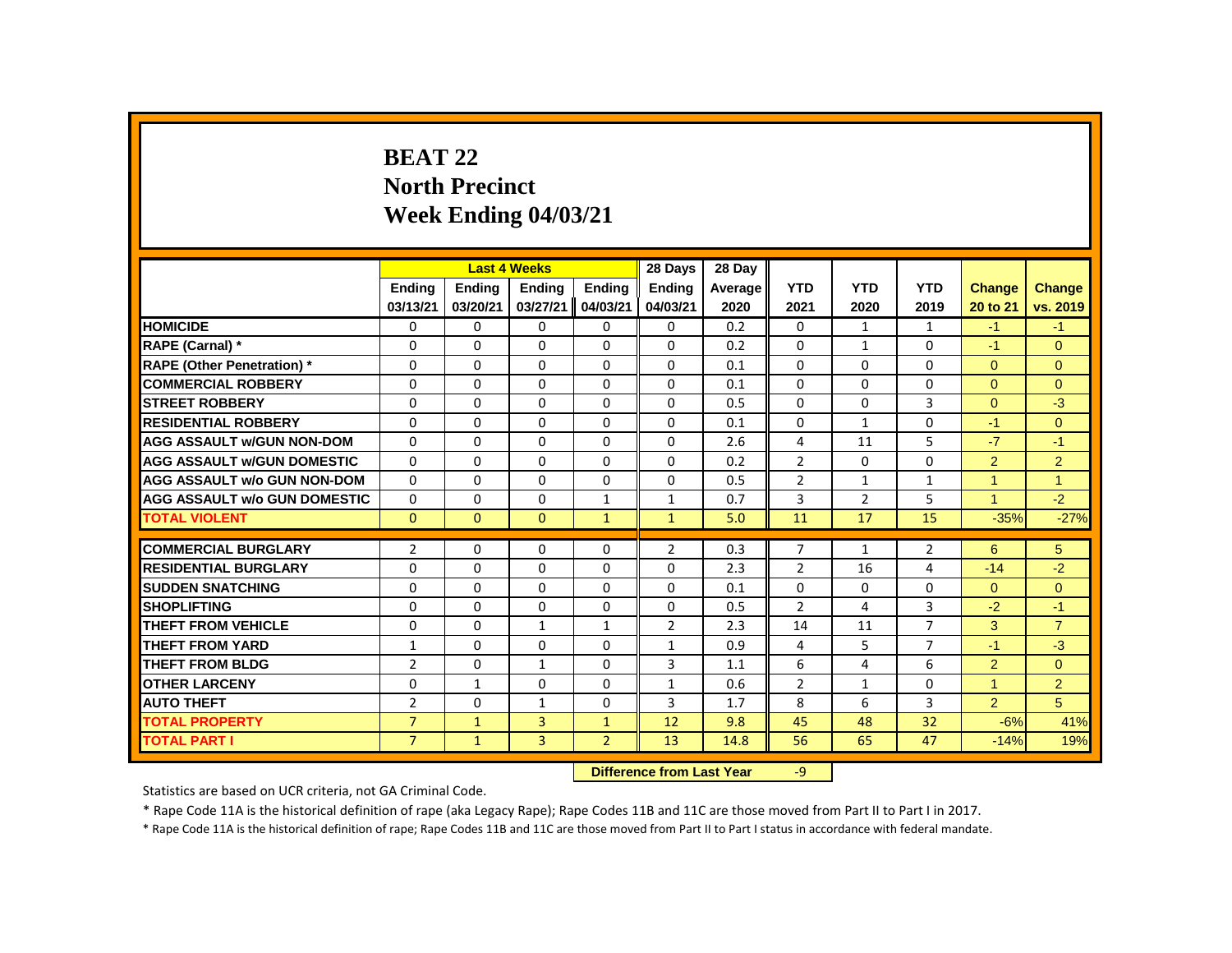# **BEAT 23 North Precinct Week Ending 04/03/21**

|                                     |                |                | <b>Last 4 Weeks</b> |                                       | 28 Days        | 28 Day  |                |                |                |                      |                |
|-------------------------------------|----------------|----------------|---------------------|---------------------------------------|----------------|---------|----------------|----------------|----------------|----------------------|----------------|
|                                     | <b>Ending</b>  | <b>Ending</b>  | <b>Ending</b>       | <b>Ending</b>                         | <b>Ending</b>  | Average | <b>YTD</b>     | <b>YTD</b>     | <b>YTD</b>     | <b>Change</b>        | Change         |
|                                     | 03/13/21       | 03/20/21       | 03/27/21            | 04/03/21                              | 04/03/21       | 2020    | 2021           | 2020           | 2019           | 20 to 21             | vs. 2019       |
| <b>HOMICIDE</b>                     | 0              | 0              | 0                   | 0                                     | 0              | 0.3     | $\mathbf{0}$   | 0              | $\mathbf{1}$   | $\overline{0}$       | $-1$           |
| RAPE (Carnal) *                     | 0              | 0              | 0                   | $\mathbf{0}$                          | 0              | 0.2     | $\Omega$       | $\mathbf{0}$   | $\mathbf{1}$   | $\Omega$             | $-1$           |
| <b>RAPE (Other Penetration)</b> *   | $\Omega$       | $\Omega$       | $\Omega$            | $\Omega$                              | $\Omega$       | 0.2     | $\Omega$       | $\Omega$       | $\Omega$       | $\Omega$             | $\Omega$       |
| <b>COMMERCIAL ROBBERY</b>           | 0              | 0              | 0                   | $\mathbf{0}$                          | 0              | 0.0     | $\mathbf{0}$   | $\mathbf{0}$   | 0              | $\Omega$             | $\Omega$       |
| <b>STREET ROBBERY</b>               | $\mathbf{1}$   | 2              | $\mathbf{1}$        | $\mathbf{0}$                          | 4              | 0.3     | 6              | 5              | $\overline{2}$ | $\overline{1}$       | $\overline{4}$ |
| <b>RESIDENTIAL ROBBERY</b>          | $\Omega$       | $\Omega$       | $\Omega$            | $\Omega$                              | $\Omega$       | 0.0     | $\Omega$       | $\mathbf{1}$   | $\Omega$       | $-1$                 | $\Omega$       |
| <b>AGG ASSAULT W/GUN NON-DOM</b>    | $\Omega$       | $\Omega$       | $\Omega$            | $\Omega$                              | $\Omega$       | 1.6     | $\overline{2}$ | $\mathbf{1}$   | $\overline{2}$ | $\blacktriangleleft$ | $\Omega$       |
| <b>AGG ASSAULT W/GUN DOMESTIC</b>   | $\Omega$       | $\Omega$       | $\Omega$            | $\Omega$                              | $\Omega$       | 0.2     | 0              | $\overline{2}$ | 0              | $-2$                 | $\Omega$       |
| <b>AGG ASSAULT w/o GUN NON-DOM</b>  | $\Omega$       | 0              | $\Omega$            | $\overline{2}$                        | $\overline{2}$ | 0.4     | $\overline{2}$ | $\mathbf{1}$   | 5              | $\overline{1}$       | $-3$           |
| <b>AGG ASSAULT W/o GUN DOMESTIC</b> | $\mathbf{1}$   | 0              | $\Omega$            | $\Omega$                              | $\mathbf{1}$   | 0.8     | 3              | $\Omega$       | $\mathbf{1}$   | 3                    | $\overline{2}$ |
| <b>TOTAL VIOLENT</b>                | $\overline{2}$ | $\overline{2}$ | $\mathbf{1}$        | $\overline{2}$                        | $\overline{7}$ | 3.9     | 13             | 10             | 12             | 30%                  | 8%             |
| <b>COMMERCIAL BURGLARY</b>          | 3              | $\mathbf{1}$   | $\mathbf{1}$        | $\mathbf{0}$                          | 5              | 0.7     | 6              | $\overline{2}$ | $\overline{2}$ | $\overline{4}$       | $\overline{4}$ |
| <b>RESIDENTIAL BURGLARY</b>         | 0              | $\Omega$       | $\Omega$            | $\Omega$                              | $\Omega$       | 1.6     | 3              | 6              | $\overline{3}$ | $-3$                 | $\mathbf{0}$   |
| <b>SUDDEN SNATCHING</b>             | $\Omega$       | $\Omega$       | $\mathbf{1}$        | $\Omega$                              | $\mathbf{1}$   | 0.2     | $\overline{2}$ | $\overline{2}$ | $\mathbf{1}$   | $\Omega$             | $\overline{1}$ |
| <b>SHOPLIFTING</b>                  | 0              | 0              | $\mathbf{0}$        | 0                                     | 0              | 1.2     | $\mathbf{0}$   | 3              | $\overline{2}$ | $-3$                 | $-2$           |
| <b>THEFT FROM VEHICLE</b>           | $\mathbf{1}$   | $\mathbf{1}$   | 3                   | $\mathbf{1}$                          | 6              | 2.5     | 13             | 6              | 6              | $\overline{7}$       | $\overline{7}$ |
| <b>THEFT FROM YARD</b>              | 0              | $\Omega$       | $\Omega$            | $\Omega$                              | $\Omega$       | 2.3     | 3              | 6              | $\overline{2}$ | $-3$                 | $\mathbf{1}$   |
| <b>THEFT FROM BLDG</b>              | 0              | $\Omega$       | $\Omega$            | $\Omega$                              | $\Omega$       | 0.9     | $\overline{2}$ | $\overline{2}$ | 3              | $\Omega$             | $-1$           |
| <b>OTHER LARCENY</b>                | 0              | $\Omega$       | $\Omega$            | $\Omega$                              | $\Omega$       | 0.4     | $\mathbf{1}$   | $\mathbf{0}$   | 0              | $\blacktriangleleft$ | $\overline{1}$ |
| <b>AUTO THEFT</b>                   | 0              | $\Omega$       | $\Omega$            | $\Omega$                              | $\Omega$       | 1.5     | 5              | 3              | 5              | $\overline{2}$       | $\Omega$       |
| <b>TOTAL PROPERTY</b>               | $\overline{4}$ | $\overline{2}$ | 5                   | $\mathbf{1}$                          | 12             | 11.4    | 35             | 30             | 24             | 17%                  | 46%            |
| <b>TOTAL PART I</b>                 | 6              | $\overline{4}$ | 6                   | 3                                     | 19             | 15.4    | 48             | 40             | 36             | 20%                  | 33%            |
|                                     |                |                |                     | 8<br><b>Difference from Last Year</b> |                |         |                |                |                |                      |                |

Statistics are based on UCR criteria, not GA Criminal Code.

\* Rape Code 11A is the historical definition of rape (aka Legacy Rape); Rape Codes 11B and 11C are those moved from Part II to Part I in 2017.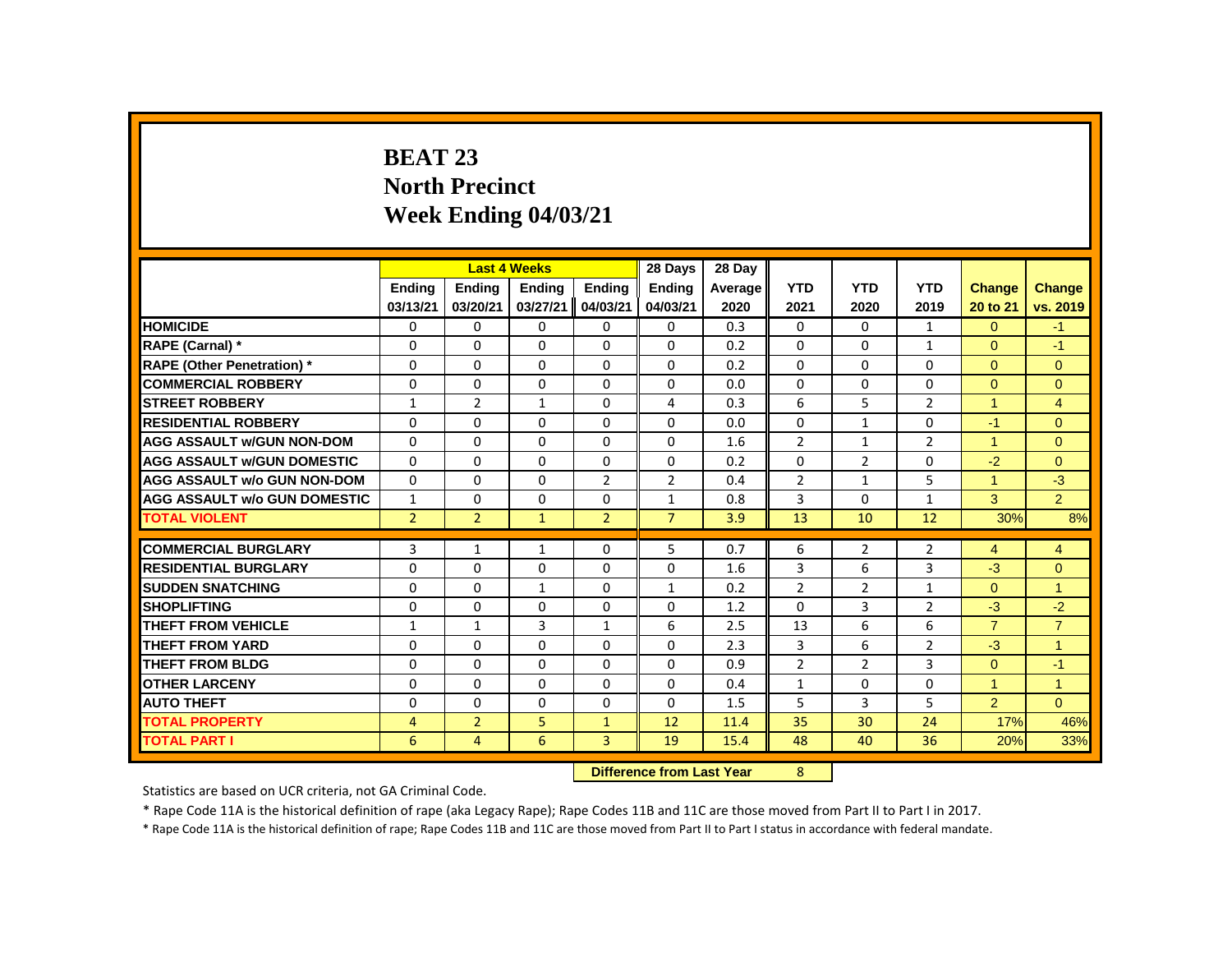# **BEAT 24 North Precinct Week Ending 04/03/21**

|                                     |                |                | <b>Last 4 Weeks</b> |                | 28 Days                   | 28 Day  |                |                |              |                |                |
|-------------------------------------|----------------|----------------|---------------------|----------------|---------------------------|---------|----------------|----------------|--------------|----------------|----------------|
|                                     | Ending         | <b>Ending</b>  | <b>Ending</b>       | Ending         | <b>Ending</b>             | Average | <b>YTD</b>     | <b>YTD</b>     | <b>YTD</b>   | <b>Change</b>  | Change         |
|                                     | 03/13/21       | 03/20/21       | 03/27/21            | 04/03/21       | 04/03/21                  | 2020    | 2021           | 2020           | 2019         | 20 to 21       | vs. 2019       |
| <b>HOMICIDE</b>                     | 0              | 0              | 0                   | 0              | 0                         | 0.1     | $\mathbf{0}$   | $\mathbf{1}$   | $\mathbf{0}$ | $-1$           | $\mathbf{0}$   |
| RAPE (Carnal) *                     | $\Omega$       | $\Omega$       | $\Omega$            | $\Omega$       | $\Omega$                  | 0.2     | 0              | $\Omega$       | $\Omega$     | $\Omega$       | $\Omega$       |
| <b>RAPE (Other Penetration) *</b>   | $\Omega$       | $\Omega$       | $\Omega$            | $\Omega$       | $\Omega$                  | 0.0     | $\Omega$       | $\Omega$       | $\Omega$     | $\Omega$       | $\Omega$       |
| <b>COMMERCIAL ROBBERY</b>           | $\Omega$       | $\Omega$       | $\Omega$            | $\Omega$       | $\Omega$                  | 0.6     | $\Omega$       | $\mathbf{1}$   | $\Omega$     | $-1$           | $\mathbf{0}$   |
| <b>STREET ROBBERY</b>               | $\Omega$       | $\Omega$       | $\Omega$            | $\mathbf{1}$   | $\mathbf{1}$              | 0.4     | 3              | $\Omega$       | $\Omega$     | 3              | 3              |
| <b>RESIDENTIAL ROBBERY</b>          | 0              | 0              | $\Omega$            | $\Omega$       | 0                         | 0.0     | $\Omega$       | $\mathbf{0}$   | 0            | $\Omega$       | $\mathbf{0}$   |
| <b>AGG ASSAULT W/GUN NON-DOM</b>    | $\Omega$       | $\Omega$       | $\Omega$            | $\Omega$       | 0                         | 0.6     | $\mathbf{1}$   | $\overline{2}$ | $\Omega$     | $-1$           | $\overline{1}$ |
| <b>AGG ASSAULT W/GUN DOMESTIC</b>   | $\Omega$       | 0              | $\Omega$            | $\Omega$       | 0                         | 0.0     | $\mathbf 0$    | $\Omega$       | $\Omega$     | $\overline{0}$ | $\overline{0}$ |
| <b>AGG ASSAULT w/o GUN NON-DOM</b>  | $\Omega$       | $\mathbf{1}$   | $\Omega$            | $\Omega$       | $\mathbf{1}$              | 0.5     | $\mathbf{1}$   | $\overline{2}$ | $\mathbf{1}$ | $-1$           | $\Omega$       |
| <b>AGG ASSAULT W/o GUN DOMESTIC</b> | $\Omega$       | $\Omega$       | $\Omega$            | $\Omega$       | $\Omega$                  | 0.3     | 0              | $\mathbf{1}$   | $\Omega$     | $-1$           | $\Omega$       |
| <b>TOTAL VIOLENT</b>                | $\Omega$       | $\mathbf{1}$   | $\Omega$            | $\mathbf{1}$   | $\overline{2}$            | 2.7     | 5              | $\overline{7}$ | $\mathbf{1}$ | $-29%$         | 400%           |
| <b>COMMERCIAL BURGLARY</b>          | $\Omega$       | $\Omega$       | $\Omega$            | $\Omega$       | $\Omega$                  | 0.2     | 0              | $\mathbf{1}$   | $\mathbf{1}$ | $-1$           | $-1$           |
| <b>RESIDENTIAL BURGLARY</b>         | 0              | $\overline{2}$ | $\mathbf{1}$        | $\mathbf{1}$   | 4                         | 0.8     | $\overline{7}$ | 3              | 0            | $\overline{4}$ | $\overline{7}$ |
| <b>SUDDEN SNATCHING</b>             | 0              | 0              | $\Omega$            | 0              | 0                         | 0.1     | 0              | $\mathbf{1}$   | $\Omega$     | $-1$           | $\mathbf{0}$   |
| <b>SHOPLIFTING</b>                  | 3              | $\mathbf{1}$   | $\Omega$            | $\mathbf{1}$   | 5                         | 2.2     | 6              | 5              | 12           | $\mathbf{1}$   | $-6$           |
| <b>THEFT FROM VEHICLE</b>           | $\mathbf{1}$   | $\mathbf{1}$   | $\overline{2}$      | $\Omega$       | 4                         | 3.5     | 8              | 4              | 11           | $\overline{4}$ | $-3$           |
| <b>THEFT FROM YARD</b>              | $\Omega$       | $\Omega$       | $\Omega$            | $\Omega$       | $\Omega$                  | 1.7     | 3              | 6              | 13           | $-3$           | $-10$          |
| <b>THEFT FROM BLDG</b>              | $\Omega$       | $\Omega$       | $\Omega$            | $\Omega$       | $\Omega$                  | 0.8     | $\mathbf{1}$   | $\overline{3}$ | 3            | $-2$           | $-2$           |
| <b>OTHER LARCENY</b>                | 0              | $\mathbf{1}$   | 0                   | $\mathbf{1}$   | $\overline{2}$            | 1.2     | 4              | 5              | 6            | $-1$           | $-2$           |
| <b>AUTO THEFT</b>                   | $\Omega$       | $\Omega$       | $\mathbf{1}$        | $\Omega$       | $\mathbf{1}$              | 1.3     | 4              | $\overline{2}$ | $\mathbf{1}$ | $\overline{2}$ | 3 <sup>1</sup> |
| <b>TOTAL PROPERTY</b>               | $\overline{4}$ | 5              | $\overline{4}$      | 3              | 16                        | 11.8    | 33             | 30             | 47           | 10%            | $-30%$         |
| <b>TOTAL PART I</b>                 | $\overline{4}$ | 6              | $\overline{4}$      | $\overline{4}$ | 18                        | 14.5    | 38             | 37             | 48           | 3%             | $-21%$         |
|                                     |                |                |                     |                | Difference from Last Vear |         | $1 -$          |                |              |                |                |

**Difference from Last Year** 

Statistics are based on UCR criteria, not GA Criminal Code.

\* Rape Code 11A is the historical definition of rape (aka Legacy Rape); Rape Codes 11B and 11C are those moved from Part II to Part I in 2017.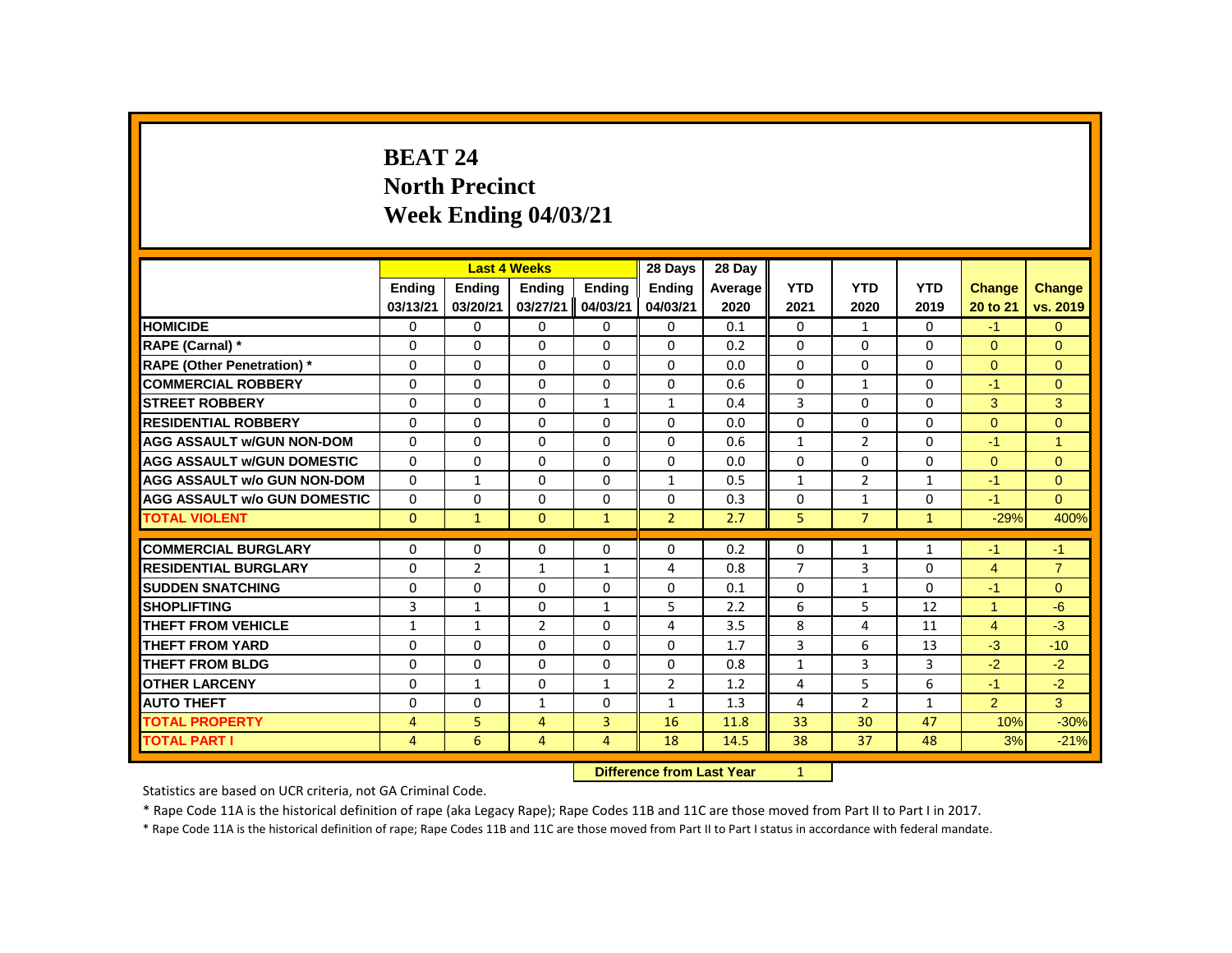# **BEAT 25 North Precinct Week Ending 04/03/21**

|                                     |                |              | <b>Last 4 Weeks</b> |                | 28 Days                          | 28 Dav  |                |                |                |                      |                      |
|-------------------------------------|----------------|--------------|---------------------|----------------|----------------------------------|---------|----------------|----------------|----------------|----------------------|----------------------|
|                                     | Ending         | Ending       | <b>Ending</b>       | <b>Ending</b>  | <b>Ending</b>                    | Average | <b>YTD</b>     | <b>YTD</b>     | <b>YTD</b>     | <b>Change</b>        | <b>Change</b>        |
|                                     | 03/13/21       | 03/20/21     | 03/27/21            | 04/03/21       | 04/03/21                         | 2020    | 2021           | 2020           | 2019           | 20 to 21             | vs. 2019             |
| <b>HOMICIDE</b>                     | 0              | $\mathbf 0$  | 0                   | $\mathbf 0$    | $\mathbf 0$                      | 0.1     | $\mathbf{0}$   | 0              | 0              | $\overline{0}$       | $\mathbf{0}$         |
| <b>RAPE (Carnal) *</b>              | 0              | $\Omega$     | $\Omega$            | $\Omega$       | $\Omega$                         | 0.2     | $\Omega$       | $\mathbf{1}$   | $\mathbf{1}$   | $-1$                 | $-1$                 |
| <b>RAPE (Other Penetration)</b> *   | 0              | $\Omega$     | $\Omega$            | $\Omega$       | $\Omega$                         | 0.0     | $\Omega$       | $\Omega$       | $\Omega$       | $\Omega$             | $\mathbf{0}$         |
| <b>COMMERCIAL ROBBERY</b>           | $\Omega$       | $\Omega$     | $\Omega$            | $\mathbf{0}$   | $\Omega$                         | 0.0     | $\Omega$       | $\Omega$       | $\mathbf{1}$   | $\Omega$             | $-1$                 |
| <b>ISTREET ROBBERY</b>              | 0              | $\mathbf{0}$ | $\mathbf{1}$        | 0              | $\mathbf{1}$                     | 0.2     | 1              | 0              | $\mathbf{1}$   | $\blacktriangleleft$ | $\mathbf{0}$         |
| <b>RESIDENTIAL ROBBERY</b>          | $\Omega$       | $\Omega$     | $\Omega$            | $\Omega$       | $\Omega$                         | 0.2     | 1              | 0              | $\Omega$       | $\blacktriangleleft$ | $\overline{1}$       |
| <b>AGG ASSAULT W/GUN NON-DOM</b>    | $\Omega$       | $\Omega$     | $\Omega$            | $\mathbf{1}$   | $\mathbf{1}$                     | 0.0     | $\overline{2}$ | $\Omega$       | $\Omega$       | 2                    | 2                    |
| <b>AGG ASSAULT W/GUN DOMESTIC</b>   | $\Omega$       | $\Omega$     | $\Omega$            | $\Omega$       | $\Omega$                         | 0.0     | $\Omega$       | $\Omega$       | $\Omega$       | $\Omega$             | $\Omega$             |
| <b>AGG ASSAULT w/o GUN NON-DOM</b>  | $\Omega$       | $\mathbf{0}$ | $\mathbf{1}$        | $\mathbf{0}$   | $\mathbf{1}$                     | 0.5     | $\mathbf{1}$   | $\overline{3}$ | $\overline{3}$ | $-2$                 | $-2$                 |
| <b>AGG ASSAULT w/o GUN DOMESTIC</b> | $\Omega$       | $\Omega$     | $\Omega$            | $\Omega$       | $\Omega$                         | 0.5     | $\Omega$       | $\overline{2}$ | $\Omega$       | $-2$                 | $\Omega$             |
| <b>TOTAL VIOLENT</b>                | $\mathbf{0}$   | $\mathbf{0}$ | $\overline{2}$      | $\mathbf{1}$   | $\overline{3}$                   | 1.5     | 5              | 6              | 6              | $-17%$               | $-17%$               |
| <b>COMMERCIAL BURGLARY</b>          | 0              | 0            | 0                   | 0              | $\Omega$                         | 0.6     | 2              | $\overline{2}$ | 1              | $\Omega$             | $\blacktriangleleft$ |
| <b>RESIDENTIAL BURGLARY</b>         | 0              | $\Omega$     | 0                   | $\Omega$       | $\Omega$                         | 0.8     | $\overline{2}$ | 4              | $\Omega$       | $-2$                 | 2                    |
| <b>SUDDEN SNATCHING</b>             | $\Omega$       | 0            | 0                   | 0              | 0                                | 0.2     | $\Omega$       | $\mathbf{1}$   | $\Omega$       | $-1$                 | $\Omega$             |
| <b>SHOPLIFTING</b>                  | 0              | $\mathbf{1}$ | 0                   | $\mathbf{1}$   | $\overline{2}$                   | 1.5     | $\overline{7}$ | 4              | 5              | 3                    | $\overline{2}$       |
| <b>THEFT FROM VEHICLE</b>           | $\mathbf{1}$   | 5            | $\mathbf{1}$        | $\mathbf{1}$   | 8                                | 3.1     | 16             | $\overline{3}$ | 14             | 13                   | $\overline{2}$       |
| <b>THEFT FROM YARD</b>              | 0              | $\Omega$     | $\overline{2}$      | $\mathbf{1}$   | 3                                | 1.3     | 6              | 3              | 6              | 3                    | $\overline{0}$       |
| <b>THEFT FROM BLDG</b>              | $\Omega$       | $\mathbf{1}$ | 0                   | $\overline{2}$ | 3                                | 0.8     | 8              | 4              | 5              | $\overline{4}$       | 3                    |
| <b>OTHER LARCENY</b>                | 0              | 0            | 0                   | 0              | 0                                | 1.1     | $\overline{2}$ | 3              | $\overline{2}$ | $-1$                 | $\mathbf{0}$         |
| <b>AUTO THEFT</b>                   | $\mathbf{1}$   | $\mathbf{1}$ | 0                   | $\mathbf{0}$   | $\overline{2}$                   | 0.8     | $\overline{7}$ | 4              | $\mathbf{1}$   | 3                    | 6                    |
| <b>TOTAL PROPERTY</b>               | $\overline{2}$ | 8            | 3                   | 5              | 18                               | 10.0    | 50             | 28             | 34             | 79%                  | 47%                  |
| <b>TOTAL PART I</b>                 | $\overline{2}$ | 8            | 5                   | 6              | 21                               | 11.4    | 55             | 34             | 40             | 62%                  | 38%                  |
|                                     |                |              |                     |                | <b>Difference from Last Year</b> |         | 21             |                |                |                      |                      |

Statistics are based on UCR criteria, not GA Criminal Code.

\* Rape Code 11A is the historical definition of rape (aka Legacy Rape); Rape Codes 11B and 11C are those moved from Part II to Part I in 2017.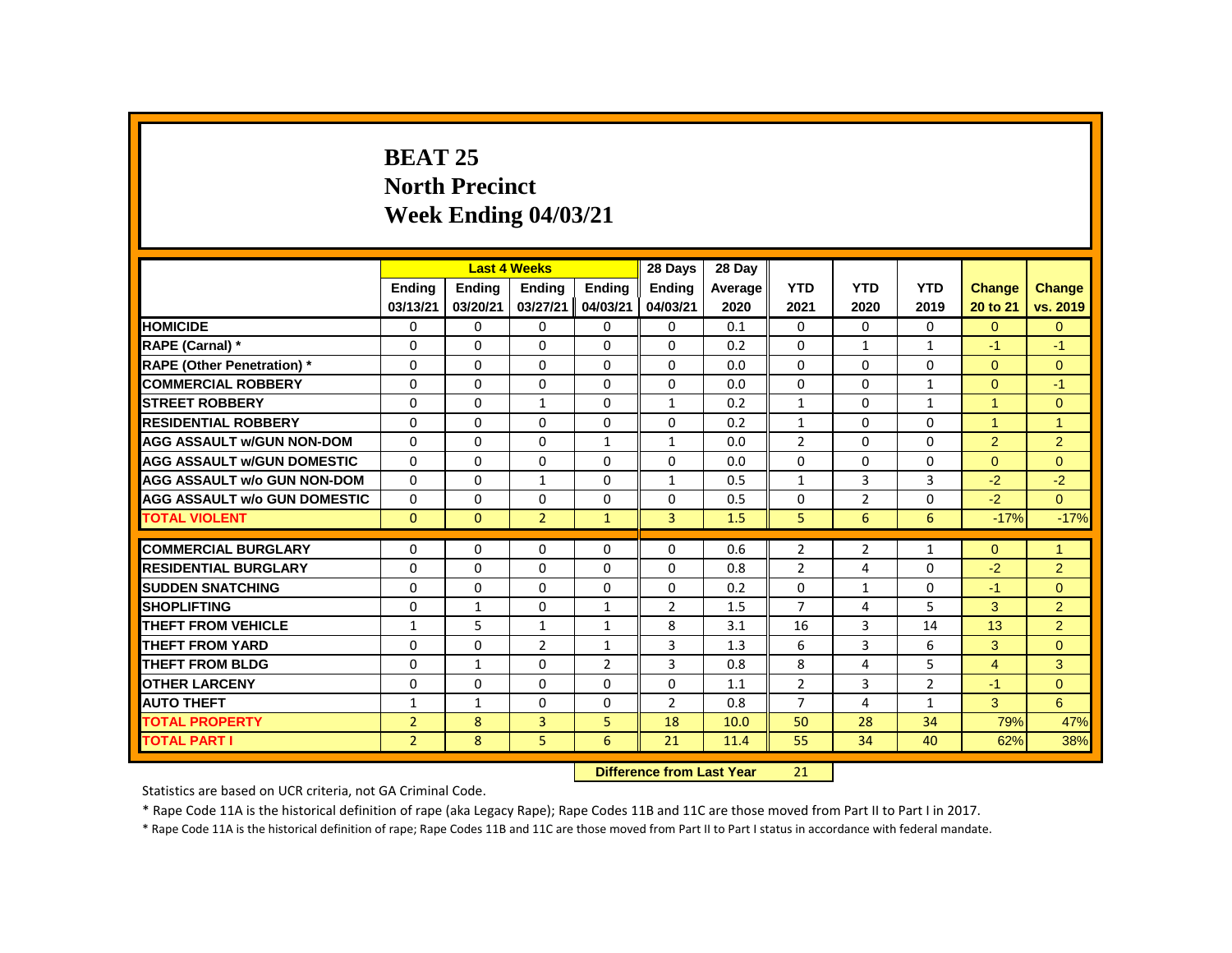# **BEAT 26 North Precinct Week Ending 04/03/21**

|                                     |                |                | <b>Last 4 Weeks</b> |              | 28 Days                   | 28 Day  |                |                |                |                      |                |
|-------------------------------------|----------------|----------------|---------------------|--------------|---------------------------|---------|----------------|----------------|----------------|----------------------|----------------|
|                                     | Ending         | Ending         | Ending              | Ending       | Ending                    | Average | <b>YTD</b>     | <b>YTD</b>     | <b>YTD</b>     | <b>Change</b>        | Change         |
|                                     | 03/13/21       | 03/20/21       | 03/27/21            | 04/03/21     | 04/03/21                  | 2020    | 2021           | 2020           | 2019           | 20 to 21             | vs. 2019       |
| <b>HOMICIDE</b>                     | 0              | 0              | $\mathbf{0}$        | $\mathbf{0}$ | 0                         | 0.0     | $\mathbf{0}$   | $\Omega$       | $\mathbf{0}$   | $\Omega$             | $\overline{0}$ |
| RAPE (Carnal) *                     | 0              | $\Omega$       | $\Omega$            | $\Omega$     | $\Omega$                  | 0.4     | 0              | $\overline{2}$ | $\mathbf{1}$   | $-2$                 | $-1$           |
| <b>RAPE (Other Penetration) *</b>   | 0              | 0              | 0                   | 0            | 0                         | 0.1     | $\Omega$       | 0              | 0              | $\overline{0}$       | $\mathbf{0}$   |
| <b>COMMERCIAL ROBBERY</b>           | $\Omega$       | $\Omega$       | $\Omega$            | $\Omega$     | $\Omega$                  | 0.1     | $\Omega$       | $\mathbf{1}$   | $\Omega$       | $-1$                 | $\Omega$       |
| <b>STREET ROBBERY</b>               | 0              | $\Omega$       | $\Omega$            | $\Omega$     | $\Omega$                  | 0.9     | 0              | 3              | 4              | $-3$                 | $-4$           |
| <b>RESIDENTIAL ROBBERY</b>          | $\Omega$       | $\Omega$       | $\Omega$            | $\Omega$     | $\Omega$                  | 0.0     | 0              | $\Omega$       | $\Omega$       | $\Omega$             | $\Omega$       |
| <b>AGG ASSAULT W/GUN NON-DOM</b>    | $\Omega$       | $\Omega$       | $\Omega$            | $\Omega$     | $\Omega$                  | 0.5     | $\Omega$       | $\Omega$       | $\mathbf{1}$   | $\Omega$             | $-1$           |
| <b>AGG ASSAULT w/GUN DOMESTIC</b>   | $\Omega$       | $\Omega$       | $\Omega$            | $\Omega$     | $\Omega$                  | 0.0     | $\Omega$       | $\Omega$       | $\Omega$       | $\Omega$             | $\mathbf{0}$   |
| <b>AGG ASSAULT w/o GUN NON-DOM</b>  | 0              | 0              | 0                   | $\mathbf{0}$ | 0                         | 1.8     | 6              | 6              | 0              | $\mathbf{0}$         | 6              |
| <b>AGG ASSAULT W/o GUN DOMESTIC</b> | $\mathbf{1}$   | $\Omega$       | $\Omega$            | $\Omega$     | $\mathbf{1}$              | 0.6     | $\mathbf{1}$   | $\Omega$       | $\overline{2}$ | $\blacktriangleleft$ | $-1$           |
| <b>TOTAL VIOLENT</b>                | $\mathbf{1}$   | $\Omega$       | $\Omega$            | $\Omega$     | $\mathbf{1}$              | 4.3     | $\overline{7}$ | 12             | 8              | $-42%$               | $-13%$         |
| <b>COMMERCIAL BURGLARY</b>          | $\mathbf{1}$   | 0              | 0                   | $\mathbf 0$  | $\mathbf{1}$              | 1.0     | $\overline{2}$ | $\overline{2}$ | $\overline{2}$ | $\overline{0}$       | $\mathbf{0}$   |
| <b>RESIDENTIAL BURGLARY</b>         | $\Omega$       | $\Omega$       | $\Omega$            | $\Omega$     | $\Omega$                  | 0.0     | 0              | $\Omega$       | $\Omega$       | $\Omega$             | $\Omega$       |
| <b>SUDDEN SNATCHING</b>             | 0              | $\Omega$       | $\mathbf{1}$        | $\mathbf{1}$ | $\overline{2}$            | 0.5     | 3              | $\mathbf{1}$   | $\overline{2}$ | $\overline{2}$       | $\overline{1}$ |
| <b>SHOPLIFTING</b>                  | $\Omega$       | $\overline{2}$ | $\Omega$            | $\Omega$     | $\overline{2}$            | 2.3     | 8              | 11             | 10             | $-3$                 | $-2$           |
| <b>THEFT FROM VEHICLE</b>           | $\mathbf{1}$   | 6              | $\overline{2}$      | 4            | 13                        | 2.5     | 23             | 6              | 6              | 17                   | 17             |
| <b>THEFT FROM YARD</b>              | $\Omega$       | $\mathbf{1}$   | $\mathbf{1}$        | $\Omega$     | $\overline{2}$            | 1.7     | 4              | 6              | $\overline{7}$ | $-2$                 | $-3$           |
| <b>THEFT FROM BLDG</b>              | 0              | $\mathbf{1}$   | $\Omega$            | $\Omega$     | $\mathbf{1}$              | 1.1     | 4              | $\overline{2}$ | 3              | $\overline{2}$       | $\mathbf{1}$   |
| <b>OTHER LARCENY</b>                | $\Omega$       | $\Omega$       | $\mathbf{1}$        | $\Omega$     | $\mathbf{1}$              | 0.2     | $\mathbf{1}$   | $\Omega$       | $\overline{2}$ | $\mathbf{1}$         | $-1$           |
| <b>AUTO THEFT</b>                   | $\overline{2}$ | $\overline{2}$ | $\Omega$            | $\mathbf{1}$ | 5                         | 1.3     | 8              | $\overline{2}$ | $\mathbf{1}$   | 6                    | $\overline{7}$ |
| <b>TOTAL PROPERTY</b>               | $\overline{4}$ | 12             | 5                   | 6            | 27                        | 10.6    | 53             | 30             | 33             | 77%                  | 61%            |
| <b>TOTAL PART I</b>                 | 5              | 12             | 5                   | 6            | 28                        | 14.9    | 60             | 42             | 41             | 43%                  | 46%            |
|                                     |                |                |                     |              | Difference from Last Year |         | 18             |                |                |                      |                |

 **Difference from Last Year** 18

Statistics are based on UCR criteria, not GA Criminal Code.

\* Rape Code 11A is the historical definition of rape (aka Legacy Rape); Rape Codes 11B and 11C are those moved from Part II to Part I in 2017.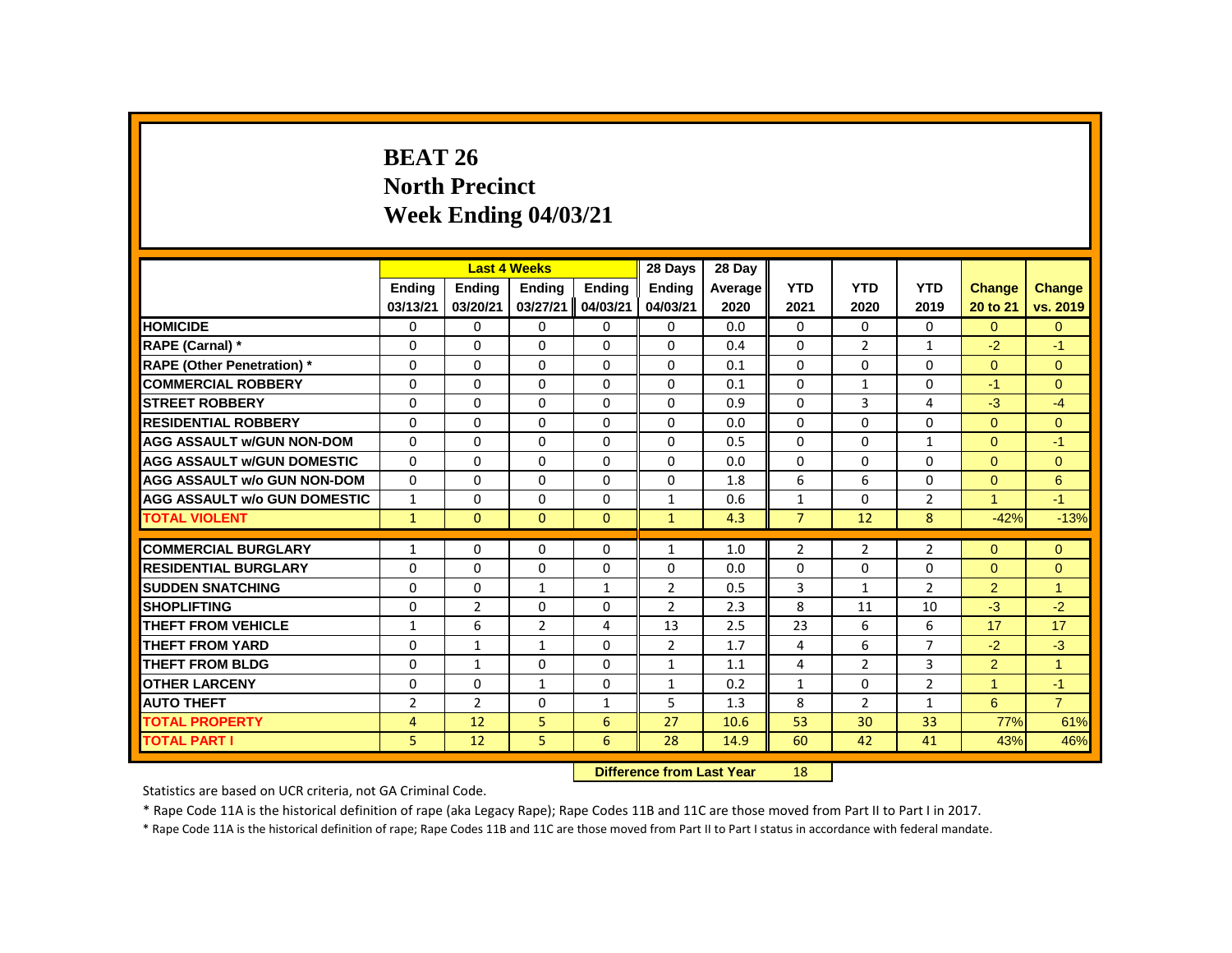# **BEAT 27 North Precinct Week Ending 04/03/21**

|                                     |                |               | <b>Last 4 Weeks</b> |                | 28 Days                   | 28 Day  |                |                |                |                  |                |
|-------------------------------------|----------------|---------------|---------------------|----------------|---------------------------|---------|----------------|----------------|----------------|------------------|----------------|
|                                     | Ending         | <b>Ending</b> | <b>Ending</b>       | <b>Ending</b>  | Ending                    | Average | <b>YTD</b>     | <b>YTD</b>     | <b>YTD</b>     | <b>Change</b>    | <b>Change</b>  |
|                                     | 03/13/21       | 03/20/21      | 03/27/21            | 04/03/21       | 04/03/21                  | 2020    | 2021           | 2020           | 2019           | 20 to 21         | vs. 2019       |
| <b>HOMICIDE</b>                     | 0              | 0             | 0                   | 0              | 0                         | 0.0     | $\mathbf{1}$   | $\Omega$       | 0              | $\mathbf{1}$     | $\mathbf{1}$   |
| RAPE (Carnal) *                     | 0              | 0             | $\Omega$            | $\Omega$       | $\Omega$                  | 0.3     | $\Omega$       | 0              | 0              | $\Omega$         | $\Omega$       |
| <b>RAPE (Other Penetration)</b> *   | 0              | 0             | 0                   | 0              | 0                         | 0.1     | $\Omega$       | 0              | 0              | $\mathbf{0}$     | $\overline{0}$ |
| <b>COMMERCIAL ROBBERY</b>           | $\mathbf{0}$   | $\mathbf{0}$  | $\Omega$            | $\Omega$       | $\Omega$                  | 0.1     | $\Omega$       | $\Omega$       | $\Omega$       | $\Omega$         | $\Omega$       |
| <b>STREET ROBBERY</b>               | $\Omega$       | $\Omega$      | $\mathbf{1}$        | $\mathbf{1}$   | $\overline{2}$            | 1.2     | $\mathfrak{p}$ | $\mathbf{1}$   | 3              | $\mathbf{1}$     | $-1$           |
| <b>RESIDENTIAL ROBBERY</b>          | $\mathbf{0}$   | $\Omega$      | $\Omega$            | $\Omega$       | 0                         | 0.0     | $\Omega$       | $\Omega$       | 0              | $\Omega$         | $\Omega$       |
| <b>AGG ASSAULT W/GUN NON-GUN</b>    | $\mathbf{0}$   | $\Omega$      | $\Omega$            | $\mathbf{1}$   | $\mathbf{1}$              | 1.3     | $\overline{2}$ | 6              | $\mathbf{1}$   | $-4$             | 1              |
| <b>AGG ASSAULT W/GUN DOMESTIC</b>   | 0              | 0             | 0                   | 0              | 0                         | 0.1     | $\mathbf{1}$   | $\mathbf{1}$   | $\mathbf{1}$   | $\overline{0}$   | $\overline{0}$ |
| <b>AGG ASSAULT w/o GUN NON-DOM</b>  | $\mathbf{1}$   | $\Omega$      | $\mathbf{1}$        | $\Omega$       | $\overline{2}$            | 1.8     | 9              | 4              | 5              | 5                | $\overline{4}$ |
| <b>AGG ASSAULT w/o GUN DOMESTIC</b> | 0              | 0             | 0                   | 0              | 0                         | 0.6     | 4              | $\overline{2}$ | 6              | $\overline{2}$   | $-2$           |
| <b>TOTAL VIOLENT</b>                | $\mathbf{1}$   | $\mathbf{0}$  | $\overline{2}$      | $\overline{2}$ | 5                         | 5.4     | 19             | 14             | 16             | 36%              | 19%            |
| <b>COMMERCIAL BURGLARY</b>          | 1              | 0             | $\Omega$            | $\Omega$       | $\mathbf{1}$              | 0.3     | $\overline{2}$ | 0              | $\overline{2}$ | $\overline{2}$   | $\overline{0}$ |
| <b>RESIDENTIAL BURGLARY</b>         | 0              | 0             | $\Omega$            | $\Omega$       | 0                         | 0.4     | $\Omega$       | 4              | 0              | $-4$             | $\overline{0}$ |
| <b>SUDDEN SNATCHING</b>             | 0              | $\mathbf{1}$  | 0                   | 0              | $\mathbf{1}$              | 0.5     | $\mathbf{1}$   | $\overline{2}$ | $\overline{2}$ | $-1$             | $-1$           |
| <b>SHOPLIFTING</b>                  | 0              | $\Omega$      | $\Omega$            | $\mathbf{1}$   | $\mathbf{1}$              | 1.8     | $\overline{2}$ | 6              | 10             | $-4$             | $-8$           |
| <b>THEFT FROM VEHICLE</b>           | $\overline{2}$ | $\mathbf{1}$  | 5                   | $\mathbf{1}$   | 9                         | 1.9     | 14             | 4              | 12             | 10 <sup>10</sup> | $\overline{2}$ |
| <b>THEFT FROM YARD</b>              | $\Omega$       | $\mathbf{0}$  | 0                   | 0              | 0                         | 1.6     | 3              | 3              | $\mathbf{1}$   | $\Omega$         | $\overline{2}$ |
| <b>THEFT FROM BLDG</b>              | 0              | 0             | 0                   | 0              | 0                         | 2.1     | $\mathbf{1}$   | $\overline{7}$ | 9              | $-6$             | $-8$           |
| <b>OTHER LARCENY</b>                | $\Omega$       | $\Omega$      | $\Omega$            | $\Omega$       | $\Omega$                  | 0.0     | $\Omega$       | $\Omega$       | $\Omega$       | $\Omega$         | $\Omega$       |
| <b>AUTO THEFT</b>                   | $\mathbf 0$    | $\mathbf{1}$  | $\overline{2}$      | $\mathbf{1}$   | 4                         | 1.4     | $\overline{7}$ | 6              | $\mathbf{1}$   | $\mathbf{1}$     | 6              |
| <b>TOTAL PROPERTY</b>               | 3              | 3             | $\overline{7}$      | 3              | 16                        | 10.0    | 30             | 32             | 37             | $-6%$            | $-19%$         |
| <b>TOTAL PART I</b>                 | 4              | 3             | $\overline{9}$      | 5.             | 21                        | 15.5    | 49             | 46             | 53             | 7%               | $-8%$          |
|                                     |                |               |                     |                | Difference from Lost Vesr |         | $\mathbf{P}$   |                |                |                  |                |

**Difference from Last Year** 

Statistics are based on UCR criteria, not GA Criminal Code.

\* Rape Code 11A is the historical definition of rape (aka Legacy Rape); Rape Codes 11B and 11C are those moved from Part II to Part I in 2017.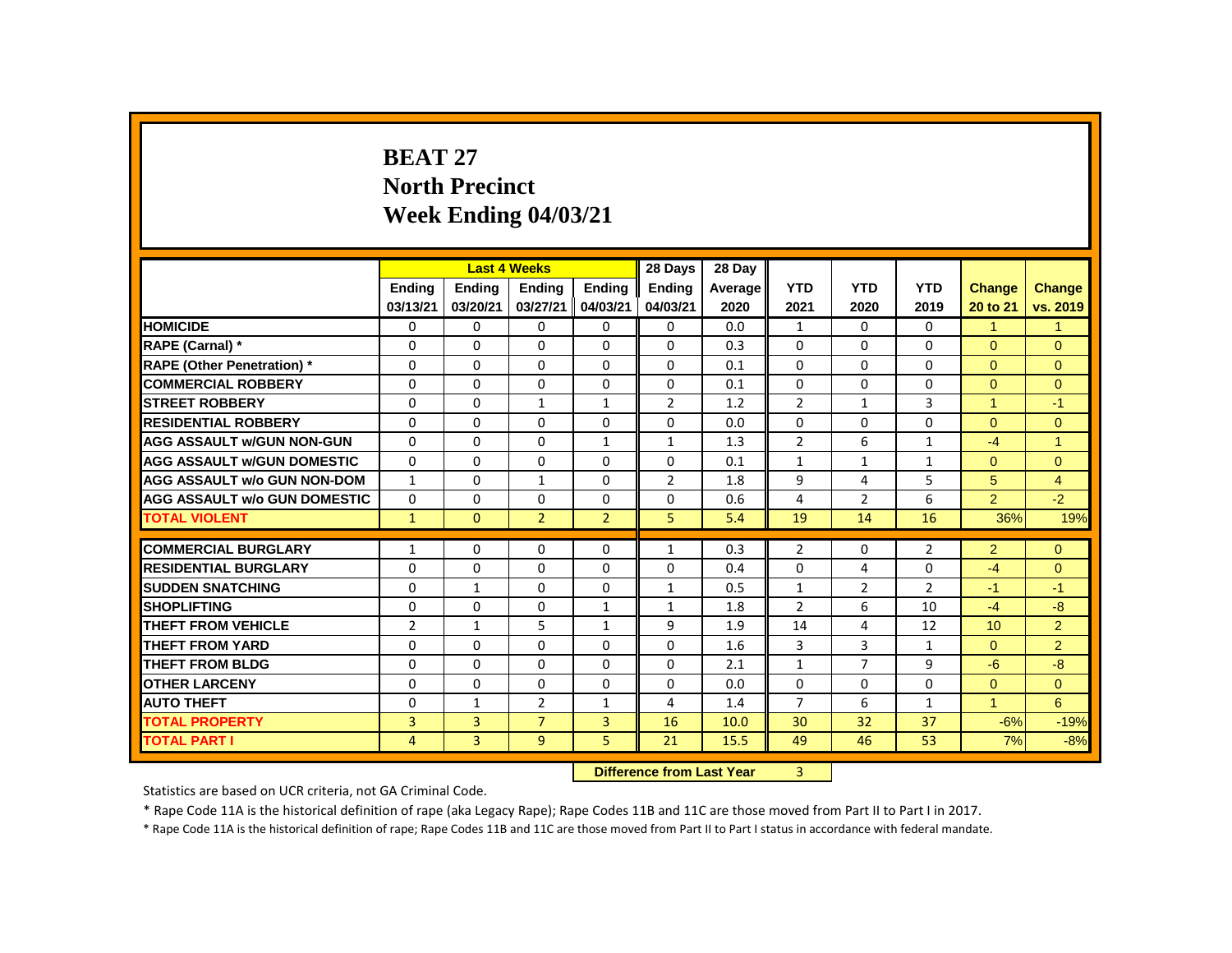# **BEAT 31 Central Precinct Week Ending 04/03/21**

|                                     |                |               | <b>Last 4 Weeks</b> |                | 28 Days                   | 28 Day  |                |                |                |                |                |
|-------------------------------------|----------------|---------------|---------------------|----------------|---------------------------|---------|----------------|----------------|----------------|----------------|----------------|
|                                     | Ending         | <b>Ending</b> | <b>Ending</b>       | Ending         | Ending                    | Average | <b>YTD</b>     | <b>YTD</b>     | <b>YTD</b>     | <b>Change</b>  | <b>Change</b>  |
|                                     | 03/13/21       | 03/20/21      | 03/27/21            | 04/03/21       | 04/03/21                  | 2020    | 2021           | 2020           | 2019           | 20 to 21       | vs. 2019       |
| <b>HOMICIDE</b>                     | 0              | 0             | 0                   | 0              | 0                         | 0.1     | 0              | $\mathbf{1}$   | 0              | $-1$           | $\mathbf{0}$   |
| RAPE (Carnal) *                     | $\mathbf{1}$   | $\Omega$      | $\Omega$            | $\Omega$       | $\mathbf{1}$              | 0.3     | $\overline{2}$ | 3              | $\mathbf{1}$   | $-1$           | $\mathbf{1}$   |
| <b>RAPE (Other Penetration) *</b>   | $\Omega$       | $\Omega$      | $\Omega$            | $\Omega$       | 0                         | 0.1     | $\Omega$       | $\Omega$       | $\Omega$       | $\Omega$       | $\Omega$       |
| <b>COMMERCIAL ROBBERY</b>           | $\Omega$       | $\Omega$      | $\Omega$            | $\Omega$       | $\Omega$                  | 0.1     | $\Omega$       | $\Omega$       | $\Omega$       | $\Omega$       | $\overline{0}$ |
| <b>STREET ROBBERY</b>               | $\Omega$       | $\Omega$      | $\Omega$            | $\mathbf{1}$   | $\mathbf{1}$              | 0.3     | 3              | $\mathbf{1}$   | $\Omega$       | 2              | 3              |
| <b>RESIDENTIAL ROBBERY</b>          | 0              | 0             | 0                   | 0              | 0                         | 0.3     | 0              | 0              | 0              | $\Omega$       | $\Omega$       |
| <b>AGG ASSAULT W/GUN NON-DOM</b>    | $\Omega$       | $\Omega$      | $\Omega$            | $\Omega$       | $\Omega$                  | 1.2     | 6              | 6              | 3              | $\mathbf{0}$   | 3              |
| <b>AGG ASSAULT W/GUN DOMESTIC</b>   | $\Omega$       | $\Omega$      | $\Omega$            | $\Omega$       | $\Omega$                  | 0.2     | $\Omega$       | $\Omega$       | $\Omega$       | $\Omega$       | $\overline{0}$ |
| <b>AGG ASSAULT w/o GUN NON-DOM</b>  | $\Omega$       | $\Omega$      | $\Omega$            | $\Omega$       | $\Omega$                  | 0.5     | $\Omega$       | $\mathbf{1}$   | 3              | $-1$           | $-3$           |
| <b>AGG ASSAULT W/o GUN DOMESTIC</b> | $\Omega$       | $\Omega$      | 0                   | $\Omega$       | $\Omega$                  | 0.8     | $\mathbf{1}$   | 3              | 3              | $-2$           | $-2$           |
| <b>TOTAL VIOLENT</b>                | $\mathbf{1}$   | $\mathbf{0}$  | $\Omega$            | $\mathbf{1}$   | $\overline{2}$            | 3.7     | 12             | 15             | 10             | $-20%$         | 20%            |
| <b>COMMERCIAL BURGLARY</b>          | $\Omega$       | $\Omega$      | $\Omega$            | $\Omega$       | $\Omega$                  | 0.6     | $\Omega$       | 3              | 4              | $-3$           | $-4$           |
| <b>RESIDENTIAL BURGLARY</b>         | $\overline{2}$ | $\mathbf{1}$  | $\overline{2}$      | $\mathbf{1}$   | 6                         | 2.6     | 9              | 17             | 5              | $-8$           | $\overline{4}$ |
| <b>SUDDEN SNATCHING</b>             | 0              | 0             | $\Omega$            | 0              | $\Omega$                  | 0.1     | $\Omega$       | 0              | $\mathbf{1}$   | $\Omega$       | $-1$           |
| <b>SHOPLIFTING</b>                  | $\Omega$       | $\Omega$      | $\Omega$            | $\Omega$       | $\Omega$                  | 0.5     | $\Omega$       | 3              | $\mathbf{1}$   | $-3$           | $-1$           |
| <b>THEFT FROM VEHICLE</b>           | $\mathbf{1}$   | $\mathbf{1}$  | $\Omega$            | $\mathbf{1}$   | 3                         | 2.8     | 13             | 9              | 10             | $\overline{4}$ | 3              |
| <b>THEFT FROM YARD</b>              | 0              | 0             | 0                   | 0              | $\Omega$                  | 2.7     | 2              | 13             | $\overline{7}$ | $-11$          | $-5$           |
| <b>THEFT FROM BLDG</b>              | 0              | $\mathbf{1}$  | $\Omega$            | $\Omega$       | $\mathbf{1}$              | 1.4     | 4              | 3              | $\overline{7}$ | 1              | $-3$           |
| <b>OTHER LARCENY</b>                | $\mathbf{1}$   | 0             | 2                   | $\mathbf{1}$   | 4                         | 1.5     | $\overline{7}$ | 4              | 5              | 3              | $\overline{2}$ |
| <b>AUTO THEFT</b>                   | $\Omega$       | $\mathbf{1}$  | $\Omega$            | $\Omega$       | $\mathbf{1}$              | 2.0     | 5              | $\overline{7}$ | 4              | $-2$           | $\overline{1}$ |
| <b>TOTAL PROPERTY</b>               | $\overline{4}$ | 4             | 4                   | 3              | 15                        | 14.1    | 40             | 59             | 44             | $-32%$         | $-9%$          |
| <b>TOTAL PART I</b>                 | 5              | 4             | $\overline{4}$      | $\overline{4}$ | 17                        | 17.8    | 52             | 74             | 54             | $-30%$         | $-4%$          |
|                                     |                |               |                     |                | Difference from Last Vear |         | _າາ            |                |                |                |                |

**Difference from Last Year** -22

Statistics are based on UCR criteria, not GA Criminal Code.

\* Rape Code 11A is the historical definition of rape (aka Legacy Rape); Rape Codes 11B and 11C are those moved from Part II to Part I in 2017.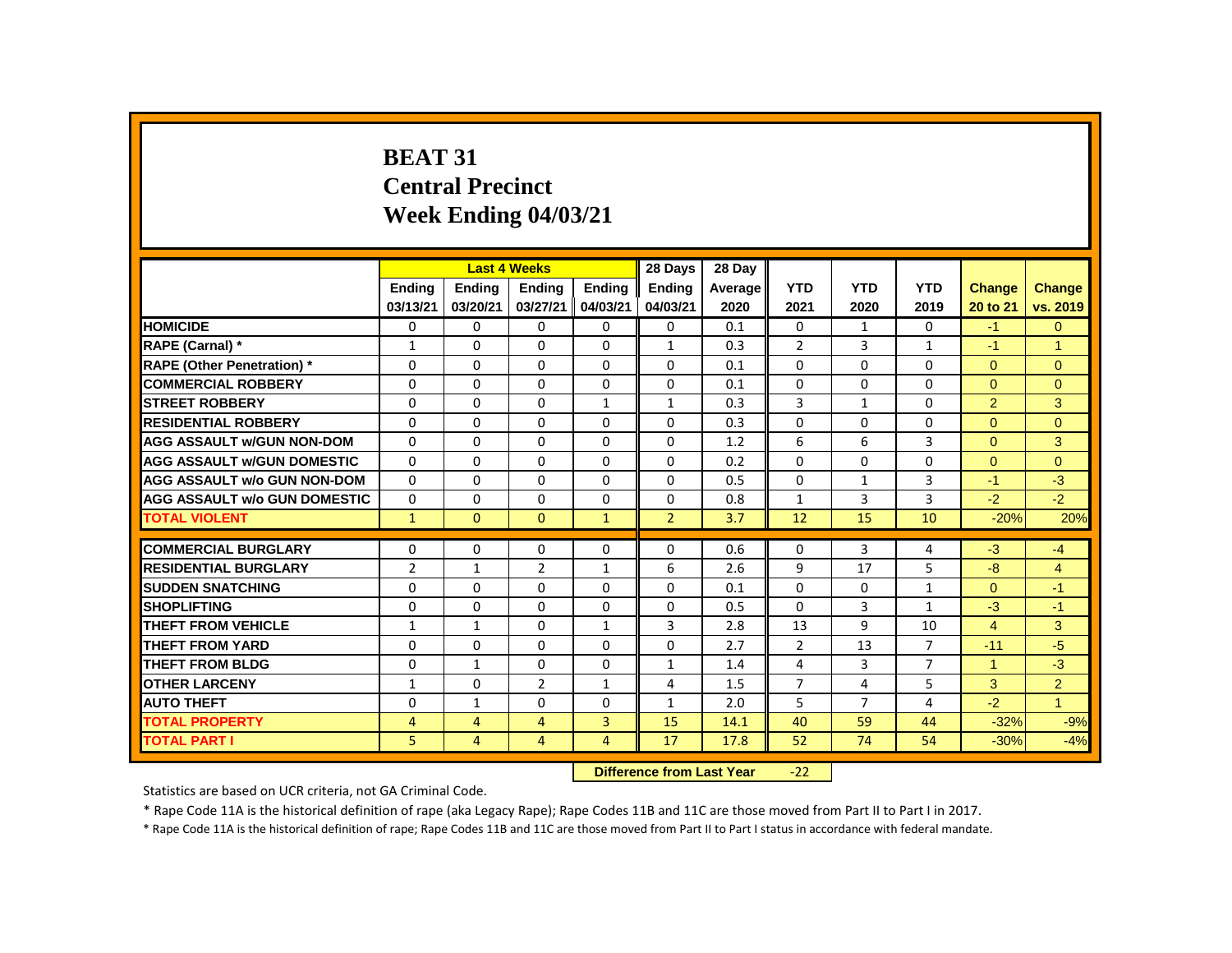# **BEAT 32 Central Precinct Week Ending 04/03/21**

|                                     |               |                | <b>Last 4 Weeks</b> |                | 28 Days        | 28 Day  |                |                |                |                      |                |
|-------------------------------------|---------------|----------------|---------------------|----------------|----------------|---------|----------------|----------------|----------------|----------------------|----------------|
|                                     | <b>Ending</b> | <b>Ending</b>  | <b>Ending</b>       | <b>Ending</b>  | <b>Ending</b>  | Average | <b>YTD</b>     | <b>YTD</b>     | <b>YTD</b>     | <b>Change</b>        | Change         |
|                                     | 03/13/21      | 03/20/21       | 03/27/21            | 04/03/21       | 04/03/21       | 2020    | 2021           | 2020           | 2019           | 20 to 21             | vs. 2019       |
| <b>HOMICIDE</b>                     | 0             | 0              | 0                   | 0              | $\mathbf{0}$   | 0.0     | 0              | 0              | 0              | $\Omega$             | $\Omega$       |
| RAPE (Carnal) *                     | 0             | $\Omega$       | $\Omega$            | $\Omega$       | 0              | 0.1     | 0              | $\Omega$       | $\Omega$       | $\Omega$             | $\Omega$       |
| <b>RAPE (Other Penetration)</b> *   | $\Omega$      | $\Omega$       | $\Omega$            | $\mathbf{1}$   | $\mathbf{1}$   | 0.0     | $\overline{2}$ | $\Omega$       | $\Omega$       | $\overline{2}$       | $\overline{2}$ |
| <b>COMMERCIAL ROBBERY</b>           | $\Omega$      | $\Omega$       | $\Omega$            | $\Omega$       | 0              | 0.5     | $\Omega$       | $\overline{2}$ | $\mathbf{1}$   | $-2$                 | $-1$           |
| <b>STREET ROBBERY</b>               | 0             | 0              | 0                   | 0              | 0              | 0.2     | 0              | 0              | 0              | $\overline{0}$       | $\mathbf{0}$   |
| <b>RESIDENTIAL ROBBERY</b>          | $\Omega$      | $\Omega$       | $\Omega$            | $\Omega$       | 0              | 0.0     | $\mathbf{1}$   | $\Omega$       | $\Omega$       | $\blacktriangleleft$ | $\overline{1}$ |
| <b>AGG ASSAULT w/GUN NON-DOM</b>    | $\Omega$      | $\Omega$       | $\Omega$            | $\Omega$       | $\Omega$       | 0.5     | $\overline{2}$ | $\overline{2}$ | $\overline{2}$ | $\Omega$             | $\Omega$       |
| <b>AGG ASSAULT w/GUN DOMESTIC</b>   | $\Omega$      | $\Omega$       | $\Omega$            | $\Omega$       | $\Omega$       | 0.1     | $\Omega$       | $\mathbf{1}$   | $\Omega$       | $-1$                 | $\Omega$       |
| <b>AGG ASSAULT w/o GUN NON-DOM</b>  | $\Omega$      | $\mathbf{1}$   | $\Omega$            | $\Omega$       | $\mathbf{1}$   | 0.4     | $\overline{2}$ | $\Omega$       | $\Omega$       | 2                    | $\overline{2}$ |
| <b>AGG ASSAULT w/o GUN DOMESTIC</b> | 0             | 0              | 0                   | 0              | 0              | 0.3     | $\Omega$       | 0              | 0              | $\Omega$             | $\Omega$       |
| <b>TOTAL VIOLENT</b>                | $\mathbf{0}$  | $\mathbf{1}$   | $\mathbf{0}$        | $\mathbf{1}$   | $\overline{2}$ | 2.1     | $\overline{7}$ | 5              | $\overline{3}$ | 40%                  | 133%           |
| <b>COMMERCIAL BURGLARY</b>          | 0             | 0              | 0                   | 0              | 0              | 0.6     | $\overline{2}$ | $\mathbf{1}$   | 0              | $\blacktriangleleft$ | $\overline{2}$ |
| <b>RESIDENTIAL BURGLARY</b>         | $\mathbf{1}$  | $\mathbf{1}$   | $\Omega$            | $\Omega$       | $\overline{2}$ | 1.9     | 6              | $\overline{7}$ | 6              | $-1$                 | $\Omega$       |
| <b>SUDDEN SNATCHING</b>             | $\Omega$      | 0              | $\Omega$            | $\Omega$       | $\Omega$       | 0.0     | $\Omega$       | $\mathbf{0}$   | $\Omega$       | $\Omega$             | $\mathbf{0}$   |
| <b>SHOPLIFTING</b>                  | $\Omega$      | $\Omega$       | $\mathbf{1}$        | $\mathbf{1}$   | $\overline{2}$ | 2.4     | 10             | 8              | 11             | $\overline{2}$       | $-1$           |
| <b>THEFT FROM VEHICLE</b>           | $\Omega$      | $\mathbf{1}$   | $\Omega$            | $\Omega$       | $\mathbf{1}$   | 2.5     | 10             | 8              | 15             | $\overline{2}$       | $-5$           |
| <b>THEFT FROM YARD</b>              | 0             | 0              | $\mathbf{1}$        | 0              | $\mathbf{1}$   | 2.1     | 5              | 4              | 6              | $\blacktriangleleft$ | $-1$           |
| <b>THEFT FROM BLDG</b>              | $\mathbf{1}$  | $\Omega$       | $\Omega$            | $\mathbf{1}$   | $\overline{2}$ | 1.2     | 4              | 5              | 8              | $-1$                 | $-4$           |
| <b>OTHER LARCENY</b>                | $\mathbf{1}$  | $\Omega$       | $\Omega$            | $\Omega$       | 1              | 1.5     | $\overline{2}$ | 8              | $\mathbf 1$    | $-6$                 | $\overline{1}$ |
| <b>AUTO THEFT</b>                   | $\mathbf{1}$  | $\Omega$       | $\mathbf{1}$        | $\Omega$       | $\overline{2}$ | 1.1     | $\overline{7}$ | $\overline{2}$ | $\overline{7}$ | 5                    | $\Omega$       |
| <b>TOTAL PROPERTY</b>               | 4             | $\overline{2}$ | 3                   | $\overline{2}$ | 11             | 13.4    | 46             | 43             | 54             | 7%                   | $-15%$         |
| <b>TOTAL PART I</b>                 | 4             | $\overline{3}$ | $\overline{3}$      | 3              | 13             | 15.6    | 53             | 48             | 57             | 10%                  | $-7%$          |
|                                     |               |                |                     |                |                |         | 5.             |                |                |                      |                |

 **Difference from Last Year** 5

Statistics are based on UCR criteria, not GA Criminal Code.

\* Rape Code 11A is the historical definition of rape (aka Legacy Rape); Rape Codes 11B and 11C are those moved from Part II to Part I in 2017.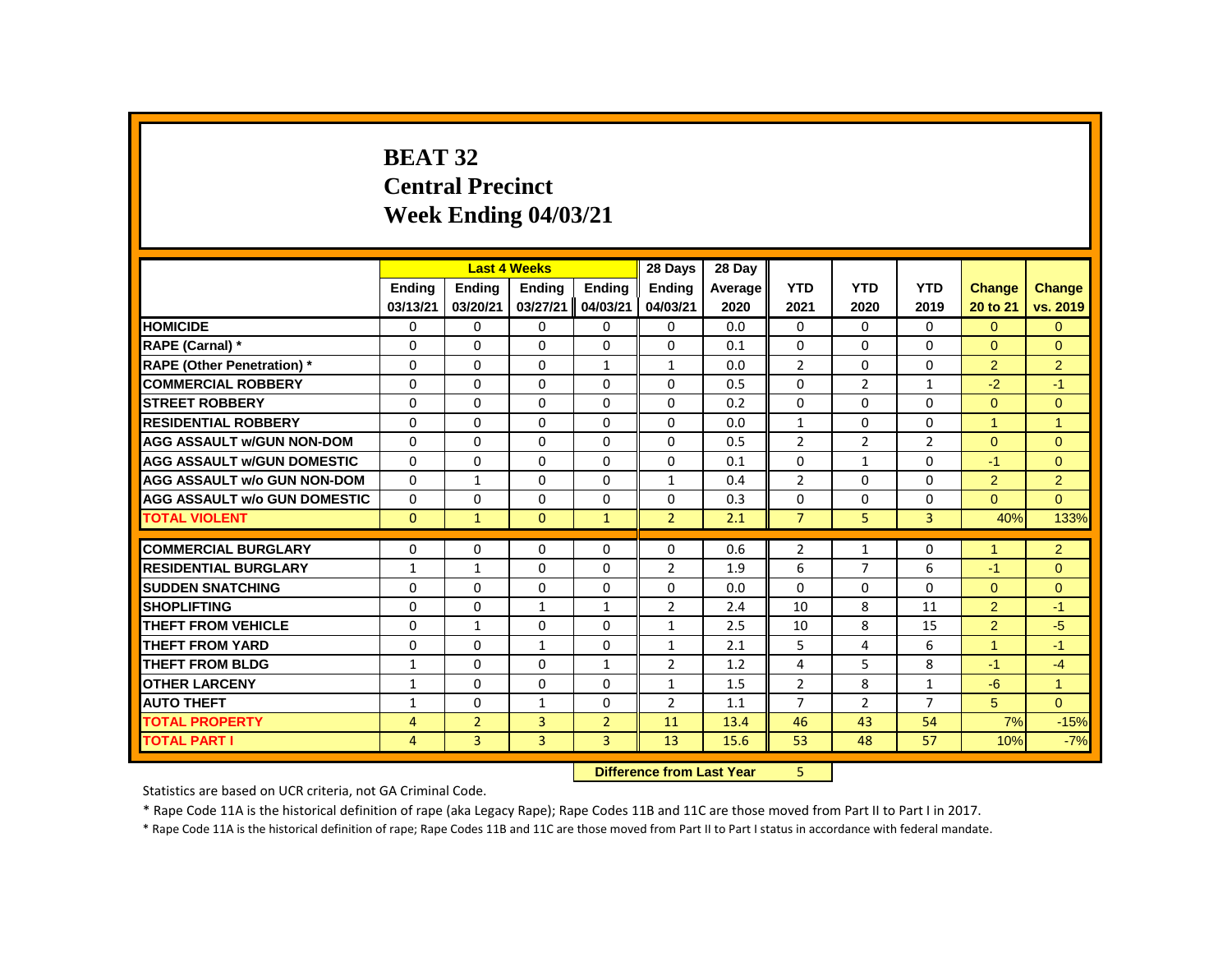# **BEAT 33 Central Precinct Week Ending 04/03/21**

|                                     |                |                           | <b>Last 4 Weeks</b> |                | 28 Days        | 28 Dav  |                |                |                |                |                |
|-------------------------------------|----------------|---------------------------|---------------------|----------------|----------------|---------|----------------|----------------|----------------|----------------|----------------|
|                                     | <b>Ending</b>  | <b>Ending</b>             | <b>Ending</b>       | <b>Ending</b>  | <b>Ending</b>  | Average | <b>YTD</b>     | <b>YTD</b>     | <b>YTD</b>     | <b>Change</b>  | <b>Change</b>  |
|                                     | 03/13/21       | 03/20/21                  | 03/27/21            | 04/03/21       | 04/03/21       | 2020    | 2021           | 2020           | 2019           | 20 to 21       | vs. 2019       |
| <b>HOMICIDE</b>                     | 0              | 0                         | $\mathbf{0}$        | $\mathbf{0}$   | 0              | 0.2     | $\mathbf{0}$   | $\mathbf{1}$   | $\mathbf{1}$   | $-1$           | $-1$           |
| RAPE (Carnal) *                     | $\Omega$       | $\Omega$                  | $\Omega$            | $\Omega$       | $\Omega$       | 0.2     | $\Omega$       | $\Omega$       | $\Omega$       | $\Omega$       | $\Omega$       |
| <b>RAPE (Other Penetration) *</b>   | $\Omega$       | $\Omega$                  | $\Omega$            | $\Omega$       | $\Omega$       | 0.0     | $\Omega$       | $\Omega$       | $\Omega$       | $\Omega$       | $\Omega$       |
| <b>COMMERCIAL ROBBERY</b>           | $\Omega$       | $\Omega$                  | $\Omega$            | $\Omega$       | $\Omega$       | 0.3     | $\Omega$       | $\Omega$       | $\Omega$       | $\Omega$       | $\Omega$       |
| <b>STREET ROBBERY</b>               | $\Omega$       | $\Omega$                  | $\Omega$            | $\Omega$       | $\Omega$       | 1.0     | $\overline{2}$ | $\overline{2}$ | $\overline{2}$ | $\Omega$       | $\Omega$       |
| <b>RESIDENTIAL ROBBERY</b>          | $\Omega$       | $\Omega$                  | $\Omega$            | $\Omega$       | $\Omega$       | 0.0     | $\Omega$       | $\Omega$       | 0              | $\Omega$       | $\Omega$       |
| <b>AGG ASSAULT w/GUN NON-DOM</b>    | $\Omega$       | $\mathbf{1}$              | $\Omega$            | $\Omega$       | $\mathbf{1}$   | 0.7     | 5              | 3              | $\overline{3}$ | $\overline{2}$ | $\overline{2}$ |
| <b>AGG ASSAULT W/GUN DOMESTIC</b>   | $\Omega$       | 0                         | 0                   | $\mathbf 0$    | 0              | 0.1     | 0              | $\mathbf 0$    | 0              | $\overline{0}$ | $\mathbf{0}$   |
| <b>AGG ASSAULT w/o GUN NON-DOM</b>  | $\Omega$       | $\Omega$                  | $\Omega$            | $\Omega$       | $\Omega$       | 0.6     | $\mathbf{1}$   | $\overline{2}$ | 3              | $-1$           | $-2$           |
| <b>AGG ASSAULT w/o GUN DOMESTIC</b> | $\Omega$       | 0                         | 0                   | $\Omega$       | 0              | 0.8     | $\Omega$       | 3              | 5              | $-3$           | $-5$           |
| <b>TOTAL VIOLENT</b>                | $\Omega$       | $\mathbf{1}$              | $\Omega$            | $\Omega$       | $\mathbf{1}$   | 3.8     | 8              | 11             | 14             | $-27%$         | $-43%$         |
| <b>COMMERCIAL BURGLARY</b>          | $\mathbf{1}$   | $\Omega$                  | $\Omega$            | 0              | $\mathbf{1}$   | 0.8     | 3              | 4              | $\overline{2}$ | $-1$           | $\mathbf{1}$   |
| <b>RESIDENTIAL BURGLARY</b>         | $\mathbf{1}$   | $\Omega$                  | $\Omega$            | $\mathbf{1}$   | $\overline{2}$ | 1.2     | 4              | $\overline{2}$ | 9              | $\overline{2}$ | $-5$           |
| <b>SUDDEN SNATCHING</b>             | $\Omega$       | $\Omega$                  | $\Omega$            | $\Omega$       | $\Omega$       | 0.2     | $\Omega$       | $\Omega$       | $\Omega$       | $\Omega$       | $\Omega$       |
| <b>SHOPLIFTING</b>                  | $\mathbf{1}$   | $\mathbf{1}$              | $\Omega$            | $\mathbf 0$    | $\overline{2}$ | 2.4     | 8              | 11             | 26             | $-3$           | $-18$          |
| <b>THEFT FROM VEHICLE</b>           | $\Omega$       | $\mathbf{1}$              | $\Omega$            | $\mathbf{1}$   | $\overline{2}$ | 2.9     | $\overline{7}$ | 10             | $\overline{7}$ | $-3$           | $\Omega$       |
| <b>THEFT FROM YARD</b>              | 0              | $\Omega$                  | $\overline{2}$      | $\mathbf{1}$   | 3              | 3.3     | 5              | 11             | 23             | $-6$           | $-18$          |
| <b>THEFT FROM BLDG</b>              | 0              | $\Omega$                  | $\Omega$            | $\Omega$       | $\Omega$       | 1.2     | $\mathbf{1}$   | $\overline{2}$ | 5              | $-1$           | $-4$           |
| <b>OTHER LARCENY</b>                | $\Omega$       | 3                         | $\Omega$            | $\Omega$       | 3              | 1.0     | 5              | $\Omega$       | 8              | 5              | $-3$           |
| <b>AUTO THEFT</b>                   | $\Omega$       | $\mathbf{1}$              | $\Omega$            | $\mathbf{1}$   | $\overline{2}$ | 1.5     | 5              | 6              | 6              | $-1$           | $-1$           |
| <b>TOTAL PROPERTY</b>               | 3              | 6                         | $\overline{2}$      | $\overline{4}$ | 15             | 14.4    | 38             | 46             | 86             | $-17%$         | $-56%$         |
| <b>TOTAL PART I</b>                 | $\overline{3}$ | $\overline{7}$            | $\overline{2}$      | $\overline{4}$ | 16             | 18.3    | 46             | 57             | 100            | $-19%$         | $-54%$         |
|                                     |                | Difference from Last Year |                     | $-11$          |                |         |                |                |                |                |                |

 **Difference from Last Year** -11

Statistics are based on UCR criteria, not GA Criminal Code.

\* Rape Code 11A is the historical definition of rape (aka Legacy Rape); Rape Codes 11B and 11C are those moved from Part II to Part I in 2017.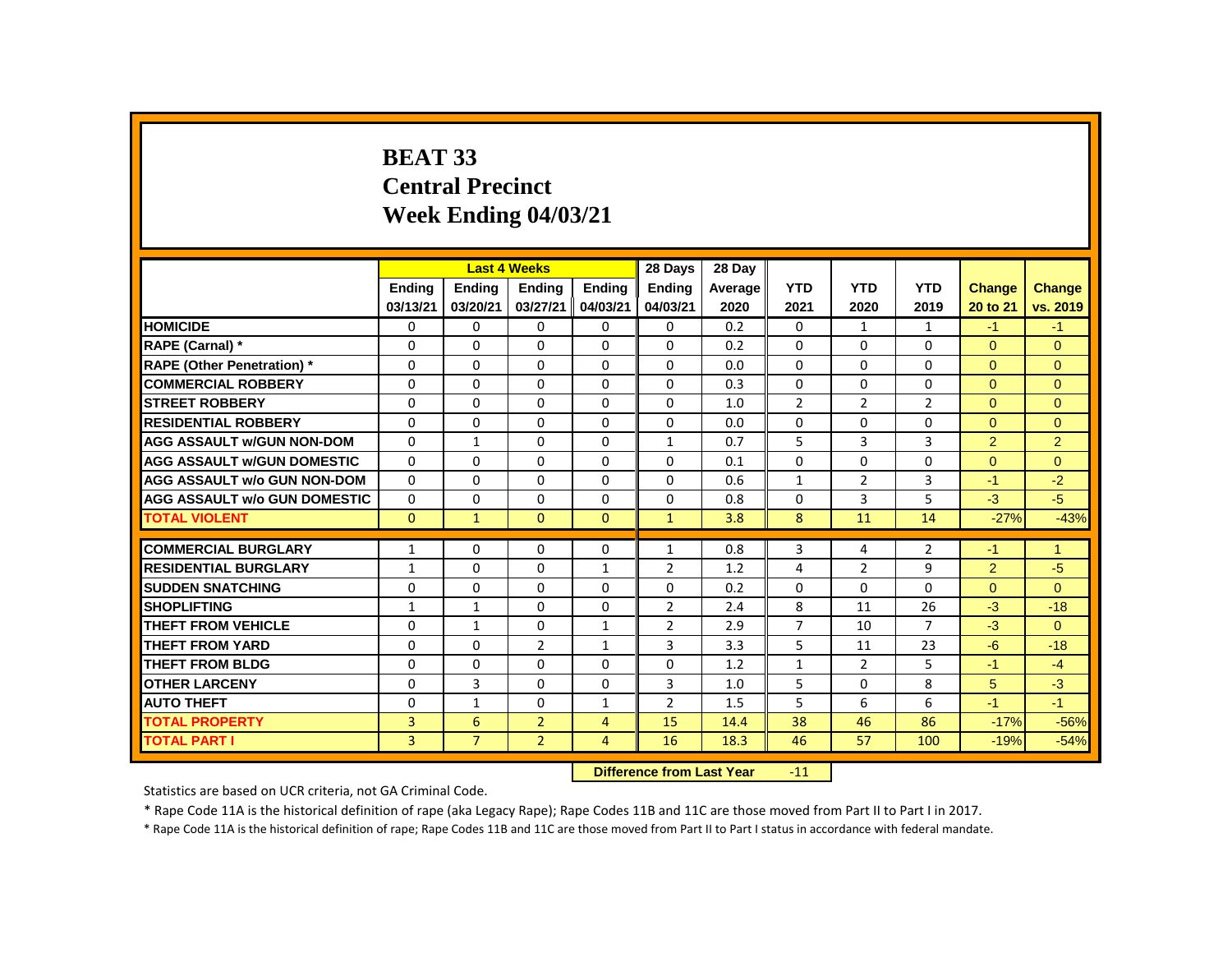# **BEAT 34 Central Precinct Week Ending 04/03/21**

|                                     |                |                | <b>Last 4 Weeks</b> |                | 28 Days                   | 28 Day  |                |                |                |                |                |
|-------------------------------------|----------------|----------------|---------------------|----------------|---------------------------|---------|----------------|----------------|----------------|----------------|----------------|
|                                     | Ending         | Ending         | <b>Ending</b>       | Ending         | Ending                    | Average | <b>YTD</b>     | <b>YTD</b>     | <b>YTD</b>     | <b>Change</b>  | <b>Change</b>  |
|                                     | 03/13/21       | 03/20/21       | 03/27/21            | 04/03/21       | 04/03/21                  | 2020    | 2021           | 2020           | 2019           | 20 to 21       | vs. 2019       |
| <b>HOMICIDE</b>                     | 0              | 0              | $\mathbf{0}$        | 0              | 0                         | 0.2     | $\mathbf{1}$   | $\overline{2}$ | $\mathbf{0}$   | $-1$           | 1              |
| RAPE (Carnal) *                     | $\mathbf{1}$   | 0              | $\Omega$            | $\Omega$       | $\mathbf{1}$              | 0.4     | $\mathbf{1}$   | $\mathbf{1}$   | 0              | $\Omega$       | 1              |
| <b>RAPE (Other Penetration) *</b>   | $\Omega$       | 0              | 0                   | $\mathbf{0}$   | $\Omega$                  | 0.2     | $\Omega$       | $\mathbf{1}$   | $\mathbf{1}$   | $-1$           | $-1$           |
| <b>COMMERCIAL ROBBERY</b>           | $\Omega$       | $\mathbf{0}$   | $\Omega$            | $\mathbf{0}$   | $\Omega$                  | 0.1     | $\Omega$       | $\Omega$       | $\Omega$       | $\Omega$       | $\Omega$       |
| <b>STREET ROBBERY</b>               | $\Omega$       | $\Omega$       | $\Omega$            | $\Omega$       | $\Omega$                  | 1.1     | $\overline{2}$ | 4              | 5              | $-2$           | $-3$           |
| <b>RESIDENTIAL ROBBERY</b>          | 0              | $\Omega$       | 0                   | $\mathbf{0}$   | 0                         | 0.0     | $\Omega$       | $\Omega$       | 0              | $\Omega$       | $\Omega$       |
| <b>AGG ASSAULT W/GUN NON-DOM</b>    | $\mathbf{1}$   | 0              | $\Omega$            | $\mathbf{1}$   | $\overline{2}$            | 1.8     | 5              | 6              | 4              | $-1$           | 1              |
| <b>AGG ASSAULT W/GUN DOMESTIC</b>   | $\Omega$       | 0              | $\Omega$            | $\Omega$       | 0                         | 0.0     | 0              | 0              | 3              | $\overline{0}$ | $-3$           |
| <b>AGG ASSAULT w/o GUN NON-DOM</b>  | $\mathbf{1}$   | $\Omega$       | $\Omega$            | $\Omega$       | $\mathbf{1}$              | 1.1     | $\overline{2}$ | 5              | $\Omega$       | $-3$           | $\overline{2}$ |
| <b>AGG ASSAULT W/o GUN DOMESTIC</b> | $\Omega$       | 0              | $\Omega$            | 0              | 0                         | 1.4     | 5              | $\overline{7}$ | 3              | $-2$           | $\overline{2}$ |
| <b>TOTAL VIOLENT</b>                | $\overline{3}$ | $\mathbf{0}$   | $\mathbf{0}$        | $\mathbf{1}$   | $\overline{4}$            | 6.1     | 16             | 26             | 16             | $-38%$         | 0%             |
| <b>COMMERCIAL BURGLARY</b>          | $\Omega$       | $\Omega$       | $\Omega$            | $\Omega$       | $\Omega$                  | 0.5     | $\overline{2}$ | 0              | $\Omega$       | $\overline{2}$ | $\overline{2}$ |
| <b>RESIDENTIAL BURGLARY</b>         | 1              | $\mathbf{1}$   | $\overline{2}$      | $\overline{2}$ | 6                         | 2.0     | 10             | 6              | 11             | $\overline{4}$ | $-1$           |
| <b>SUDDEN SNATCHING</b>             | 0              | $\mathbf{0}$   | 0                   | $\mathbf{0}$   | 0                         | 0.1     | $\mathbf{1}$   | $\mathbf{1}$   | 1              | $\mathbf{0}$   | $\overline{0}$ |
| <b>SHOPLIFTING</b>                  | $\Omega$       | $\Omega$       | $\Omega$            | $\mathbf{0}$   | $\Omega$                  | 0.6     | $\mathbf{1}$   | $\mathbf{1}$   | $\overline{2}$ | $\Omega$       | $-1$           |
| <b>THEFT FROM VEHICLE</b>           | $\mathbf{1}$   | $\mathbf{1}$   | $\Omega$            | $\Omega$       | $\overline{2}$            | 2.3     | 5              | 8              | 6              | $-3$           | $-1$           |
| <b>THEFT FROM YARD</b>              | 0              | $\mathbf{0}$   | 0                   | $\mathbf{0}$   | 0                         | 1.3     | 4              | 3              | 12             | $\mathbf{1}$   | $-8$           |
| <b>THEFT FROM BLDG</b>              | 0              | $\mathbf{0}$   | 0                   | $\overline{2}$ | $\overline{2}$            | 1.4     | 4              | 6              | 3              | $-2$           | $\mathbf{1}$   |
| <b>OTHER LARCENY</b>                | $\Omega$       | $\Omega$       | $\mathbf{1}$        | $\Omega$       | $\mathbf{1}$              | 0.4     | 5              | $\Omega$       | $\overline{2}$ | 5              | 3              |
| <b>AUTO THEFT</b>                   | $\Omega$       | $\mathbf{0}$   | $\Omega$            | $\mathbf{1}$   | $\mathbf{1}$              | 2.1     | $\overline{2}$ | 5              | 4              | $-3$           | $-2$           |
| <b>TOTAL PROPERTY</b>               | $\overline{2}$ | $\overline{2}$ | 3                   | 5              | 12                        | 10.7    | 34             | 30             | 41             | 13%            | $-17%$         |
| <b>TOTAL PART I</b>                 | 5              | $\overline{2}$ | 3                   | 6              | 16                        | 16.8    | 50             | 56             | 57             | $-11%$         | $-12%$         |
|                                     |                |                |                     |                | Difference from Loot Vear |         | $\epsilon$     |                |                |                |                |

**Difference from Last Year** 

Statistics are based on UCR criteria, not GA Criminal Code.

\* Rape Code 11A is the historical definition of rape (aka Legacy Rape); Rape Codes 11B and 11C are those moved from Part II to Part I in 2017.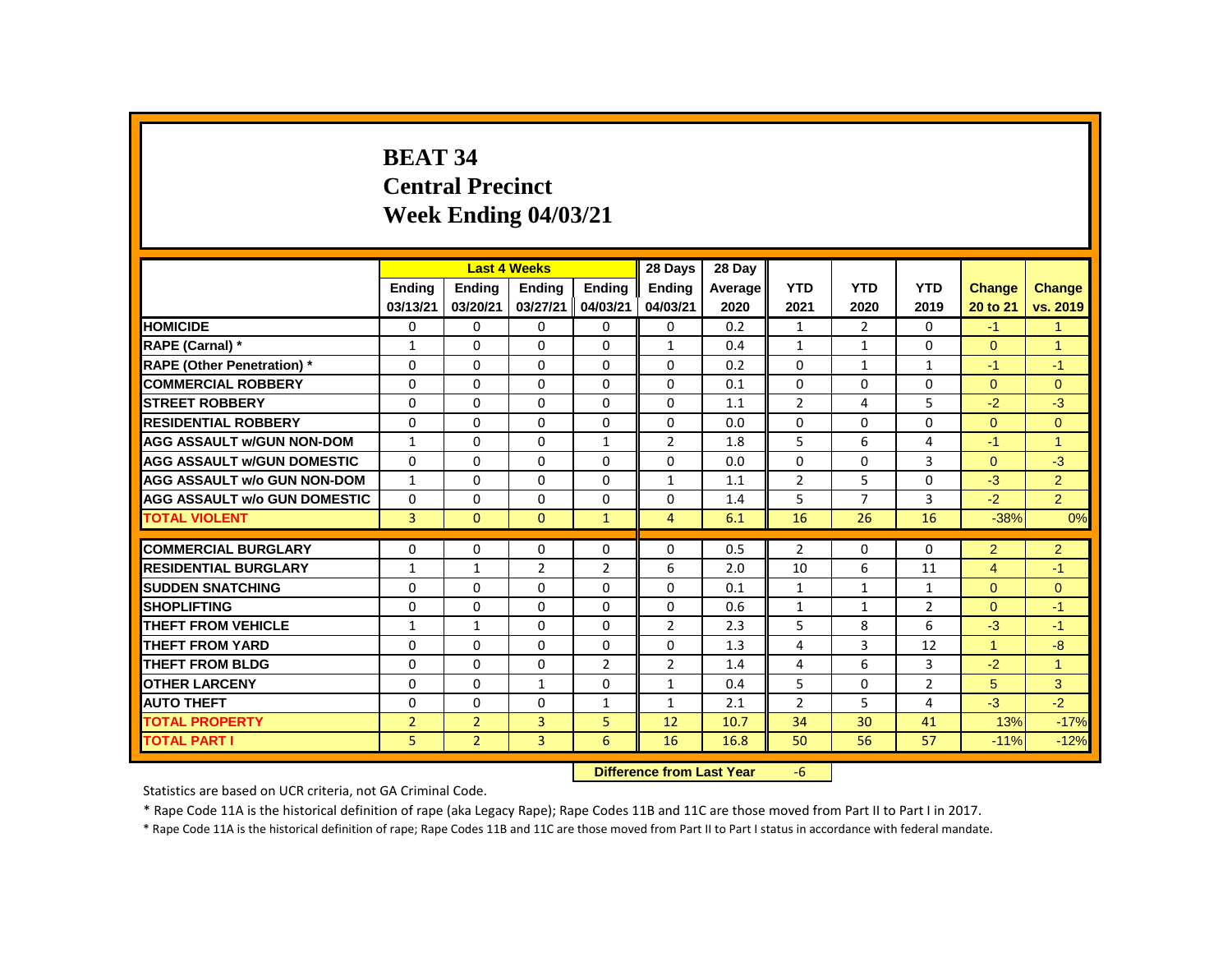# **BEAT 35 Central Precinct Week Ending 04/03/21**

|                                     |                | <b>Last 4 Weeks</b> |                |                | 28 Days                   | 28 Day  |                |                |                |                |                |
|-------------------------------------|----------------|---------------------|----------------|----------------|---------------------------|---------|----------------|----------------|----------------|----------------|----------------|
|                                     | Ending         | Ending              | <b>Ending</b>  | <b>Ending</b>  | Ending                    | Average | <b>YTD</b>     | <b>YTD</b>     | <b>YTD</b>     | <b>Change</b>  | Change         |
|                                     | 03/13/21       | 03/20/21            | 03/27/21       | 04/03/21       | 04/03/21                  | 2020    | 2021           | 2020           | 2019           | 20 to 21       | vs. 2019       |
| <b>HOMICIDE</b>                     | 0              | 0                   | $\mathbf{1}$   | 0              | $\mathbf{1}$              | 0.5     | $\overline{2}$ | 3              | $\mathbf{0}$   | $-1$           | $\overline{2}$ |
| RAPE (Carnal) *                     | $\Omega$       | 0                   | 0              | $\Omega$       | $\Omega$                  | 0.2     | $\Omega$       | $\mathbf{1}$   | $\Omega$       | $-1$           | $\Omega$       |
| <b>RAPE (Other Penetration) *</b>   | 0              | 0                   | $\Omega$       | $\mathbf 0$    | 0                         | 0.1     | 0              | 0              | 0              | $\mathbf{0}$   | $\overline{0}$ |
| <b>COMMERCIAL ROBBERY</b>           | $\Omega$       | $\mathbf{0}$        | $\Omega$       | $\Omega$       | $\Omega$                  | 0.3     | $\overline{2}$ | $\Omega$       | $\Omega$       | $\overline{2}$ | $\overline{2}$ |
| <b>STREET ROBBERY</b>               | 0              | $\mathbf{1}$        | $\Omega$       | $\Omega$       | $\mathbf{1}$              | 0.5     | 3              | $\mathbf{1}$   | 3              | $\overline{2}$ | $\Omega$       |
| <b>RESIDENTIAL ROBBERY</b>          | $\Omega$       | $\Omega$            | $\Omega$       | $\Omega$       | $\Omega$                  | 0.1     | $\Omega$       | $\mathbf{1}$   | $\Omega$       | $-1$           | $\Omega$       |
| <b>AGG ASSAULT W/GUN NON-DOM</b>    | $\mathbf{1}$   | $\Omega$            | $\Omega$       | $\Omega$       | $\mathbf{1}$              | 1.7     | $\overline{2}$ | 4              | 3              | $-2$           | $-1$           |
| <b>AGG ASSAULT W/GUN DOMESTIC</b>   | $\mathbf{0}$   | $\mathbf{0}$        | $\Omega$       | $\Omega$       | $\Omega$                  | 0.2     | $\Omega$       | $\mathbf{1}$   | $\mathbf{1}$   | $-1$           | $-1$           |
| <b>AGG ASSAULT w/o GUN NON-DOM</b>  | $\Omega$       | $\mathbf{1}$        | 0              | $\Omega$       | $\mathbf{1}$              | 0.5     | $\mathbf{1}$   | $\mathbf{1}$   | $\mathbf{1}$   | $\Omega$       | $\Omega$       |
| <b>AGG ASSAULT W/o GUN DOMESTIC</b> | $\Omega$       | $\Omega$            | $\Omega$       | $\mathbf{1}$   | $\mathbf{1}$              | 1.1     | 3              | $\overline{2}$ | 3              | $\mathbf{1}$   | $\Omega$       |
| <b>TOTAL VIOLENT</b>                | $\mathbf{1}$   | $\overline{2}$      | $\mathbf{1}$   | $\mathbf{1}$   | 5                         | 5.1     | 13             | 14             | 11             | $-7%$          | 18%            |
| <b>COMMERCIAL BURGLARY</b>          | $\Omega$       | $\Omega$            | $\Omega$       | $\Omega$       | 0                         | 0.5     | $\overline{2}$ | $\overline{2}$ | 3              | $\Omega$       | $-1$           |
| <b>RESIDENTIAL BURGLARY</b>         | $\overline{2}$ | $\mathbf{0}$        | 0              | 0              | $\overline{2}$            | 2.3     | 8              | 13             | 8              | $-5$           | $\Omega$       |
| <b>SUDDEN SNATCHING</b>             | $\Omega$       | $\Omega$            | $\Omega$       | $\Omega$       | $\Omega$                  | 0.0     | $\Omega$       | $\Omega$       | $\Omega$       | $\Omega$       | $\Omega$       |
| <b>SHOPLIFTING</b>                  | $\overline{2}$ | $\mathbf{0}$        | $\Omega$       | $\mathbf 0$    | $\overline{2}$            | 2.5     | 10             | 10             | 10             | $\Omega$       | $\Omega$       |
| <b>THEFT FROM VEHICLE</b>           | $\overline{2}$ | $\mathbf{1}$        | $\mathbf{1}$   | $\mathbf{1}$   | 5                         | 3.0     | 12             | $\overline{4}$ | 15             | 8              | $-3$           |
| <b>THEFT FROM YARD</b>              | 0              | 0                   | 0              | 0              | 0                         | 0.5     | 6              | $\mathbf{1}$   | $\overline{2}$ | 5              | $\overline{4}$ |
| <b>THEFT FROM BLDG</b>              | 0              | 0                   | 0              | 0              | $\Omega$                  | 1.2     | 4              | 3              | $\overline{2}$ | $\mathbf{1}$   | $\overline{2}$ |
| <b>OTHER LARCENY</b>                | 0              | 0                   | 0              | $\mathbf 0$    | 0                         | 0.3     | 3              | $\mathbf{1}$   | 4              | 2              | $-1$           |
| <b>AUTO THEFT</b>                   | $\Omega$       | $\mathbf{0}$        | $\mathbf{1}$   | $\Omega$       | $\mathbf{1}$              | 2.8     | 5              | 9              | 6              | $-4$           | $-1$           |
| <b>TOTAL PROPERTY</b>               | 6              | $\mathbf{1}$        | $\overline{2}$ | $\mathbf{1}$   | 10                        | 13.1    | 50             | 43             | 50             | 16%            | 0%             |
| <b>TOTAL PART I</b>                 | $\overline{7}$ | $\overline{3}$      | $\overline{3}$ | $\overline{2}$ | 15                        | 18.3    | 63             | 57             | 61             | 11%            | 3%             |
|                                     |                |                     |                |                | Difference from Loot Vear |         | $\epsilon$     |                |                |                |                |

**Difference from Last Year** 

Statistics are based on UCR criteria, not GA Criminal Code.

\* Rape Code 11A is the historical definition of rape (aka Legacy Rape); Rape Codes 11B and 11C are those moved from Part II to Part I in 2017.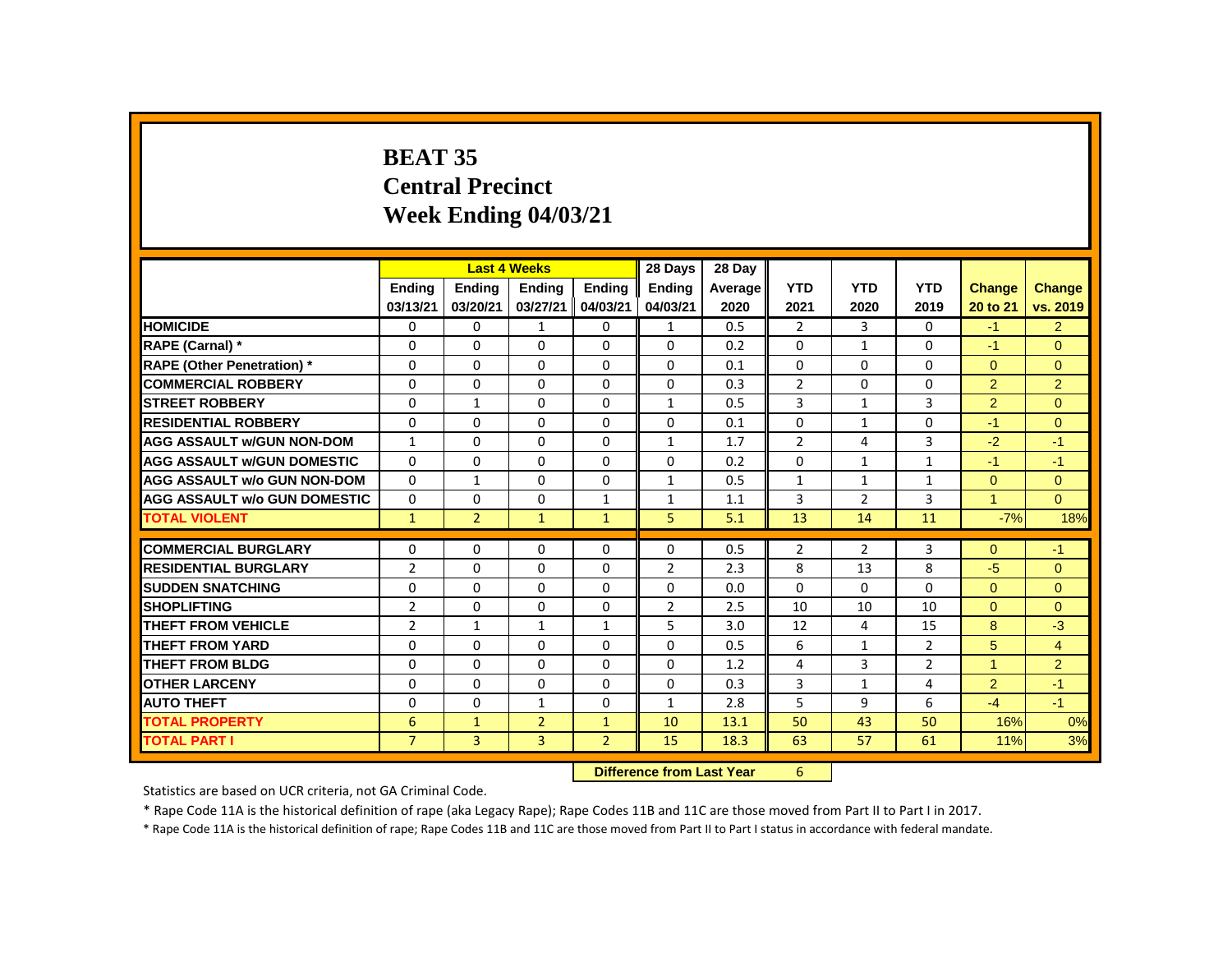# **BEAT 36 Central Precinct Week Ending 04/03/21**

|                                     |                |                                          | <b>Last 4 Weeks</b> |                | 28 Days        | 28 Day  |                |                |                |                |                |
|-------------------------------------|----------------|------------------------------------------|---------------------|----------------|----------------|---------|----------------|----------------|----------------|----------------|----------------|
|                                     | <b>Endina</b>  | <b>Ending</b>                            | <b>Ending</b>       | <b>Ending</b>  | <b>Ending</b>  | Average | <b>YTD</b>     | <b>YTD</b>     | <b>YTD</b>     | <b>Change</b>  | <b>Change</b>  |
|                                     | 03/13/21       | 03/20/21                                 | 03/27/21            | 04/03/21       | 04/03/21       | 2020    | 2021           | 2020           | 2019           | 20 to 21       | vs. 2019       |
| <b>HOMICIDE</b>                     | $\Omega$       | 0                                        | 0                   | 0              | $\mathbf{0}$   | 0.2     | $\Omega$       | $\Omega$       | $\Omega$       | $\Omega$       | $\Omega$       |
| RAPE (Carnal) *                     | 0              | $\Omega$                                 | $\Omega$            | $\Omega$       | 0              | 0.4     | $\Omega$       | $\mathbf{1}$   | $\Omega$       | -1             | $\Omega$       |
| <b>RAPE (Other Penetration) *</b>   | $\Omega$       | $\Omega$                                 | $\Omega$            | $\Omega$       | $\Omega$       | 0.0     | $\Omega$       | $\Omega$       | $\Omega$       | $\Omega$       | $\Omega$       |
| <b>COMMERCIAL ROBBERY</b>           | $\Omega$       | $\Omega$                                 | $\Omega$            | $\Omega$       | $\Omega$       | 0.0     | $\mathbf{1}$   | $\Omega$       | $\Omega$       | $\overline{1}$ | $\overline{1}$ |
| <b>STREET ROBBERY</b>               | $\Omega$       | $\Omega$                                 | $\Omega$            | $\Omega$       | 0              | 0.2     | $\Omega$       | $\Omega$       | $\mathbf{1}$   | $\Omega$       | $-1$           |
| <b>RESIDENTIAL ROBBERY</b>          | $\Omega$       | 0                                        | 0                   | $\mathbf{1}$   | 1              | 0.3     | $\mathbf{1}$   | $\overline{2}$ | 1              | $-1$           | $\overline{0}$ |
| <b>AGG ASSAULT W/GUN NON-DOM</b>    | $\Omega$       | $\Omega$                                 | $\Omega$            | $\mathbf{1}$   | $\mathbf{1}$   | 0.4     | 6              | $\Omega$       | $\overline{2}$ | 6              | $\overline{4}$ |
| <b>AGG ASSAULT W/GUN DOMESTIC</b>   | $\Omega$       | $\Omega$                                 | $\Omega$            | $\Omega$       | 0              | 0.2     | $\Omega$       | $\mathbf{1}$   | $\Omega$       | $-1$           | $\Omega$       |
| <b>AGG ASSAULT w/o GUN NON-DOM</b>  | $\Omega$       | $\Omega$                                 | $\mathbf{1}$        | $\Omega$       | $\mathbf{1}$   | 0.5     | $\overline{2}$ | $\mathbf{1}$   | $\Omega$       | $\overline{1}$ | $\overline{2}$ |
| <b>AGG ASSAULT W/o GUN DOMESTIC</b> | $\mathbf{1}$   | $\Omega$                                 | $\Omega$            | $\mathbf{1}$   | $\overline{2}$ | 1.0     | 4              | 5              | $\mathbf{1}$   | $-1$           | 3              |
| <b>TOTAL VIOLENT</b>                | $\mathbf{1}$   | $\Omega$                                 | $\mathbf{1}$        | 3              | 5              | 3.0     | 14             | 10             | 5              | 40%            | 180%           |
| <b>COMMERCIAL BURGLARY</b>          | 0              | $\Omega$                                 | $\Omega$            | $\mathbf{1}$   | $\mathbf{1}$   | 0.6     | 4              | $\mathbf{0}$   | 3              | $\overline{4}$ | $\overline{1}$ |
| <b>RESIDENTIAL BURGLARY</b>         | 0              | 0                                        | 0                   | $\mathbf{1}$   | $\mathbf{1}$   | 1.0     | 3              | 8              | $\mathbf{1}$   | $-5$           | $\overline{2}$ |
| <b>SUDDEN SNATCHING</b>             | $\Omega$       | 0                                        | $\Omega$            | 0              | 0              | 0.2     | $\Omega$       | 0              | $\Omega$       | $\Omega$       | $\Omega$       |
| <b>SHOPLIFTING</b>                  | $\overline{2}$ | $\mathbf{1}$                             | $\overline{2}$      | $\Omega$       | 5              | 3.9     | 15             | 15             | 13             | $\Omega$       | $\overline{2}$ |
| <b>THEFT FROM VEHICLE</b>           | $\mathbf{1}$   | $\Omega$                                 | $\Omega$            | $\Omega$       | $\mathbf{1}$   | 2.8     | 8              | 11             | 8              | $-3$           | $\overline{0}$ |
| <b>THEFT FROM YARD</b>              | $\Omega$       | $\Omega$                                 | $\mathbf{1}$        | $\Omega$       | $\mathbf{1}$   | 1.4     | 3              | 5              | 4              | $-2$           | $-1$           |
| <b>THEFT FROM BLDG</b>              | 0              | 0                                        | 0                   | 0              | 0              | 1.5     | 3              | 4              | 12             | $-1$           | $-9$           |
| <b>OTHER LARCENY</b>                | $\Omega$       |                                          | $\Omega$            | $\Omega$       | 0              |         |                | $\overline{2}$ | $\Omega$       | $-1$           | $\overline{1}$ |
|                                     |                | 0                                        |                     |                |                | 0.2     | $\mathbf{1}$   |                |                |                |                |
| <b>AUTO THEFT</b>                   | $\Omega$       | $\Omega$                                 | $\Omega$            | $\Omega$       | $\Omega$       | 2.5     | 3              | 6              | 9              | $-3$           | $-6$           |
| <b>TOTAL PROPERTY</b>               | 3              | $\mathbf{1}$                             | $\overline{3}$      | $\overline{2}$ | $\overline{9}$ | 14.0    | 40             | 51             | 50             | $-22%$         | $-20%$         |
| <b>TOTAL PART I</b>                 | $\overline{4}$ | $\mathbf{1}$                             | $\overline{4}$      | 5              | 14             | 17.0    | 54             | 61             | 55             | $-11%$         | $-2%$          |
|                                     |                | <b>International Control Local March</b> |                     | $\overline{ }$ |                |         |                |                |                |                |                |

**Difference from Last Year -7** 

Statistics are based on UCR criteria, not GA Criminal Code.

\* Rape Code 11A is the historical definition of rape (aka Legacy Rape); Rape Codes 11B and 11C are those moved from Part II to Part I in 2017.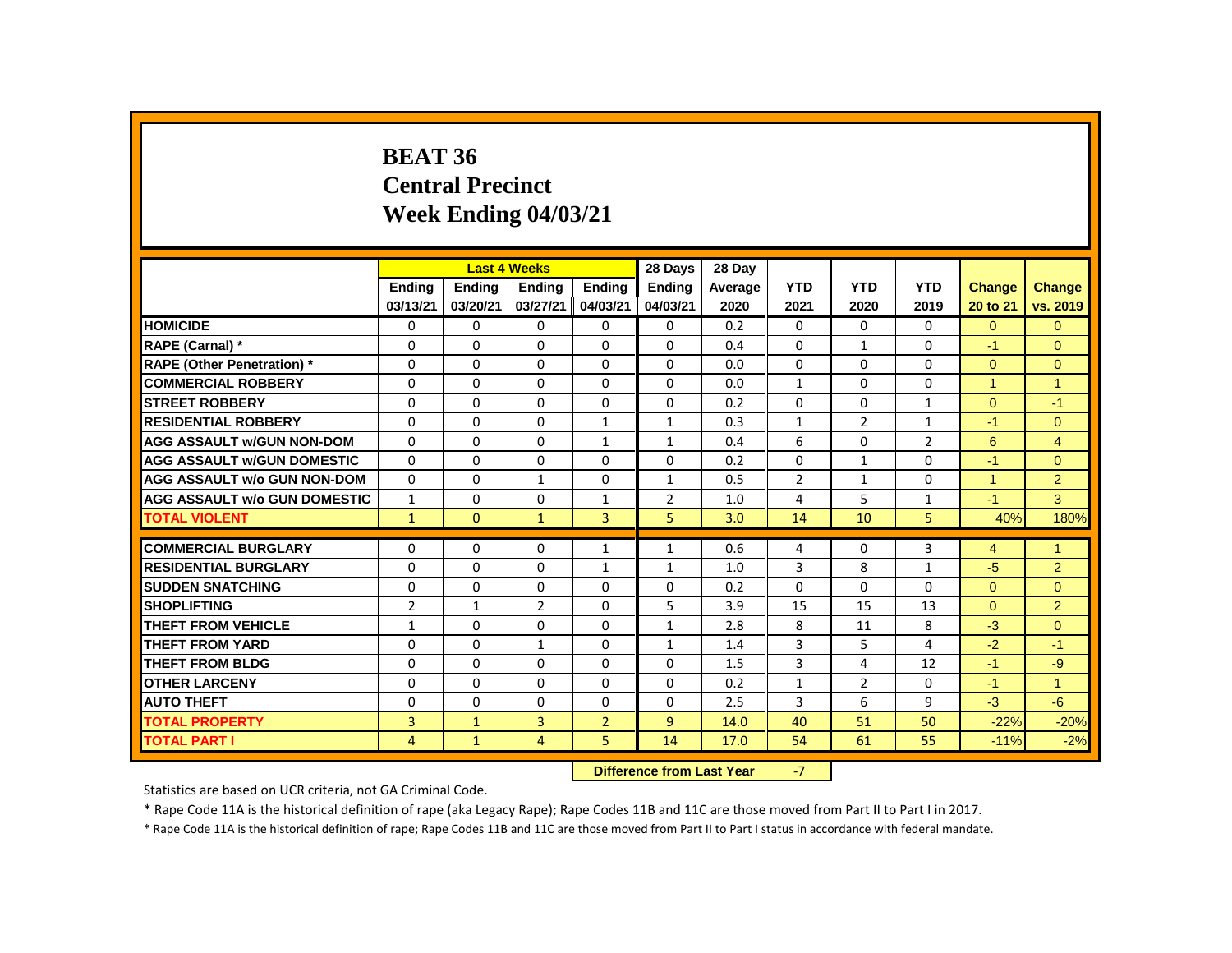# **BEAT 41 South Precinct Week Ending 04/03/21**

|                                     |                |              | <b>Last 4 Weeks</b> |                | 28 Days                          | 28 Dav  |              |                |                |                      |                |
|-------------------------------------|----------------|--------------|---------------------|----------------|----------------------------------|---------|--------------|----------------|----------------|----------------------|----------------|
|                                     | Ending         | Ending       | <b>Ending</b>       | <b>Ending</b>  | <b>Ending</b>                    | Average | <b>YTD</b>   | <b>YTD</b>     | <b>YTD</b>     | <b>Change</b>        | <b>Change</b>  |
|                                     | 03/13/21       | 03/20/21     | 03/27/21            | 04/03/21       | 04/03/21                         | 2020    | 2021         | 2020           | 2019           | 20 to 21             | vs. 2019       |
| <b>HOMICIDE</b>                     | 0              | $\mathbf 0$  | 0                   | $\mathbf 0$    | $\mathbf 0$                      | 0.0     | $\mathbf{0}$ | 0              | 0              | $\overline{0}$       | $\overline{0}$ |
| <b>RAPE (Carnal) *</b>              | 0              | $\Omega$     | $\Omega$            | $\Omega$       | $\Omega$                         | 0.1     | $\Omega$     | $\mathbf{1}$   | $\mathbf{1}$   | $-1$                 | $-1$           |
| <b>RAPE (Other Penetration)</b> *   | 0              | $\Omega$     | $\Omega$            | $\Omega$       | $\Omega$                         | 0.1     | $\mathbf{1}$ | $\Omega$       | $\Omega$       | $\overline{1}$       | $\overline{1}$ |
| <b>COMMERCIAL ROBBERY</b>           | $\Omega$       | $\Omega$     | $\Omega$            | $\mathbf{0}$   | $\Omega$                         | 0.2     | $\mathbf{1}$ | $\Omega$       | $\Omega$       | $\blacktriangleleft$ | $\overline{1}$ |
| <b>ISTREET ROBBERY</b>              | 0              | $\mathbf{0}$ | 0                   | $\mathbf{1}$   | $\mathbf{1}$                     | 0.6     | 1            | 3              | $\overline{2}$ | $-2$                 | $-1$           |
| <b>RESIDENTIAL ROBBERY</b>          | $\Omega$       | $\Omega$     | $\Omega$            | $\Omega$       | $\Omega$                         | 0.1     | $\Omega$     | $\Omega$       | $\Omega$       | $\Omega$             | $\overline{0}$ |
| <b>AGG ASSAULT W/GUN NON-DOM</b>    | $\Omega$       | $\Omega$     | $\Omega$            | $\mathbf{1}$   | $\mathbf{1}$                     | 0.5     | 4            | $\mathbf{1}$   | $\Omega$       | 3                    | $\overline{4}$ |
| <b>AGG ASSAULT W/GUN DOMESTIC</b>   | $\Omega$       | $\Omega$     | $\Omega$            | $\Omega$       | $\Omega$                         | 0.1     | $\Omega$     | $\Omega$       | $\Omega$       | $\Omega$             | $\Omega$       |
| <b>AGG ASSAULT w/o GUN NON-DOM</b>  | $\mathbf{1}$   | $\Omega$     | 0                   | $\mathbf{0}$   | $\mathbf{1}$                     | 0.5     | $\mathbf{1}$ | $\mathbf{1}$   | $\overline{2}$ | $\Omega$             | $-1$           |
| <b>AGG ASSAULT w/o GUN DOMESTIC</b> | $\Omega$       | $\Omega$     | $\Omega$            | $\Omega$       | $\Omega$                         | 0.6     | $\Omega$     | $\mathbf{1}$   | $\mathbf{1}$   | $-1$                 | $-1$           |
| <b>TOTAL VIOLENT</b>                | $\mathbf{1}$   | $\mathbf{0}$ | $\mathbf{0}$        | $\overline{2}$ | $\overline{3}$                   | 2.6     | 8            | $\overline{7}$ | 6              | 14%                  | 33%            |
| <b>COMMERCIAL BURGLARY</b>          | 0              | 0            | $\overline{2}$      | 0              | $\overline{2}$                   | 0.5     | 9            | 1              | 3              | 8                    | 6              |
| <b>RESIDENTIAL BURGLARY</b>         | 0              | $\Omega$     | 0                   | $\Omega$       | $\Omega$                         | 0.9     | $\mathbf{1}$ | $\overline{2}$ | $\mathbf{1}$   | $-1$                 | $\mathbf{0}$   |
| <b>SUDDEN SNATCHING</b>             | $\Omega$       | 0            | 0                   | 0              | 0                                | 0.1     | $\mathbf{1}$ | $\Omega$       | $\Omega$       | $\blacktriangleleft$ | $\overline{1}$ |
| <b>SHOPLIFTING</b>                  | 0              | $\Omega$     | 0                   | $\mathbf{0}$   | $\Omega$                         | 0.9     | 8            | $\mathbf{1}$   | 12             | $\overline{7}$       | $-4$           |
| <b>THEFT FROM VEHICLE</b>           | $\mathbf{1}$   | $\Omega$     | $\overline{2}$      | $\Omega$       | 3                                | 3.5     | 13           | $\overline{7}$ | 20             | 6                    | $-7$           |
| <b>THEFT FROM YARD</b>              | $\mathbf{1}$   | $\Omega$     | $\Omega$            | $\Omega$       | $\mathbf{1}$                     | 0.8     | 3            | $\Omega$       | 3              | 3                    | $\overline{0}$ |
| <b>THEFT FROM BLDG</b>              | $\Omega$       | $\mathbf{0}$ | 0                   | $\mathbf{0}$   | $\Omega$                         | 2.3     | $\Omega$     | 4              | 13             | $-4$                 | $-13$          |
| <b>OTHER LARCENY</b>                | 0              | 0            | 0                   | 0              | 0                                | 0.4     | $\mathbf{1}$ | $\mathbf{1}$   | 0              | $\overline{0}$       | $\overline{1}$ |
| <b>AUTO THEFT</b>                   | 0              | $\mathbf{1}$ | 0                   | $\mathbf{1}$   | $\overline{2}$                   | 1.7     | 4            | 4              | 5              | $\Omega$             | $-1$           |
| <b>TOTAL PROPERTY</b>               | $\overline{2}$ | $\mathbf{1}$ | $\overline{4}$      | $\mathbf{1}$   | 8                                | 11.1    | 40           | 20             | 57             | 100%                 | $-30%$         |
| <b>TOTAL PART I</b>                 | 3              | $\mathbf{1}$ | 4                   | 3              | 11                               | 13.7    | 48           | 27             | 63             | 78%                  | $-24%$         |
|                                     |                |              |                     |                | <b>Difference from Last Year</b> |         | 21           |                |                |                      |                |

Statistics are based on UCR criteria, not GA Criminal Code.

\* Rape Code 11A is the historical definition of rape (aka Legacy Rape); Rape Codes 11B and 11C are those moved from Part II to Part I in 2017.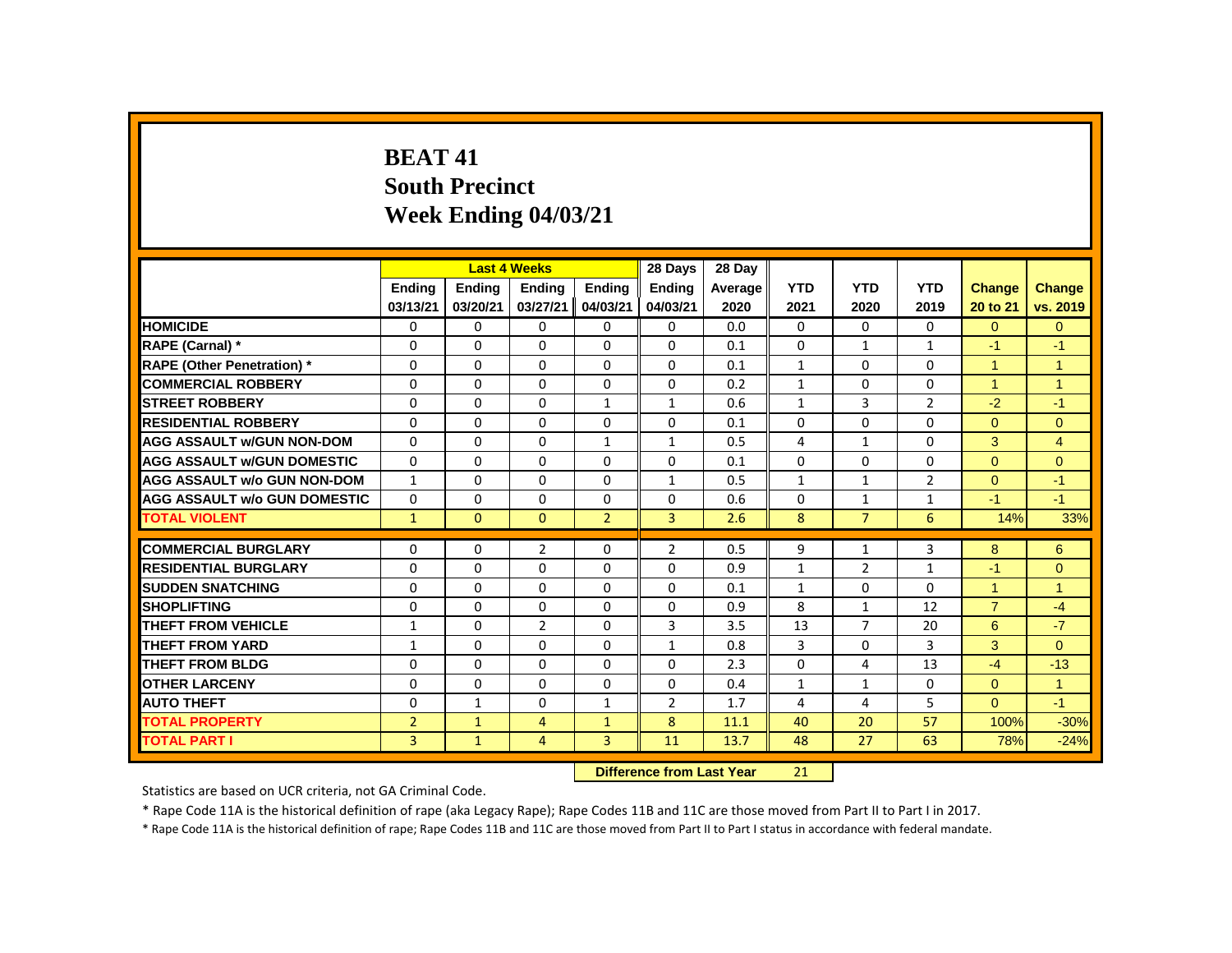# **BEAT 42 South Precinct Week Ending 04/03/21**

|                                     |              |              | <b>Last 4 Weeks</b> |                | 28 Days                   | 28 Day  |                |                |                |                      |                |
|-------------------------------------|--------------|--------------|---------------------|----------------|---------------------------|---------|----------------|----------------|----------------|----------------------|----------------|
|                                     | Ending       | Ending       | <b>Ending</b>       | Ending         | <b>Ending</b>             | Average | <b>YTD</b>     | <b>YTD</b>     | <b>YTD</b>     | <b>Change</b>        | Change         |
|                                     | 03/13/21     | 03/20/21     | 03/27/21            | 04/03/21       | 04/03/21                  | 2020    | 2021           | 2020           | 2019           | 20 to 21             | vs. 2019       |
| <b>HOMICIDE</b>                     | 0            | 0            | 0                   | 0              | 0                         | 0.0     | $\mathbf{0}$   | $\mathbf{0}$   | $\mathbf{0}$   | $\overline{0}$       | $\overline{0}$ |
| RAPE (Carnal) *                     | $\Omega$     | $\Omega$     | $\Omega$            | $\Omega$       | $\Omega$                  | 0.3     | 0              | $\Omega$       | $\Omega$       | $\Omega$             | $\Omega$       |
| <b>RAPE (Other Penetration) *</b>   | $\Omega$     | $\Omega$     | $\Omega$            | $\Omega$       | $\Omega$                  | 0.2     | $\Omega$       | $\mathbf{1}$   | $\Omega$       | $-1$                 | $\Omega$       |
| <b>COMMERCIAL ROBBERY</b>           | $\Omega$     | $\Omega$     | $\Omega$            | $\Omega$       | $\Omega$                  | 0.5     | $\Omega$       | 4              | $\overline{2}$ | $-4$                 | $-2$           |
| <b>STREET ROBBERY</b>               | $\Omega$     | $\Omega$     | $\Omega$            | $\Omega$       | $\Omega$                  | 0.2     | $\overline{2}$ | $\Omega$       | $\mathbf{1}$   | $\overline{2}$       | $\mathbf{1}$   |
| <b>RESIDENTIAL ROBBERY</b>          | 0            | 0            | $\Omega$            | $\mathbf{0}$   | 0                         | 0.2     | $\mathbf{1}$   | $\mathbf{1}$   | 0              | $\mathbf{0}$         | $\overline{1}$ |
| <b>AGG ASSAULT W/GUN NON-DOM</b>    | $\Omega$     | $\Omega$     | $\Omega$            | $\Omega$       | 0                         | 0.3     | $\mathbf{1}$   | $\Omega$       | $\Omega$       | $\overline{1}$       | $\overline{1}$ |
| <b>AGG ASSAULT w/GUN DOMESTIC</b>   | $\Omega$     | $\Omega$     | $\mathbf 0$         | $\Omega$       | 0                         | 0.0     | $\mathbf 0$    | $\Omega$       | $\mathbf{1}$   | $\Omega$             | $-1$           |
| <b>AGG ASSAULT w/o GUN NON-DOM</b>  | $\Omega$     | $\Omega$     | $\mathbf{1}$        | $\Omega$       | $\mathbf{1}$              | 0.6     | 3              | $\Omega$       | $\overline{2}$ | 3                    | $\mathbf{1}$   |
| <b>AGG ASSAULT W/o GUN DOMESTIC</b> | $\Omega$     | $\Omega$     | $\Omega$            | $\Omega$       | $\Omega$                  | 0.2     | $\overline{2}$ | $\mathbf{1}$   | $\mathbf{1}$   | $\blacktriangleleft$ | $\overline{1}$ |
| <b>TOTAL VIOLENT</b>                | $\Omega$     | $\mathbf{0}$ | $\mathbf{1}$        | $\Omega$       | $\mathbf{1}$              | 2.5     | 9              | $\overline{7}$ | $\overline{7}$ | 29%                  | 29%            |
| <b>COMMERCIAL BURGLARY</b>          | $\Omega$     | $\Omega$     | $\mathbf{1}$        | $\Omega$       | $\mathbf{1}$              | 0.7     | 5              | $\Omega$       | 3              | 5                    | $\overline{2}$ |
| <b>RESIDENTIAL BURGLARY</b>         | $\mathbf{1}$ | 0            | $\Omega$            | $\mathbf{0}$   | $\mathbf{1}$              | 0.2     | $\mathbf{1}$   | $\mathbf{0}$   | $\mathbf{1}$   | $\overline{1}$       | $\Omega$       |
| <b>SUDDEN SNATCHING</b>             | 0            | 0            | 0                   | 0              | $\Omega$                  | 0.2     | $\mathbf{1}$   | $\Omega$       | $\overline{2}$ | $\mathbf{1}$         | $-1$           |
| <b>SHOPLIFTING</b>                  | $\Omega$     | 3            | 5                   | $\overline{2}$ | 10                        | 13.3    | 47             | 59             | 90             | $-12$                | $-43$          |
| <b>THEFT FROM VEHICLE</b>           | $\Omega$     | $\Omega$     | $\mathbf{1}$        | $\mathbf{1}$   | $\overline{2}$            | 3.8     | 8              | 11             | 10             | $-3$                 | $-2$           |
| <b>THEFT FROM YARD</b>              | $\Omega$     | $\mathbf{1}$ | $\mathbf{1}$        | $\Omega$       | $\overline{2}$            | 1.4     | 5              | 3              | $\overline{2}$ | $\overline{2}$       | 3              |
| <b>THEFT FROM BLDG</b>              | $\Omega$     | $\Omega$     | $\Omega$            | $\Omega$       | $\Omega$                  | 2.1     | 4              | 12             | 8              | $-8-$                | $-4$           |
| <b>OTHER LARCENY</b>                | 0            | $\mathbf{1}$ | 0                   | 0              | $\mathbf{1}$              | 0.6     | $\overline{2}$ | 0              | $\mathbf{1}$   | $\overline{2}$       | $\mathbf{1}$   |
| <b>AUTO THEFT</b>                   | $\Omega$     | $\Omega$     | $\mathbf{1}$        | $\Omega$       | $\mathbf{1}$              | 1.8     | 6              | 4              | 5              | $\overline{2}$       | $\mathbf{1}$   |
| <b>TOTAL PROPERTY</b>               | $\mathbf{1}$ | 5            | $\overline{9}$      | 3              | 18                        | 24.1    | 79             | 89             | 122            | $-11%$               | $-35%$         |
| <b>TOTAL PART I</b>                 | $\mathbf{1}$ | 5            | 10                  | $\overline{3}$ | 19                        | 26.5    | 88             | 96             | 129            | $-8%$                | $-32%$         |
|                                     |              |              |                     |                | Difference from Last Vear |         | $\Omega$       |                |                |                      |                |

**Difference from Last Year** 

Statistics are based on UCR criteria, not GA Criminal Code.

\* Rape Code 11A is the historical definition of rape (aka Legacy Rape); Rape Codes 11B and 11C are those moved from Part II to Part I in 2017.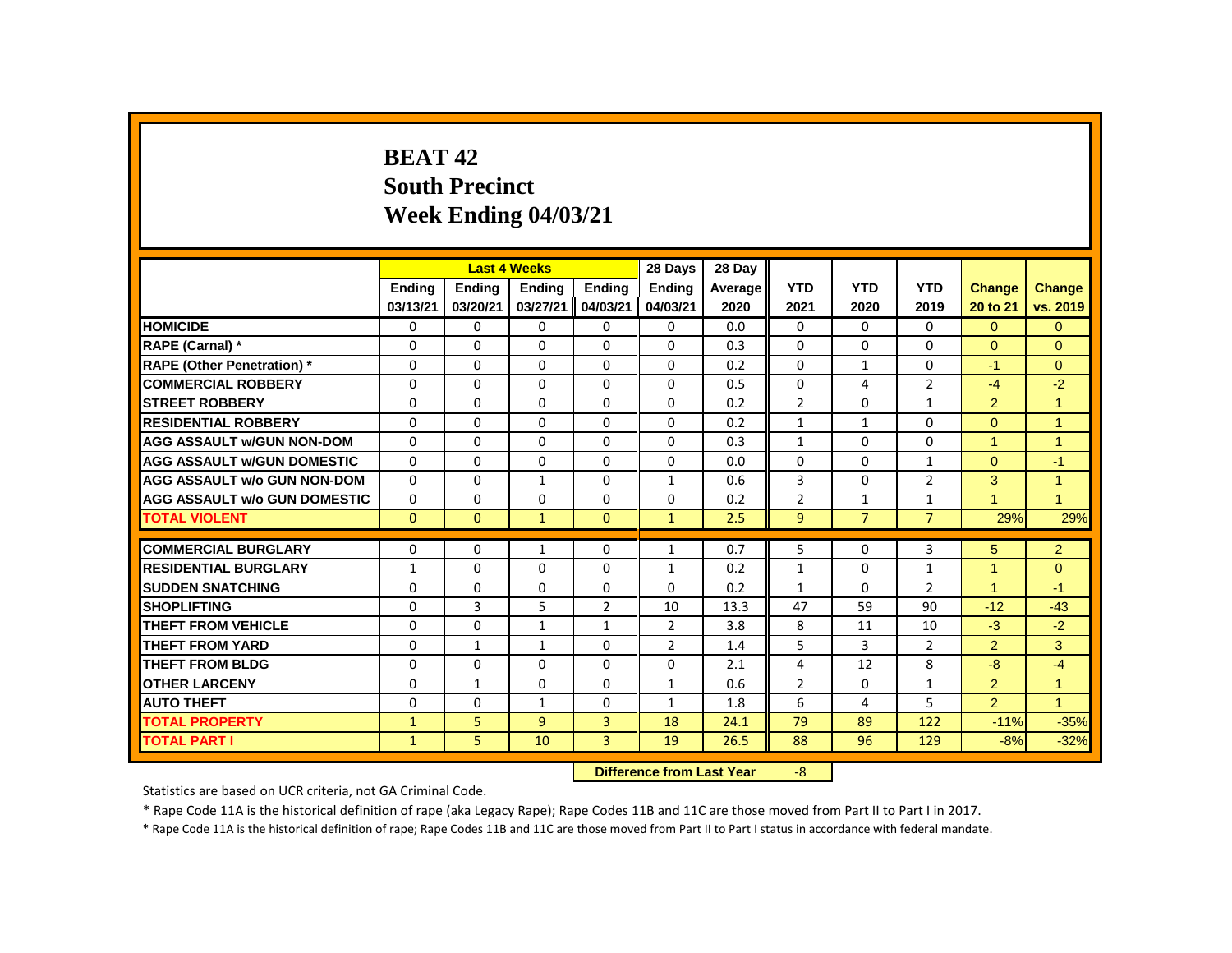# **BEAT 43 South Precinct Week Ending 04/03/21**

|                                     |                |                | <b>Last 4 Weeks</b> |                | 28 Days                   | 28 Day  |                 |                |                |                |                      |
|-------------------------------------|----------------|----------------|---------------------|----------------|---------------------------|---------|-----------------|----------------|----------------|----------------|----------------------|
|                                     | Ending         | Ending         | <b>Ending</b>       | Ending         | Ending                    | Average | <b>YTD</b>      | <b>YTD</b>     | <b>YTD</b>     | Change         | <b>Change</b>        |
|                                     | 03/13/21       | 03/20/21       | 03/27/21            | 04/03/21       | 04/03/21                  | 2020    | 2021            | 2020           | 2019           | 20 to 21       | vs. 2019             |
| <b>HOMICIDE</b>                     | 0              | 0              | $\mathbf{1}$        | 0              | $\mathbf{1}$              | 0.0     | $\mathbf{1}$    | 0              | $\mathbf{1}$   | $\mathbf{1}$   | $\overline{0}$       |
| <b>RAPE (Carnal)</b> *              | 0              | $\Omega$       | $\Omega$            | 0              | $\Omega$                  | 0.2     | $\Omega$        | 0              | $\Omega$       | $\Omega$       | $\Omega$             |
| <b>RAPE (Other Penetration) *</b>   | $\Omega$       | $\Omega$       | $\Omega$            | $\Omega$       | $\Omega$                  | 0.2     | $\Omega$        | $\Omega$       | $\Omega$       | $\Omega$       | $\overline{0}$       |
| <b>COMMERCIAL ROBBERY</b>           | $\Omega$       | $\Omega$       | $\Omega$            | $\Omega$       | $\Omega$                  | 0.7     | $\mathbf{1}$    | $\overline{2}$ | $\Omega$       | $-1$           | $\overline{1}$       |
| <b>ISTREET ROBBERY</b>              | 0              | $\Omega$       | $\Omega$            | $\Omega$       | $\Omega$                  | 0.4     | $\mathbf{1}$    | $\Omega$       | $\Omega$       | $\mathbf{1}$   | $\mathbf{1}$         |
| <b>RESIDENTIAL ROBBERY</b>          | $\Omega$       | $\Omega$       | $\Omega$            | $\Omega$       | $\Omega$                  | 0.0     | $\Omega$        | $\Omega$       | $\Omega$       | $\Omega$       | $\Omega$             |
| <b>AGG ASSAULT W/GUN ON-DOM</b>     | $\Omega$       | $\Omega$       | $\mathbf{1}$        | $\Omega$       | $\mathbf{1}$              | 1.5     | 3               | 4              | $\overline{2}$ | $-1$           | $\mathbf{1}$         |
| <b>AGG ASSAULT W/GUN DOMESTIC</b>   | $\Omega$       | 0              | $\Omega$            | 0              | 0                         | 0.2     | 0               | 0              | 0              | $\overline{0}$ | $\overline{0}$       |
| <b>AGG ASSAULT w/o GUN NON-DOM</b>  | $\mathbf{1}$   | 0              | $\Omega$            | 0              | $\mathbf{1}$              | 0.7     | $\overline{2}$  | $\overline{2}$ | $\overline{2}$ | $\Omega$       | $\mathbf{0}$         |
| <b>AGG ASSAULT W/o GUN DOMESTIC</b> | $\Omega$       | $\mathbf{1}$   | $\Omega$            | $\Omega$       | $\mathbf{1}$              | 1.2     | 3               | 8              | $\mathbf{1}$   | $-5$           | $\overline{2}$       |
| <b>TOTAL VIOLENT</b>                | $\mathbf{1}$   | $\mathbf{1}$   | $\overline{2}$      | $\mathbf{0}$   | 4                         | 5.0     | 11              | 16             | 6              | $-31%$         | 83%                  |
| <b>COMMERCIAL BURGLARY</b>          | $\mathbf{1}$   | 0              | 0                   | 0              | $\mathbf{1}$              | 0.8     | 3               | 0              | 3              | 3              | $\mathbf{0}$         |
| <b>RESIDENTIAL BURGLARY</b>         | $\mathbf{1}$   | 0              | 0                   | 0              | $\mathbf{1}$              | 1.8     | 3               | 7              | 5              | $-4$           | $-2$                 |
| <b>SUDDEN SNATCHING</b>             | $\Omega$       | $\Omega$       | $\Omega$            | $\Omega$       | $\Omega$                  | 0.2     | $\Omega$        | $\Omega$       | $\Omega$       | $\Omega$       | $\Omega$             |
| <b>SHOPLIFTING</b>                  | $\mathbf{1}$   | $\mathbf{1}$   | 2                   | $\overline{2}$ | 6                         | 2.8     | 22              | 10             | 26             | 12             | $-4$                 |
| <b>THEFT FROM VEHICLE</b>           | $\mathbf{1}$   | $\Omega$       | $\Omega$            | $\Omega$       | $\mathbf{1}$              | 4.1     | 8               | 13             | $\overline{7}$ | $-5$           | $\blacktriangleleft$ |
| <b>THEFT FROM YARD</b>              | $\Omega$       | $\Omega$       | $\Omega$            | $\Omega$       | $\Omega$                  | 1.3     | $\overline{2}$  | 3              | 3              | $-1$           | $-1$                 |
| <b>THEFT FROM BLDG</b>              | $\mathbf{1}$   | $\Omega$       | $\Omega$            | $\mathbf{1}$   | $\overline{2}$            | 1.2     | 9               | $\overline{2}$ | 8              | $\overline{7}$ | $\mathbf{1}$         |
| <b>OTHER LARCENY</b>                | 0              | $\Omega$       | $\Omega$            | $\Omega$       | 0                         | 0.6     | $\mathbf{1}$    | 0              | $\mathbf{1}$   | $\mathbf{1}$   | $\overline{0}$       |
| <b>AUTO THEFT</b>                   | $\mathbf{1}$   | $\Omega$       | $\Omega$            | $\Omega$       | $\mathbf{1}$              | 1.8     | 4               | $\overline{2}$ | $\overline{2}$ | $\overline{2}$ | $\overline{2}$       |
| <b>TOTAL PROPERTY</b>               | 6              | $\mathbf{1}$   | $\overline{2}$      | 3              | 12                        | 14.7    | 52              | 37             | 55             | 41%            | $-5%$                |
| <b>TOTAL PART I</b>                 | $\overline{7}$ | $\overline{2}$ | 4                   | $\overline{3}$ | 16                        | 19.6    | 63              | 53             | 61             | 19%            | 3%                   |
|                                     |                |                |                     |                | Difference from Last Year |         | 10 <sub>1</sub> |                |                |                |                      |

 **Difference from Last Year** 10

Statistics are based on UCR criteria, not GA Criminal Code.

\* Rape Code 11A is the historical definition of rape (aka Legacy Rape); Rape Codes 11B and 11C are those moved from Part II to Part I in 2017.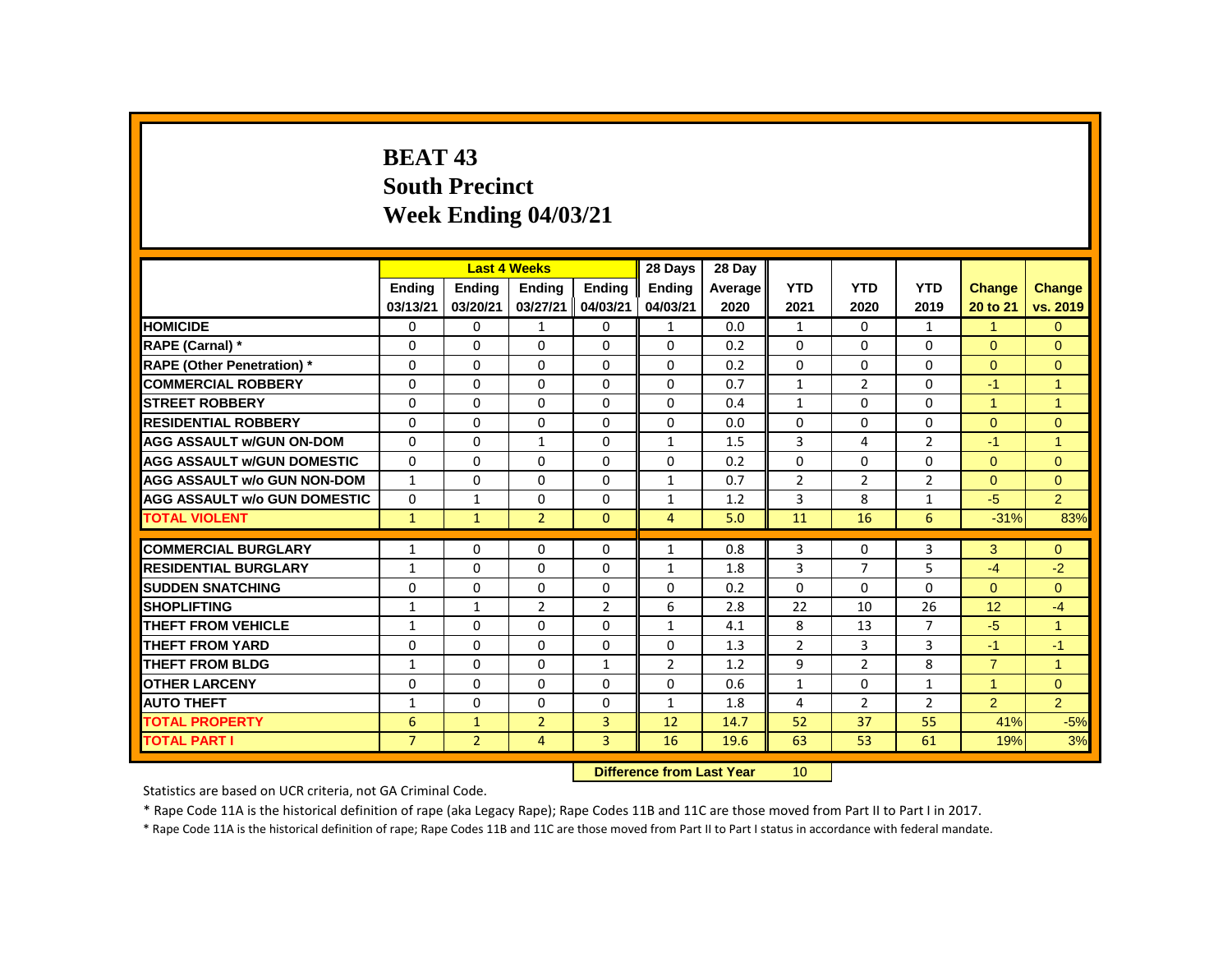# **BEAT 44 South Precinct Week Ending 04/03/21**

|                                     |               |                | <b>Last 4 Weeks</b> |                | 28 Days                   | 28 Day  |                         |                |                |                |                |
|-------------------------------------|---------------|----------------|---------------------|----------------|---------------------------|---------|-------------------------|----------------|----------------|----------------|----------------|
|                                     | <b>Ending</b> | <b>Ending</b>  | <b>Ending</b>       | <b>Ending</b>  | <b>Ending</b>             | Average | <b>YTD</b>              | <b>YTD</b>     | <b>YTD</b>     | Change         | Change         |
|                                     | 03/13/21      | 03/20/21       | 03/27/21            | 04/03/21       | 04/03/21                  | 2020    | 2021                    | 2020           | 2019           | 20 to 21       | vs. 2019       |
| <b>HOMICIDE</b>                     | 1             | 0              | 0                   | 0              | $\mathbf{1}$              | 0.1     | 2                       | 0              | $\mathbf{1}$   | $\overline{2}$ | $\mathbf{1}$   |
| <b>RAPE (Carnal)*</b>               | 0             | 0              | 0                   | 0              | 0                         | 0.2     | $\Omega$                | 0              | $\mathbf{1}$   | $\Omega$       | $-1$           |
| <b>RAPE (Other Penetration) *</b>   | $\Omega$      | $\Omega$       | $\Omega$            | $\Omega$       | $\Omega$                  | 0.2     | $\Omega$                | $\overline{2}$ | $\Omega$       | $-2$           | $\overline{0}$ |
| <b>COMMERCIAL ROBBERY</b>           | $\Omega$      | $\Omega$       | $\Omega$            | $\Omega$       | $\Omega$                  | 0.1     | $\Omega$                | $\Omega$       | $\Omega$       | $\Omega$       | $\Omega$       |
| <b>STREET ROBBERY</b>               | 0             | 0              | 0                   | 0              | 0                         | 0.5     | 0                       | 3              | $\mathbf{1}$   | $-3$           | $-1$           |
| <b>RESIDENTIAL ROBBERY</b>          | $\Omega$      | $\Omega$       | $\Omega$            | $\Omega$       | $\Omega$                  | 0.2     | 3                       | $\mathbf{1}$   | $\Omega$       | $\overline{2}$ | 3              |
| <b>AGG ASSAULT W/GUN NON-DOM</b>    | 0             | $\Omega$       | $\Omega$            | 0              | 0                         | 0.9     | 4                       | 4              | 4              | $\Omega$       | $\Omega$       |
| <b>AGG ASSAULT W/GUN DOMESTIC</b>   | $\Omega$      | $\Omega$       | $\Omega$            | $\Omega$       | $\Omega$                  | 0.1     | $\Omega$                | $\mathbf{1}$   | $\overline{2}$ | $-1$           | $-2$           |
| <b>AGG ASSAULT w/o GUN NON-DOM</b>  | $\Omega$      | $\mathbf{1}$   | $\Omega$            | $\Omega$       | $\mathbf{1}$              | 0.5     | $\mathbf{1}$            | 3              | $\overline{2}$ | $-2$           | $-1$           |
| <b>AGG ASSAULT W/o GUN DOMESTIC</b> | 0             | $\mathbf{1}$   | 0                   | 0              | $\mathbf{1}$              | 1.1     | 5                       | 3              | 4              | $\overline{2}$ | $\mathbf{1}$   |
| <b>TOTAL VIOLENT</b>                | $\mathbf{1}$  | $\overline{2}$ | $\mathbf{0}$        | $\mathbf{0}$   | $\overline{3}$            | 3.6     | 15                      | 17             | 15             | $-12%$         | 0%             |
| <b>COMMERCIAL BURGLARY</b>          | 0             | 0              | 0                   | 0              | 0                         | 0.2     | 3                       | $\overline{2}$ | 5              | $\overline{1}$ | $-2$           |
| <b>RESIDENTIAL BURGLARY</b>         | $\Omega$      | $\Omega$       | $\Omega$            | $\Omega$       | $\Omega$                  | 2.1     | $\mathbf{1}$            | 10             | $\overline{2}$ | $-9$           | $-1$           |
| <b>SUDDEN SNATCHING</b>             | $\Omega$      | $\Omega$       | $\Omega$            | $\Omega$       | $\Omega$                  | 0.0     | $\Omega$                | $\mathbf{0}$   | 2              | $\Omega$       | $-2$           |
| <b>SHOPLIFTING</b>                  | $\Omega$      | $\Omega$       | $\Omega$            | $\Omega$       | $\Omega$                  | 1.8     | 5                       | 8              | $\overline{7}$ | $-3$           | $-2$           |
| <b>THEFT FROM VEHICLE</b>           | $\Omega$      | $\mathbf{1}$   | $\overline{2}$      | $\Omega$       | 3                         | 3.8     | 8                       | 16             | 21             | $-8$           | $-13$          |
| <b>THEFT FROM YARD</b>              | 3             | 0              | 0                   | 0              | 3                         | 1.0     | 5                       | $\mathbf{1}$   | 4              | $\overline{4}$ | $\overline{1}$ |
| <b>THEFT FROM BLDG</b>              | $\Omega$      | $\Omega$       | $\Omega$            | $\Omega$       | $\Omega$                  | 2.1     | 8                       | 4              | 5              | $\overline{4}$ | 3              |
| <b>OTHER LARCENY</b>                | $\Omega$      | $\Omega$       | $\Omega$            | $\Omega$       | $\Omega$                  | 0.7     | $\overline{2}$          | $\mathbf{1}$   | 3              | $\overline{1}$ | $-1$           |
| <b>AUTO THEFT</b>                   | $\mathbf{1}$  | $\mathbf{1}$   | $\Omega$            | $\overline{2}$ | 4                         | 1.7     | 6                       | $\overline{2}$ | 6              | $\overline{4}$ | $\Omega$       |
| <b>TOTAL PROPERTY</b>               | 4             | $\overline{2}$ | $\overline{2}$      | $\overline{2}$ | 10                        | 13.2    | 38                      | 44             | 55             | $-14%$         | $-31%$         |
| <b>TOTAL PART I</b>                 | 5             | 4              | $\overline{2}$      | $\overline{2}$ | 13                        | 16.8    | 53                      | 61             | 70             | $-13%$         | $-24%$         |
|                                     |               |                |                     |                | Difference from Last Year |         | $\overline{\mathbf{R}}$ |                |                |                |                |

 **Difference from Last Year** -8

Statistics are based on UCR criteria, not GA Criminal Code.

\* Rape Code 11A is the historical definition of rape (aka Legacy Rape); Rape Codes 11B and 11C are those moved from Part II to Part I in 2017.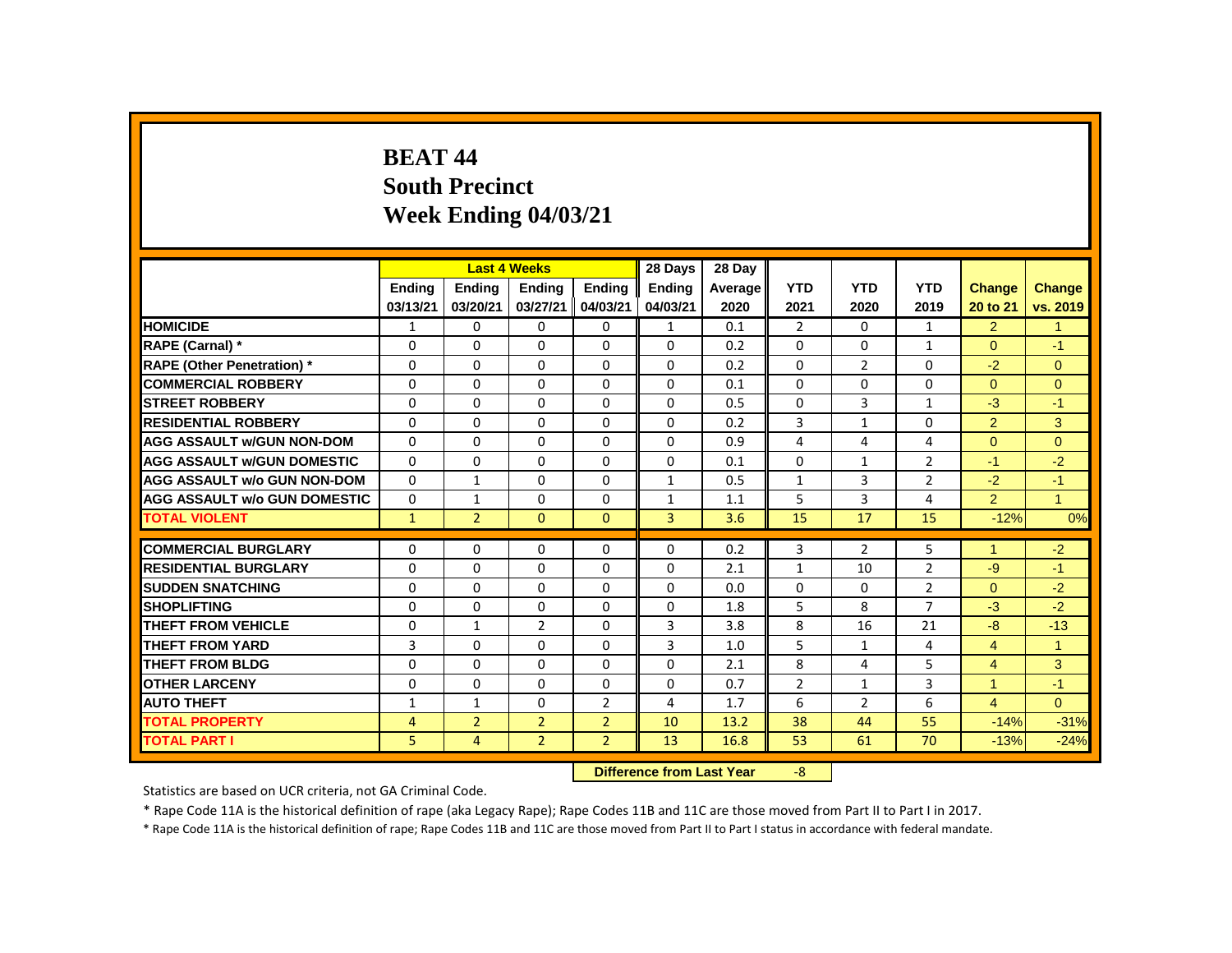# **BEAT 45 South Precinct Week Ending 04/03/21**

|                                     |                |                | <b>Last 4 Weeks</b> |                | 28 Days                   | 28 Day  |                |                |                |                |                      |
|-------------------------------------|----------------|----------------|---------------------|----------------|---------------------------|---------|----------------|----------------|----------------|----------------|----------------------|
|                                     | Ending         | <b>Ending</b>  | <b>Ending</b>       | <b>Ending</b>  | <b>Ending</b>             | Average | <b>YTD</b>     | <b>YTD</b>     | <b>YTD</b>     | Change         | <b>Change</b>        |
|                                     | 03/13/21       | 03/20/21       | 03/27/21            | 04/03/21       | 04/03/21                  | 2020    | 2021           | 2020           | 2019           | 20 to 21       | vs. 2019             |
| <b>HOMICIDE</b>                     | 0              | 0              | 0                   | 0              | 0                         | 0.1     | 0              | $\mathbf{1}$   | 0              | $-1$           | $\mathbf{0}$         |
| RAPE (Carnal) *                     | 0              | 0              | $\Omega$            | $\Omega$       | $\Omega$                  | 0.2     | $\mathbf{1}$   | $\overline{2}$ | 0              | $-1$           | 1                    |
| <b>RAPE (Other Penetration)</b> *   | 0              | 0              | $\Omega$            | $\mathbf 0$    | 0                         | 0.1     | $\Omega$       | $\mathbf{1}$   | 0              | $-1$           | $\mathbf{0}$         |
| <b>COMMERCIAL ROBBERY</b>           | $\mathbf{0}$   | $\mathbf{0}$   | $\Omega$            | $\Omega$       | $\Omega$                  | 0.3     | $\Omega$       | $\mathbf{1}$   | $\Omega$       | $-1$           | $\Omega$             |
| <b>STREET ROBBERY</b>               | $\mathbf{1}$   | 0              | $\Omega$            | $\Omega$       | $\mathbf{1}$              | 0.2     | $\overline{2}$ | $\mathbf{1}$   | $\overline{2}$ | $\mathbf{1}$   | $\Omega$             |
| <b>RESIDENTIAL ROBBERY</b>          | $\mathbf{0}$   | $\Omega$       | $\Omega$            | $\Omega$       | $\Omega$                  | 0.1     | $\Omega$       | $\Omega$       | 0              | $\Omega$       | $\Omega$             |
| <b>AGG ASSAULT w/GUN NON-DOM</b>    | $\mathbf{0}$   | $\Omega$       | $\Omega$            | $\Omega$       | 0                         | 0.6     | $\Omega$       | $\mathbf{1}$   | $\overline{2}$ | $-1$           | $-2$                 |
| <b>AGG ASSAULT W/GUN DOMESTIC</b>   | $\mathbf{1}$   | $\Omega$       | $\Omega$            | $\mathbf 0$    | $\mathbf{1}$              | 0.2     | $\mathbf{1}$   | $\mathbf{1}$   | $\mathbf{1}$   | $\Omega$       | $\overline{0}$       |
| <b>AGG ASSAULT w/o GUN NON-DOM</b>  | $\Omega$       | $\Omega$       | $\Omega$            | $\Omega$       | 0                         | 0.6     | 3              | $\Omega$       | 0              | 3              | 3                    |
| <b>AGG ASSAULT w/o GUN DOMESTIC</b> | $\Omega$       | 0              | 1                   | $\overline{2}$ | 3                         | 0.5     | 5              | 1              | $\overline{2}$ | $\overline{4}$ | 3                    |
| <b>TOTAL VIOLENT</b>                | $\overline{2}$ | $\mathbf{0}$   | $\mathbf{1}$        | $\overline{2}$ | 5                         | 2.9     | 12             | 9              | $\overline{7}$ | 33%            | 71%                  |
| <b>COMMERCIAL BURGLARY</b>          | 0              | 0              | $\Omega$            | 0              | 0                         | 0.2     | $\Omega$       | 1              | 1              | $-1$           | $-1$                 |
| <b>RESIDENTIAL BURGLARY</b>         | 0              | 1              | 0                   | 0              | $\mathbf{1}$              | 0.8     | 3              | 3              | $\overline{2}$ | $\mathbf{0}$   | $\blacktriangleleft$ |
| <b>SUDDEN SNATCHING</b>             | $\mathbf{0}$   | $\Omega$       | $\Omega$            | $\Omega$       | $\Omega$                  | 0.1     | $\Omega$       | $\Omega$       | $\Omega$       | $\Omega$       | $\Omega$             |
| <b>SHOPLIFTING</b>                  | 3              | $\overline{2}$ | $\Omega$            | $\mathbf{1}$   | 6                         | 2.5     | 24             | 8              | 35             | 16             | $-11$                |
| <b>THEFT FROM VEHICLE</b>           | 1              | $\Omega$       | $\Omega$            | $\mathbf{1}$   | $\mathfrak{p}$            | 3.7     | $\overline{7}$ | 15             | $\overline{7}$ | $-8$           | $\Omega$             |
| <b>THEFT FROM YARD</b>              | 0              | 0              | 0                   | 0              | 0                         | 1.2     | $\mathbf{1}$   | $\overline{2}$ | 6              | $-1$           | $-5$                 |
| <b>THEFT FROM BLDG</b>              | $\mathbf{1}$   | 0              | $\Omega$            | $\mathbf{1}$   | $\overline{2}$            | 1.0     | 3              | 5              | 4              | $-2$           | $-1$                 |
| <b>OTHER LARCENY</b>                | 0              | $\mathbf 0$    | 1                   | $\mathbf 0$    | 1                         | 0.7     | $\mathbf{1}$   | 3              | 0              | $-2$           | $\mathbf{1}$         |
| <b>AUTO THEFT</b>                   | $\Omega$       | $\mathbf{1}$   | $\Omega$            | $\Omega$       | $\mathbf{1}$              | 1.7     | 5              | 3              | $\overline{2}$ | $\overline{2}$ | 3                    |
| <b>TOTAL PROPERTY</b>               | 5              | 4              | $\mathbf{1}$        | 3              | 13                        | 11.9    | 44             | 40             | 57             | 10%            | $-23%$               |
| <b>TOTAL PART I</b>                 | $\overline{7}$ | 4              | $\overline{2}$      | 5              | 18                        | 14.8    | 56             | 49             | 64             | 14%            | $-13%$               |
|                                     |                |                |                     |                | Difference from Loot Vear |         | $\overline{ }$ |                |                |                |                      |

**Difference from Last Year** 

Statistics are based on UCR criteria, not GA Criminal Code.

\* Rape Code 11A is the historical definition of rape (aka Legacy Rape); Rape Codes 11B and 11C are those moved from Part II to Part I in 2017.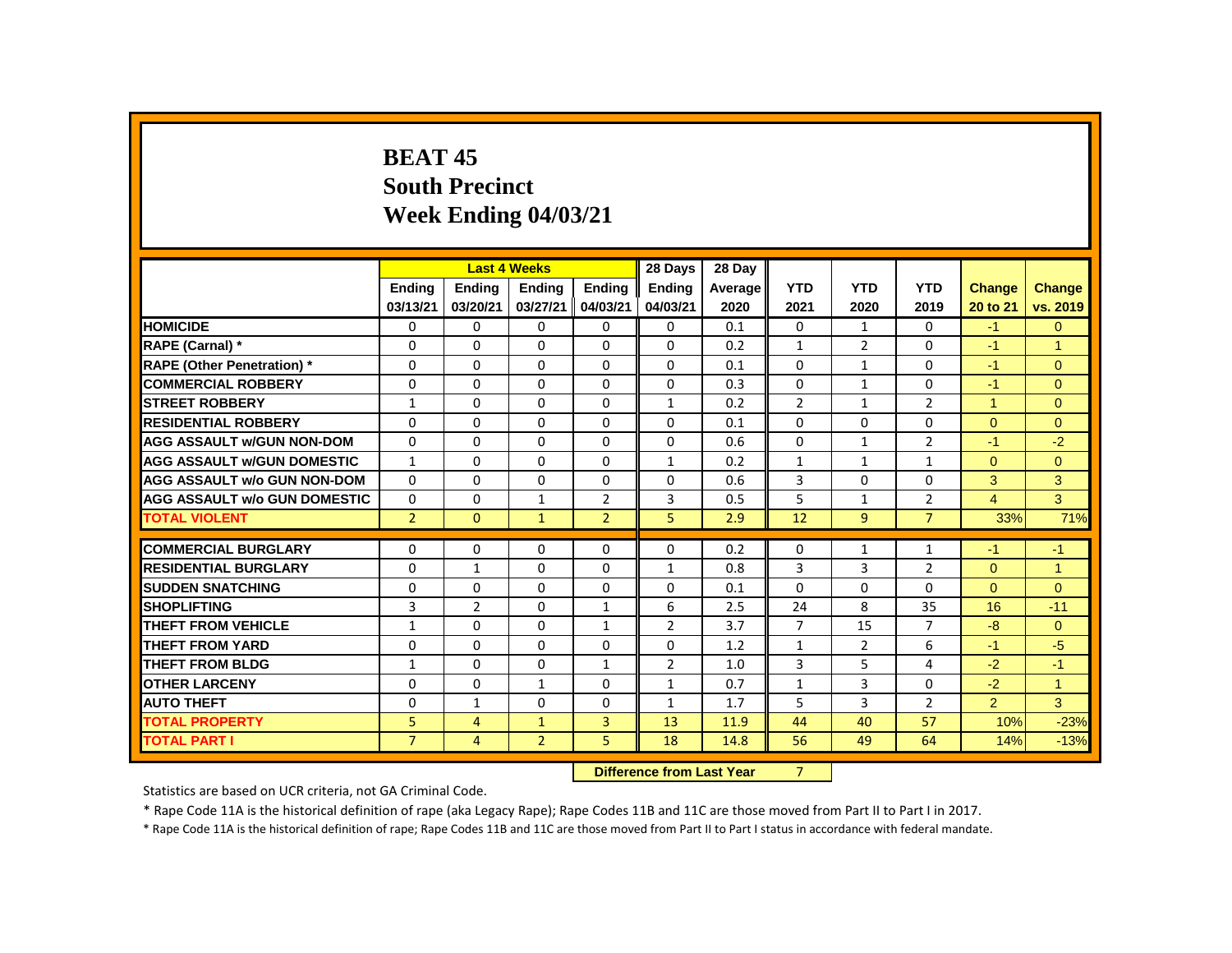# **BEAT 46 South Precinct Week Ending 04/03/21**

|                                     |                |                | <b>Last 4 Weeks</b> |                | 28 Days                   | 28 Day  |                |                |                |                |                |
|-------------------------------------|----------------|----------------|---------------------|----------------|---------------------------|---------|----------------|----------------|----------------|----------------|----------------|
|                                     | <b>Ending</b>  | <b>Ending</b>  | <b>Ending</b>       | Ending         | <b>Ending</b>             | Average | <b>YTD</b>     | <b>YTD</b>     | <b>YTD</b>     | <b>Change</b>  | Change         |
|                                     | 03/13/21       | 03/20/21       | 03/27/21            | 04/03/21       | 04/03/21                  | 2020    | 2021           | 2020           | 2019           | 20 to 21       | vs. 2020       |
| <b>HOMICIDE</b>                     | 0              | 0              | 0                   | 0              | 0                         | 0.0     | 0              | 0              | $\overline{2}$ | $\Omega$       | $-2$           |
| RAPE (Carnal) *                     | 0              | $\Omega$       | $\Omega$            | $\Omega$       | $\Omega$                  | 0.4     | $\mathbf{1}$   | $\overline{2}$ | $\Omega$       | $-1$           | $\overline{1}$ |
| <b>RAPE (Other Penetration)</b> *   | 0              | $\Omega$       | $\Omega$            | $\Omega$       | $\Omega$                  | 0.1     | $\mathbf{1}$   | $\Omega$       | $\Omega$       | $\overline{1}$ | $\overline{1}$ |
| <b>COMMERCIAL ROBBERY</b>           | $\Omega$       | $\Omega$       | $\Omega$            | $\Omega$       | $\Omega$                  | 0.1     | $\Omega$       | $\mathbf{1}$   | $\mathbf{1}$   | $-1$           | $-1$           |
| <b>STREET ROBBERY</b>               | 0              | 0              | 0                   | 0              | 0                         | 0.5     | $\mathbf{1}$   | 3              | 0              | $-2$           | $\overline{1}$ |
| <b>RESIDENTIAL ROBBERY</b>          | $\Omega$       | $\Omega$       | $\Omega$            | $\Omega$       | $\Omega$                  | 0.0     | $\mathbf{1}$   | $\Omega$       | $\Omega$       | $\mathbf{1}$   | $\overline{1}$ |
| <b>AGG ASSAULT W/GUN NON-DOM</b>    | $\mathbf{1}$   | $\Omega$       | $\Omega$            | $\Omega$       | $\mathbf{1}$              | 0.8     | $\overline{2}$ | 3              | $\mathbf{1}$   | $-1$           | $\overline{1}$ |
| <b>AGG ASSAULT w/GUN DOMESTIC</b>   | $\Omega$       | $\Omega$       | $\Omega$            | $\Omega$       | $\Omega$                  | 0.2     | $\mathbf{1}$   | $\mathbf{1}$   | $\Omega$       | $\Omega$       | $\overline{1}$ |
| <b>AGG ASSAULT w/o GUN NON-DOM</b>  | $\Omega$       | $\Omega$       | $\Omega$            | $\Omega$       | $\Omega$                  | 0.5     | 4              | $\mathbf{1}$   | $\Omega$       | 3              | $\overline{4}$ |
| <b>AGG ASSAULT W/o GUN DOMESTIC</b> | $\mathbf{0}$   | 0              | $\mathbf{1}$        | $\mathbf{1}$   | $\overline{2}$            | 0.7     | $\overline{7}$ | 0              | 3              | $\overline{7}$ | $\overline{4}$ |
| <b>TOTAL VIOLENT</b>                | $\mathbf{1}$   | $\mathbf{0}$   | $\mathbf{1}$        | $\mathbf{1}$   | $\overline{3}$            | 3.1     | 18             | 11             | $\overline{7}$ | 64%            | 157%           |
| <b>COMMERCIAL BURGLARY</b>          | 0              | 0              | 0                   | 0              | 0                         | 0.3     | 3              | $\overline{2}$ | 4              | $\overline{1}$ | $-1$           |
| <b>RESIDENTIAL BURGLARY</b>         | $\Omega$       | $\Omega$       | $\Omega$            | $\Omega$       | $\Omega$                  | 1.6     | $\mathbf{1}$   | 4              | $\overline{3}$ | $-3$           | $-2$           |
| <b>SUDDEN SNATCHING</b>             | 0              | $\Omega$       | $\Omega$            | $\Omega$       | 0                         | 0.2     | $\Omega$       | $\mathbf{1}$   | $\Omega$       | $-1$           | $\mathbf{0}$   |
| <b>SHOPLIFTING</b>                  | $\mathbf{1}$   | 3              | $\Omega$            | $\overline{2}$ | 6                         | 5.6     | 32             | 24             | 35             | 8              | $-3$           |
| <b>THEFT FROM VEHICLE</b>           | $\Omega$       | $\overline{2}$ | $\mathbf{1}$        | $\overline{2}$ | 5                         | 2.5     | 14             | 10             | 10             | $\overline{4}$ | $\overline{4}$ |
| <b>THEFT FROM YARD</b>              | 0              | 0              | 0                   | $\mathbf 0$    | 0                         | 0.9     | $\overline{2}$ | $\overline{2}$ | $\mathbf{1}$   | $\Omega$       | $\mathbf{1}$   |
| <b>THEFT FROM BLDG</b>              | $\Omega$       | $\mathbf{1}$   | $\Omega$            | $\Omega$       | $\mathbf{1}$              | 1.5     | 3              | $\overline{7}$ | 3              | $-4$           | $\Omega$       |
| <b>OTHER LARCENY</b>                | $\Omega$       | $\Omega$       | $\Omega$            | $\Omega$       | $\Omega$                  | 0.4     | 3              | $\mathbf{1}$   | $\Omega$       | $\overline{2}$ | 3              |
| <b>AUTO THEFT</b>                   | 0              | $\Omega$       | $\Omega$            | $\Omega$       | $\Omega$                  | 0.7     | 5              | $\overline{2}$ | 9              | 3              | $-4$           |
| <b>TOTAL PROPERTY</b>               | $\mathbf{1}$   | 6              | 1                   | $\overline{4}$ | 12                        | 13.7    | 63             | 53             | 65             | 19%            | $-3%$          |
| <b>TOTAL PART I</b>                 | $\overline{2}$ | 6              | $\overline{2}$      | 5              | 15                        | 16.8    | 81             | 64             | 72             | 27%            | 13%            |
|                                     |                |                |                     |                | Difference from Last Year |         | 17             |                |                |                |                |

 **Difference from Last Year** 17

Statistics are based on UCR criteria, not GA Criminal Code.

\* Rape Code 11A is the historical definition of rape (aka Legacy Rape); Rape Codes 11B and 11C are those moved from Part II to Part I in 2017.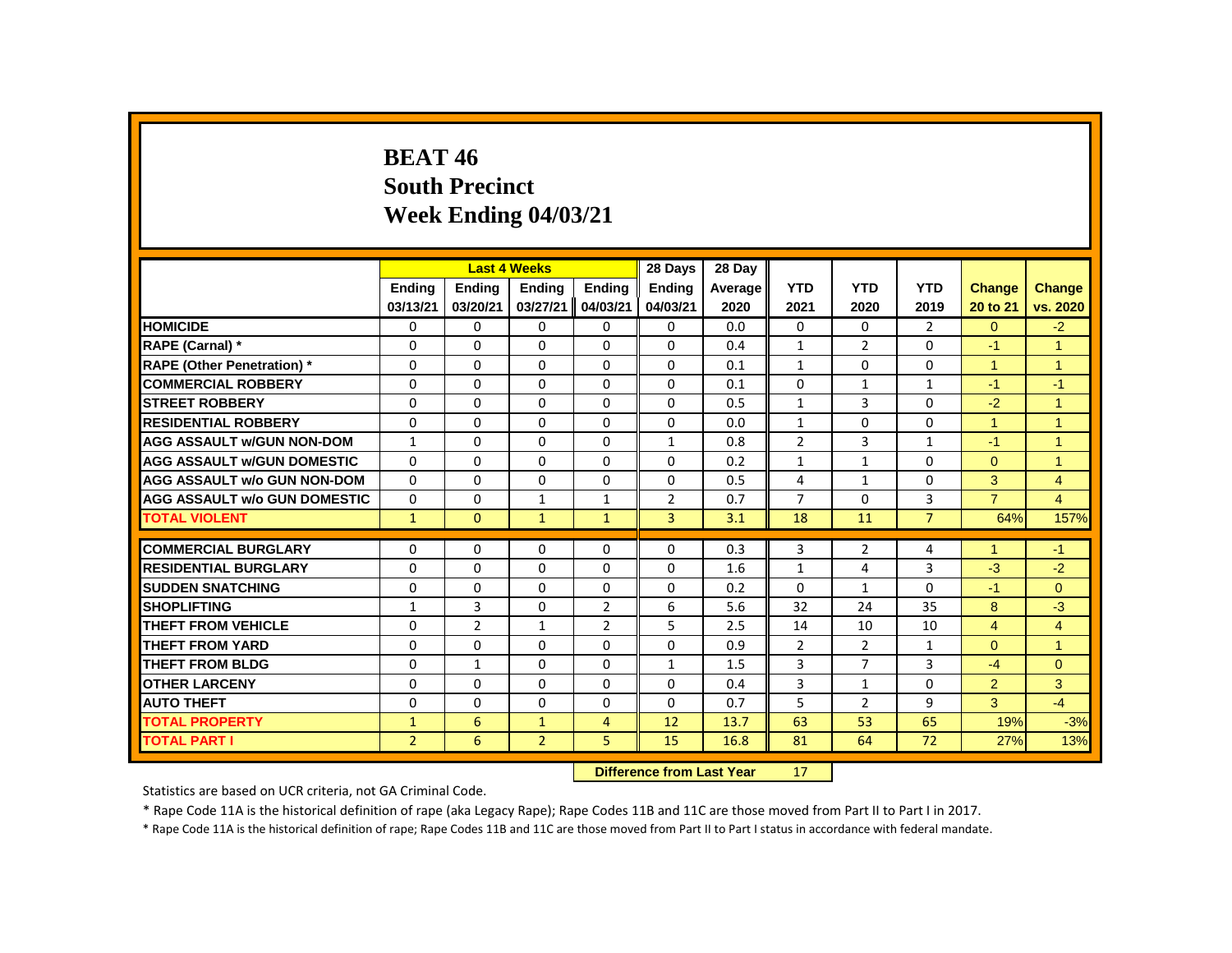# **BEAT 47 South Precinct Week Ending 04/03/21**

|                                     |              |              | <b>Last 4 Weeks</b> |              | 28 Days                   | 28 Day  |                |                |                |                      |                |
|-------------------------------------|--------------|--------------|---------------------|--------------|---------------------------|---------|----------------|----------------|----------------|----------------------|----------------|
|                                     | Ending       | Ending       | <b>Ending</b>       | Ending       | <b>Ending</b>             | Average | <b>YTD</b>     | <b>YTD</b>     | <b>YTD</b>     | <b>Change</b>        | Change         |
|                                     | 03/13/21     | 03/20/21     | 03/27/21            | 04/03/21     | 04/03/21                  | 2020    | 2021           | 2020           | 2019           | 20 to 21             | vs. 2019       |
| <b>HOMICIDE</b>                     | 0            | 0            | 0                   | 0            | 0                         | 0.1     | $\mathbf{0}$   | $\mathbf{1}$   | 0              | $-1$                 | $\mathbf{0}$   |
| RAPE (Carnal) *                     | 0            | $\Omega$     | $\Omega$            | $\Omega$     | $\Omega$                  | 0.0     | 0              | $\Omega$       | $\Omega$       | $\Omega$             | $\Omega$       |
| <b>RAPE (Other Penetration) *</b>   | $\Omega$     | $\Omega$     | $\Omega$            | $\Omega$     | $\Omega$                  | 0.0     | $\Omega$       | $\Omega$       | $\Omega$       | $\Omega$             | $\Omega$       |
| <b>COMMERCIAL ROBBERY</b>           | $\Omega$     | $\Omega$     | $\Omega$            | $\Omega$     | $\Omega$                  | 0.0     | $\Omega$       | $\Omega$       | $\Omega$       | $\Omega$             | $\Omega$       |
| <b>STREET ROBBERY</b>               | $\Omega$     | $\Omega$     | $\Omega$            | $\Omega$     | $\Omega$                  | 0.0     | $\Omega$       | $\Omega$       | $\Omega$       | $\Omega$             | $\Omega$       |
| <b>RESIDENTIAL ROBBERY</b>          | $\Omega$     | $\Omega$     | $\Omega$            | $\Omega$     | $\Omega$                  | 0.1     | $\Omega$       | $\mathbf{1}$   | $\Omega$       | $-1$                 | $\Omega$       |
| <b>AGG ASSAULT W/GUN NON-GUN</b>    | $\Omega$     | $\Omega$     | $\Omega$            | $\Omega$     | $\Omega$                  | 0.1     | 0              | $\Omega$       | $\Omega$       | $\Omega$             | $\Omega$       |
| <b>AGG ASSAULT w/GUN DOMESTIC</b>   | 0            | 0            | $\mathbf 0$         | 0            | 0                         | 0.0     | $\mathbf 0$    | $\Omega$       | 0              | $\overline{0}$       | $\mathbf{0}$   |
| <b>AGG ASSAULT w/o GUN NON-DOM</b>  | $\Omega$     | 0            | $\Omega$            | $\mathbf{0}$ | $\Omega$                  | 0.0     | $\Omega$       | $\mathbf{0}$   | 0              | $\Omega$             | $\mathbf{0}$   |
| <b>AGG ASSAULT W/o GUN DOMESTIC</b> | $\Omega$     | 0            | $\Omega$            | 0            | $\Omega$                  | 0.2     | $\mathbf{1}$   | 0              | $\mathbf{1}$   | $\blacktriangleleft$ | $\Omega$       |
| <b>TOTAL VIOLENT</b>                | $\mathbf{0}$ | $\mathbf{0}$ | $\mathbf{0}$        | $\mathbf{0}$ | $\mathbf{0}$              | 0.4     | $\mathbf{1}$   | $\overline{2}$ | $\mathbf{1}$   | $-50%$               | 0%             |
| <b>COMMERCIAL BURGLARY</b>          | 0            | 0            | 0                   | 0            | 0                         | 0.0     | 0              | 0              | 0              | $\Omega$             | $\mathbf{0}$   |
| <b>RESIDENTIAL BURGLARY</b>         | 0            | 0            | $\Omega$            | $\mathbf{0}$ | 0                         | 0.5     | $\overline{2}$ | $\mathbf{1}$   | $\mathbf{1}$   | $\overline{1}$       | $\overline{1}$ |
| <b>SUDDEN SNATCHING</b>             | $\Omega$     | $\Omega$     | $\Omega$            | $\Omega$     | $\Omega$                  | 0.0     | $\Omega$       | $\Omega$       | $\Omega$       | $\Omega$             | $\Omega$       |
| <b>SHOPLIFTING</b>                  | $\Omega$     | $\Omega$     | $\Omega$            | $\Omega$     | $\Omega$                  | 0.0     | $\Omega$       | $\Omega$       | $\Omega$       | $\Omega$             | $\Omega$       |
| <b>THEFT FROM VEHICLE</b>           | $\Omega$     | $\Omega$     | $\Omega$            | $\mathbf{1}$ | $\mathbf{1}$              | 1.0     | $\overline{2}$ | $\overline{2}$ | 8              | $\Omega$             | $-6$           |
| <b>THEFT FROM YARD</b>              | $\mathbf{1}$ | $\Omega$     | $\Omega$            | $\Omega$     | $\mathbf{1}$              | 0.5     | $\overline{2}$ | $\overline{2}$ | $\overline{2}$ | $\Omega$             | $\Omega$       |
| <b>THEFT FROM BLDG</b>              | $\Omega$     | $\Omega$     | $\Omega$            | $\Omega$     | $\Omega$                  | 0.2     | 4              | $\mathbf{1}$   | $\Omega$       | 3                    | $\overline{4}$ |
| <b>OTHER LARCENY</b>                | 0            | $\mathbf{1}$ | $\Omega$            | $\Omega$     | $\mathbf{1}$              | 0.2     | $\mathbf{1}$   | $\mathbf 0$    | 3              | $\overline{1}$       | $-2$           |
| <b>AUTO THEFT</b>                   | $\Omega$     | $\Omega$     | $\Omega$            | $\Omega$     | $\Omega$                  | 0.6     | $\Omega$       | $\mathbf{1}$   | $\overline{2}$ | $-1$                 | $-2$           |
| <b>TOTAL PROPERTY</b>               | $\mathbf{1}$ | $\mathbf{1}$ | $\mathbf{0}$        | $\mathbf{1}$ | 3                         | 3.1     | 11             | $\overline{7}$ | 16             | 57%                  | $-31%$         |
| <b>TOTAL PART I</b>                 | $\mathbf{1}$ | $\mathbf{1}$ | $\mathbf{0}$        | $\mathbf{1}$ | 3                         | 3.5     | 12             | 9              | 17             | 33%                  | $-29%$         |
|                                     |              |              |                     |              | Difference from Last Year |         | $\overline{a}$ |                |                |                      |                |

 **Difference from Last Year** 3

Statistics are based on UCR criteria, not GA Criminal Code.

\* Rape Code 11A is the historical definition of rape (aka Legacy Rape); Rape Codes 11B and 11C are those moved from Part II to Part I in 2017.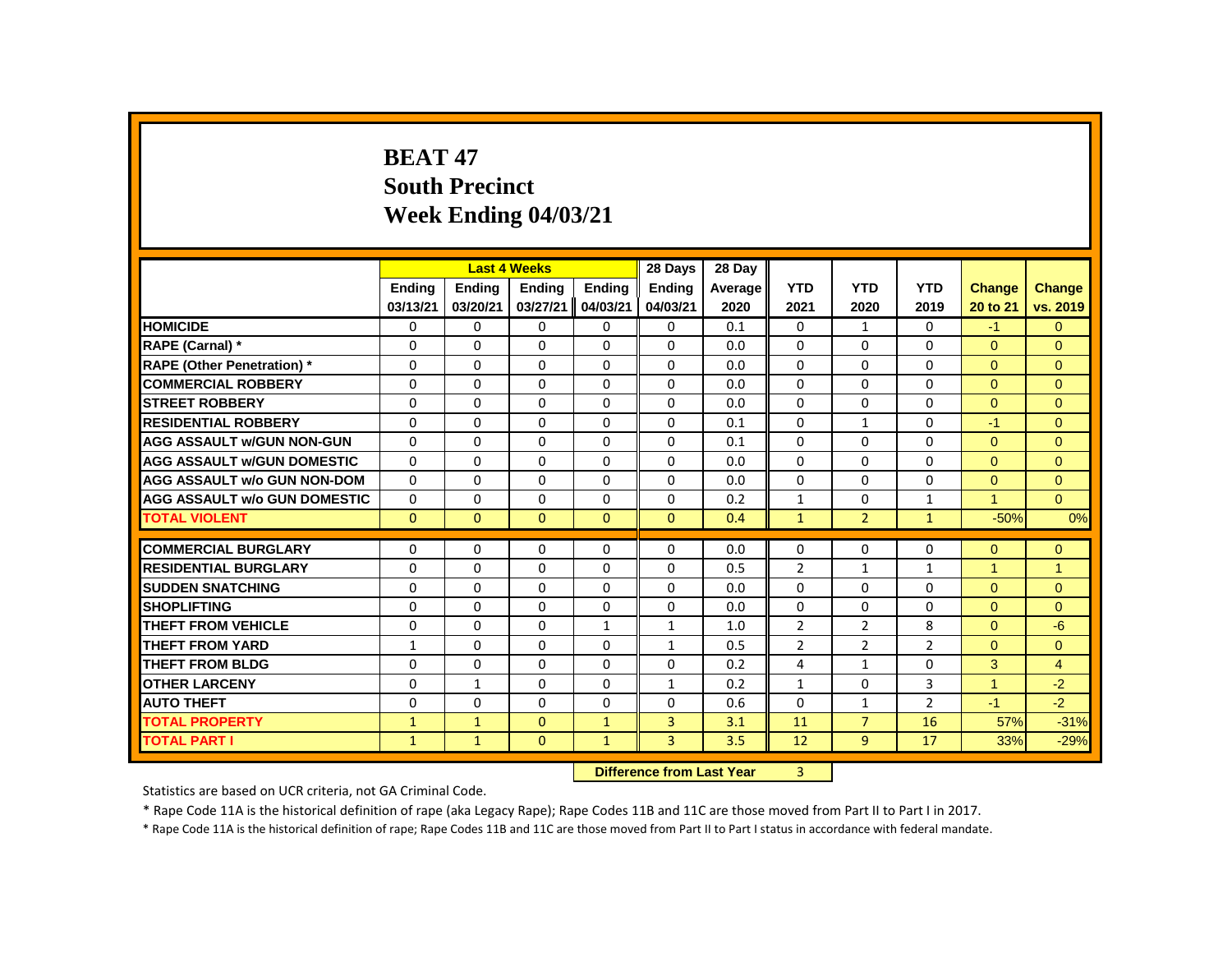# **BEAT 51 East Precinct Week Ending 04/03/21**

|                                     |               | <b>Last 4 Weeks</b> |                |                | 28 Days                                      | 28 Day  |                |                |                |                |                |
|-------------------------------------|---------------|---------------------|----------------|----------------|----------------------------------------------|---------|----------------|----------------|----------------|----------------|----------------|
|                                     | <b>Endina</b> | <b>Ending</b>       | <b>Ending</b>  | <b>Endina</b>  | <b>Ending</b>                                | Average | <b>YTD</b>     | <b>YTD</b>     | <b>YTD</b>     | Change         | <b>Change</b>  |
|                                     | 03/13/21      | 03/20/21            | 03/27/21       | 04/03/21       | 04/03/21                                     | 2020    | 2021           | 2020           | 2019           | 20 to 21       | vs. 2019       |
| <b>HOMICIDE</b>                     | 0             | 0                   | 0              | 0              | $\mathbf{0}$                                 | 0.2     | $\Omega$       | $\Omega$       | $\mathbf{1}$   | $\overline{0}$ | $-1$           |
| RAPE (Carnal) *                     | 0             | $\mathbf{0}$        | 0              | $\mathbf{0}$   | $\Omega$                                     | 0.1     | $\Omega$       | 0              | $\mathbf{1}$   | $\Omega$       | $-1$           |
| <b>RAPE (Other Penetration)</b> *   | 0             | 0                   | 0              | $\mathbf{0}$   | 0                                            | 0.1     | $\mathbf{1}$   | 0              | 0              | 1              | $\mathbf{1}$   |
| <b>COMMERCIAL ROBBERY</b>           | 0             | $\mathbf{0}$        | $\Omega$       | $\Omega$       | 0                                            | 0.0     | $\Omega$       | $\Omega$       | $\Omega$       | $\Omega$       | $\overline{0}$ |
| <b>STREET ROBBERY</b>               | 0             | $\Omega$            | $\Omega$       | $\Omega$       | $\Omega$                                     | 0.3     | $\overline{2}$ | $\Omega$       | $\mathbf{1}$   | 2              | $\overline{1}$ |
| <b>RESIDENTIAL ROBBERY</b>          | 0             | 0                   | $\Omega$       | $\mathbf{0}$   | 0                                            | 0.1     | $\overline{2}$ | 0              | 0              | $\overline{2}$ | 2              |
| <b>AGG ASSAULT w/GUN NON-DOM</b>    | $\Omega$      | $\mathbf{0}$        | $\Omega$       | $\Omega$       | $\Omega$                                     | 2.1     | 4              | 5              | 4              | $-1$           | $\Omega$       |
| <b>AGG ASSAULT W/GUN DOMESTIC</b>   | $\Omega$      | $\Omega$            | $\Omega$       | $\Omega$       | $\Omega$                                     | 0.2     | $\Omega$       | $\Omega$       | $\Omega$       | $\Omega$       | $\Omega$       |
| <b>AGG ASSAULT w/o GUN NON-DOM</b>  | $\Omega$      | $\mathbf{0}$        | $\mathbf{1}$   | $\mathbf{1}$   | $\overline{2}$                               | 1.5     | 5              | 3              | 5              | $\overline{2}$ | $\overline{0}$ |
| <b>AGG ASSAULT w/o GUN DOMESTIC</b> | $\Omega$      | $\Omega$            | $\Omega$       | $\Omega$       | $\Omega$                                     | 1.5     | $\overline{2}$ | 3              | $\mathfrak{p}$ | $-1$           | $\Omega$       |
| <b>TOTAL VIOLENT</b>                | $\mathbf{0}$  | $\mathbf{0}$        | $\mathbf{1}$   | $\mathbf{1}$   | $\overline{2}$                               | 6.0     | 16             | 11             | 14             | 45%            | 14%            |
|                                     |               |                     |                |                |                                              |         |                |                |                |                |                |
| <b>COMMERCIAL BURGLARY</b>          | 0             | $\Omega$            | $\Omega$       | $\Omega$       | $\Omega$                                     | 0.3     | $\mathbf{1}$   | $\overline{2}$ | $\mathbf{1}$   | $-1$           | $\Omega$       |
| <b>RESIDENTIAL BURGLARY</b>         | $\mathbf{1}$  | $\mathbf{1}$        | $\Omega$       | $\Omega$       | $\overline{2}$                               | 1.5     | 8              | $\overline{7}$ | 13             | $\mathbf{1}$   | $-5$           |
| <b>SUDDEN SNATCHING</b>             | 0             | 0                   | 0              | $\mathbf{0}$   | 0                                            | 0.1     | $\Omega$       | 0              | 0              | $\Omega$       | $\mathbf{0}$   |
| <b>SHOPLIFTING</b>                  | 0             | $\mathbf{1}$        | $\Omega$       | $\mathbf{0}$   | $\mathbf{1}$                                 | 1.2     | 4              | 8              | 5              | $-4$           | $-1$           |
| <b>THEFT FROM VEHICLE</b>           | $\Omega$      | $\mathbf{1}$        | $\mathbf{1}$   | $\overline{2}$ | 4                                            | 2.2     | 10             | 12             | 8              | $-2$           | 2              |
| <b>THEFT FROM YARD</b>              | $\Omega$      | $\mathbf{1}$        | $\Omega$       | $\mathbf{0}$   | $\mathbf{1}$                                 | 1.2     | $\overline{2}$ | 6              | $\overline{2}$ | $-4$           | $\Omega$       |
| <b>THEFT FROM BLDG</b>              | 0             | $\mathbf{1}$        | $\Omega$       | $\mathbf{1}$   | $\overline{2}$                               | 1.8     | 5              | 9              | 3              | $-4$           | 2              |
| <b>OTHER LARCENY</b>                | 0             | 0                   | 0              | $\mathbf{1}$   | $\mathbf{1}$                                 | 0.6     | 3              | 3              | 4              | $\overline{0}$ | $-1$           |
| <b>AUTO THEFT</b>                   | 0             | $\mathbf{1}$        | $\mathbf{1}$   | $\mathbf{0}$   | $\overline{2}$                               | 1.5     | 5              | 3              | $\overline{7}$ | $\overline{2}$ | $-2$           |
| <b>TOTAL PROPERTY</b>               | $\mathbf{1}$  | 6                   | $\overline{2}$ | 4              | 13                                           | 10.4    | 38             | 50             | 43             | $-24%$         | $-12%$         |
| <b>TOTAL PART I</b>                 | $\mathbf{1}$  | 6                   | 3              | 5              | 15                                           | 16.4    | 54             | 61             | 57             | $-11%$         | $-5%$          |
|                                     |               |                     |                | <b>PARKER</b>  | and the second contract of the second second |         | $\sim$         |                |                |                |                |

#### **Difference from Last Year** -7

Statistics are based on UCR criteria, not GA Criminal Code.

\* Rape Code 11A is the historical definition of rape (aka Legacy Rape); Rape Codes 11B and 11C are those moved from Part II to Part I in 2017.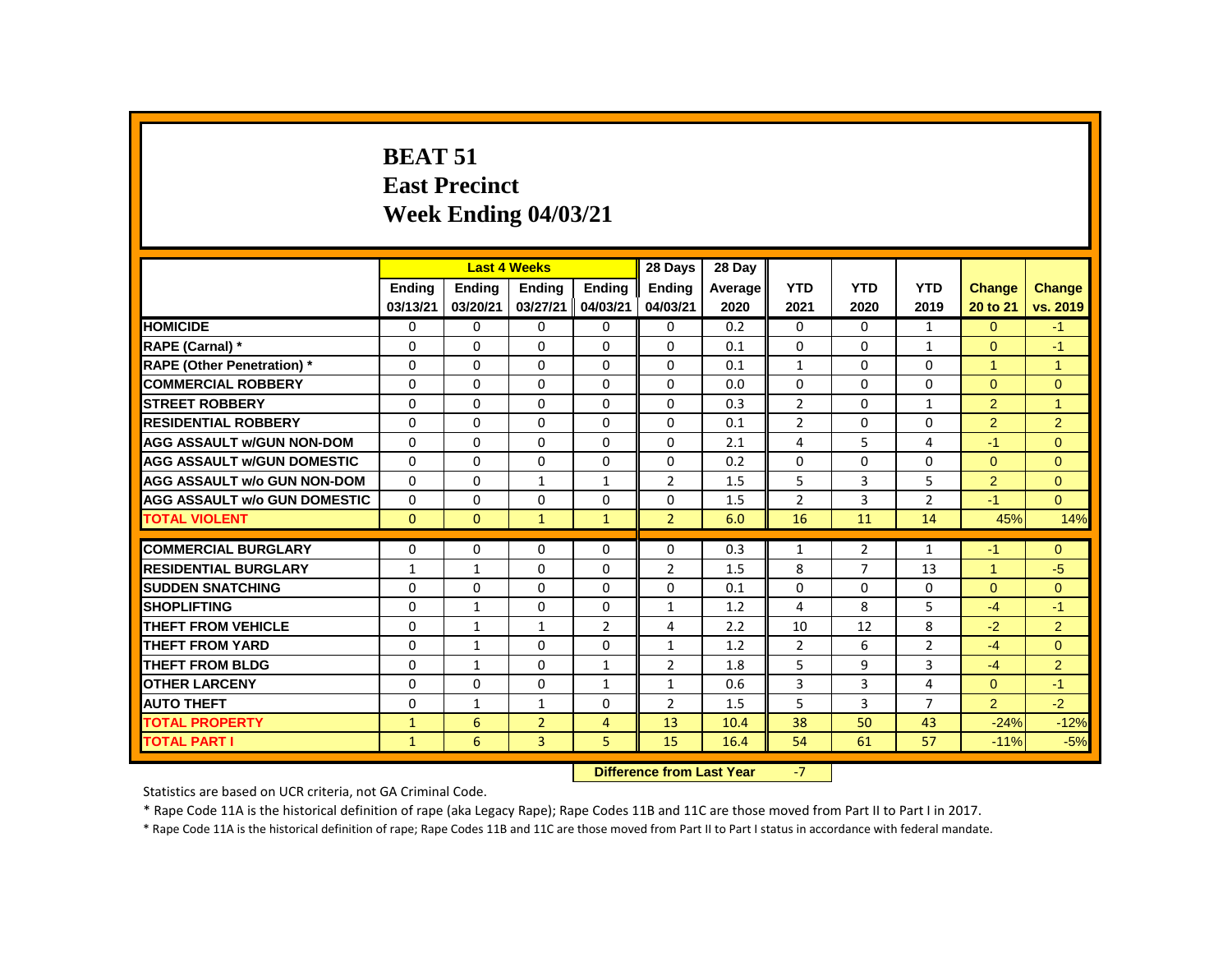# **BEAT 52 East Precinct Week Ending 04/03/21**

|                                     |                |                | <b>Last 4 Weeks</b> |                | 28 Days                   | 28 Day  |                |                |                |                      |                      |
|-------------------------------------|----------------|----------------|---------------------|----------------|---------------------------|---------|----------------|----------------|----------------|----------------------|----------------------|
|                                     | <b>Ending</b>  | <b>Ending</b>  | <b>Ending</b>       | <b>Ending</b>  | <b>Ending</b>             | Average | <b>YTD</b>     | <b>YTD</b>     | <b>YTD</b>     | Change               | <b>Change</b>        |
|                                     | 03/13/21       | 03/20/21       | 03/27/21            | 04/03/21       | 04/03/21                  | 2020    | 2021           | 2020           | 2019           | 20 to 21             | vs. 2019             |
| <b>HOMICIDE</b>                     | 0              | 0              | 0                   | $\mathbf{0}$   | 0                         | 0.1     | $\mathbf{0}$   | $\Omega$       | $\mathbf{0}$   | $\Omega$             | $\mathbf{0}$         |
| RAPE (Carnal) *                     | 0              | 0              | 0                   | $\mathbf{0}$   | 0                         | 0.1     | $\Omega$       | 0              | $\Omega$       | $\Omega$             | $\Omega$             |
| <b>RAPE (Other Penetration)</b> *   | 0              | $\mathbf{0}$   | $\Omega$            | $\mathbf{0}$   | 0                         | 0.0     | $\Omega$       | $\mathbf{0}$   | $\Omega$       | $\Omega$             | $\overline{0}$       |
| <b>COMMERCIAL ROBBERY</b>           | $\Omega$       | $\mathbf{0}$   | $\Omega$            | $\mathbf{0}$   | $\Omega$                  | 0.2     | $\Omega$       | $\Omega$       | $\Omega$       | $\Omega$             | $\Omega$             |
| <b>STREET ROBBERY</b>               | 0              | 0              | $\Omega$            | $\Omega$       | $\Omega$                  | 0.4     | $\mathbf{1}$   | 0              | $\mathbf{1}$   | $\blacktriangleleft$ | $\Omega$             |
| <b>RESIDENTIAL ROBBERY</b>          | 0              | $\Omega$       | $\Omega$            | $\Omega$       | $\Omega$                  | 0.1     | $\Omega$       | $\Omega$       | $\overline{2}$ | $\Omega$             | $-2$                 |
| <b>AGG ASSAULT w/GUN NON-DOM</b>    | 0              | $\Omega$       | $\Omega$            | $\Omega$       | $\Omega$                  | 1.0     | 3              | $\mathbf{1}$   | $\overline{2}$ | 2                    | $\mathbf{1}$         |
| <b>AGG ASSAULT W/GUN DOMESTIC</b>   | $\Omega$       | $\mathbf{0}$   | $\Omega$            | $\mathbf{0}$   | $\Omega$                  | 0.3     | $\mathbf{1}$   | $\mathbf{1}$   | $\mathbf{1}$   | $\Omega$             | $\overline{0}$       |
| <b>AGG ASSAULT w/o GUN NON-DOM</b>  | $\Omega$       | $\Omega$       | $\Omega$            | $\Omega$       | $\Omega$                  | 0.9     | $\Omega$       | 5              | $\mathbf{1}$   | $-5$                 | $-1$                 |
| <b>AGG ASSAULT w/o GUN DOMESTIC</b> | 0              | $\mathbf{0}$   | 0                   | $\mathbf{1}$   | 1                         | 1.1     | 4              | 6              | 3              | $-2$                 | $\mathbf{1}$         |
| <b>TOTAL VIOLENT</b>                | $\Omega$       | $\mathbf{0}$   | $\mathbf{0}$        | $\mathbf{1}$   | $\mathbf{1}$              | 4.1     | 9              | 13             | 10             | $-31%$               | $-10%$               |
| <b>COMMERCIAL BURGLARY</b>          | 0              | $\mathbf{1}$   | $\Omega$            | $\Omega$       | $\mathbf{1}$              | 0.2     | $\mathbf{1}$   | $\overline{2}$ | $\Omega$       | $-1$                 | $\blacktriangleleft$ |
| <b>RESIDENTIAL BURGLARY</b>         | $\mathbf{1}$   | 0              | 0                   | $\mathbf{0}$   | $\mathbf{1}$              | 2.4     | $\overline{7}$ | 8              | 10             | $-1$                 | $-3$                 |
| <b>SUDDEN SNATCHING</b>             | 0              | 0              | $\Omega$            | $\mathbf{0}$   | $\Omega$                  | 0.2     | $\Omega$       | $\overline{2}$ | $\Omega$       | $-2$                 | $\Omega$             |
| <b>SHOPLIFTING</b>                  | 0              | $\Omega$       | 1                   | $\Omega$       | $\mathbf{1}$              | 0.6     | $\mathbf{1}$   | 4              | 0              | $-3$                 | $\overline{1}$       |
| <b>THEFT FROM VEHICLE</b>           | $\Omega$       | $\mathbf{1}$   | $\Omega$            | $\mathbf{1}$   | $\mathcal{P}$             | 4.5     | 4              | 19             | 15             | $-15$                | $-11$                |
| <b>THEFT FROM YARD</b>              | 0              | 0              | 0                   | $\mathbf{0}$   | 0                         | 2.0     | $\mathbf{1}$   | 8              | 5              | $-7$                 | $-4$                 |
| <b>THEFT FROM BLDG</b>              | 0              | $\mathbf{1}$   | 0                   | $\mathbf{0}$   | $\mathbf{1}$              | 1.7     | 5              | 11             | 11             | $-6$                 | $-6$                 |
| <b>OTHER LARCENY</b>                | 1              | $\mathbf 0$    | $\mathbf{1}$        | $\mathbf{1}$   | 3                         | 2.0     | $\overline{7}$ | 3              | $\overline{2}$ | $\overline{4}$       | 5                    |
| <b>AUTO THEFT</b>                   | $\Omega$       | $\Omega$       | $\Omega$            | $\mathbf{0}$   | $\Omega$                  | 1.5     | $\mathbf{1}$   | 3              | $\overline{7}$ | $-2$                 | $-6$                 |
| <b>TOTAL PROPERTY</b>               | $\overline{2}$ | $\overline{3}$ | $\overline{2}$      | $\overline{2}$ | $\overline{9}$            | 15.1    | 27             | 60             | 50             | $-55%$               | $-46%$               |
| <b>TOTAL PART I</b>                 | $\overline{2}$ | 3              | $\overline{2}$      | 3              | 10                        | 19.3    | 36             | 73             | 60             | $-51%$               | $-40%$               |
|                                     |                |                |                     |                | Difference from Loot Vear |         | 27             |                |                |                      |                      |

**Difference from Last Year**  $-37$ 

Statistics are based on UCR criteria, not GA Criminal Code.

\* Rape Code 11A is the historical definition of rape (aka Legacy Rape); Rape Codes 11B and 11C are those moved from Part II to Part I in 2017.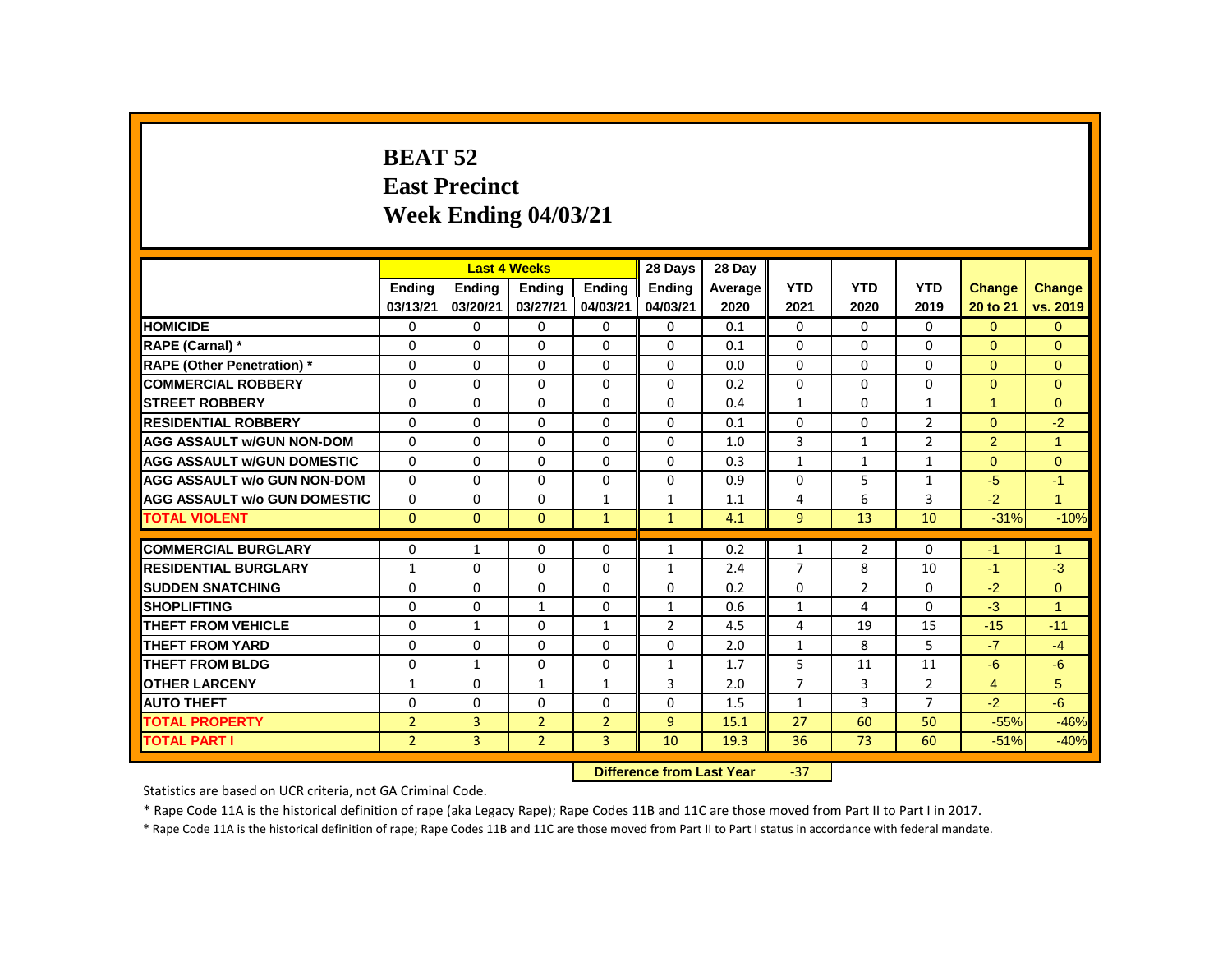# **BEAT 53 East Precinct Week Ending 04/03/21**

|                                     |                |                | <b>Last 4 Weeks</b> |                | 28 Days                   | 28 Dav  |                |                |                |                      |                |
|-------------------------------------|----------------|----------------|---------------------|----------------|---------------------------|---------|----------------|----------------|----------------|----------------------|----------------|
|                                     | <b>Ending</b>  | <b>Ending</b>  | <b>Ending</b>       | <b>Ending</b>  | <b>Ending</b>             | Average | <b>YTD</b>     | <b>YTD</b>     | <b>YTD</b>     | <b>Change</b>        | <b>Change</b>  |
|                                     | 03/13/21       | 03/20/21       | 03/27/21            | 04/03/21       | 04/03/21                  | 2020    | 2021           | 2020           | 2019           | 20 to 21             | vs. 2019       |
| <b>HOMICIDE</b>                     | 0              | $\Omega$       | $\Omega$            | $\mathbf{0}$   | $\mathbf 0$               | 0.1     | $\mathbf{1}$   | $\Omega$       | $\mathbf{0}$   | $\mathbf{1}$         | $\mathbf{1}$   |
| RAPE (Carnal) *                     | 1              | $\Omega$       | $\mathbf{1}$        | $\Omega$       | $\overline{2}$            | 0.0     | $\overline{2}$ | $\Omega$       | $\Omega$       | $\overline{2}$       | $\overline{2}$ |
| <b>RAPE (Other Penetration)</b> *   | $\Omega$       | $\Omega$       | $\Omega$            | $\Omega$       | $\Omega$                  | 0.2     | $\Omega$       | $\mathbf{1}$   | $\Omega$       | $-1$                 | $\Omega$       |
| <b>COMMERCIAL ROBBERY</b>           | $\mathbf{0}$   | $\Omega$       | $\Omega$            | $\Omega$       | $\Omega$                  | 0.0     | $\Omega$       | $\Omega$       | $\Omega$       | $\Omega$             | $\overline{0}$ |
| <b>STREET ROBBERY</b>               | $\Omega$       | $\mathbf{1}$   | $\Omega$            | $\Omega$       | $\mathbf{1}$              | 0.6     | $\mathbf{1}$   | $\mathbf{1}$   | $\overline{2}$ | $\Omega$             | $-1$           |
| <b>RESIDENTIAL ROBBERY</b>          | $\Omega$       | $\Omega$       | $\Omega$            | $\Omega$       | $\Omega$                  | 0.1     | $\Omega$       | $\mathbf{1}$   | $\Omega$       | $-1$                 | $\Omega$       |
| <b>AGG ASSAULT W/GUN NON-DOM</b>    | $\Omega$       | $\Omega$       | $\mathbf{1}$        | $\mathbf{1}$   | $\overline{2}$            | 1.2     | 4              | 3              | $\overline{2}$ | $\blacktriangleleft$ | $\overline{2}$ |
| <b>AGG ASSAULT W/GUN DOMESTIC</b>   | $\Omega$       | $\Omega$       | $\Omega$            | $\Omega$       | $\Omega$                  | 0.4     | $\mathbf{1}$   | $\mathbf{1}$   | $\mathbf{1}$   | $\mathbf{0}$         | $\pmb{0}$      |
| <b>AGG ASSAULT w/o GUN NON-DOM</b>  | $\Omega$       | $\Omega$       | $\mathbf{1}$        | $\mathbf{1}$   | $\overline{2}$            | 1.2     | 4              | 4              | $\mathbf{1}$   | $\Omega$             | 3              |
| <b>AGG ASSAULT W/o GUN DOMESTIC</b> | 0              | $\mathbf{1}$   | $\mathbf{1}$        | $\mathbf{1}$   | 3                         | 1.5     | $\overline{7}$ | $\mathbf{1}$   | 5              | 6                    | $\overline{2}$ |
| <b>TOTAL VIOLENT</b>                | $\mathbf{1}$   | $\overline{2}$ | $\overline{4}$      | $\overline{3}$ | 10                        | 5.2     | 20             | 12             | 11             | 67%                  | 82%            |
| <b>COMMERCIAL BURGLARY</b>          | 0              | 0              | $\Omega$            | $\Omega$       | $\Omega$                  | 0.2     | $\Omega$       | $\overline{2}$ | $\Omega$       | $-2$                 | $\overline{0}$ |
| <b>RESIDENTIAL BURGLARY</b>         | 0              | $\mathbf{1}$   | $\Omega$            | $\Omega$       | $\mathbf{1}$              | 3.0     | $\overline{2}$ | $\overline{7}$ | 18             | $-5$                 | $-16$          |
| <b>SUDDEN SNATCHING</b>             | $\Omega$       | $\Omega$       | $\Omega$            | $\Omega$       | $\Omega$                  | 0.0     | $\Omega$       | $\Omega$       | $\Omega$       | $\Omega$             | $\overline{0}$ |
| <b>SHOPLIFTING</b>                  | $\mathbf{0}$   | $\Omega$       | $\Omega$            | $\Omega$       | $\Omega$                  | 0.2     | $\Omega$       | $\Omega$       | $\Omega$       | $\Omega$             | $\Omega$       |
| <b>THEFT FROM VEHICLE</b>           | $\mathbf{1}$   | $\mathbf{1}$   | $\Omega$            | $\Omega$       | $\overline{2}$            | 3.6     | 9              | 11             | 15             | $-2$                 | $-6$           |
| <b>THEFT FROM YARD</b>              | 0              | 0              | 0                   | 1              | 1                         | 1.0     | 3              | 4              | 3              | $-1$                 | $\Omega$       |
| <b>THEFT FROM BLDG</b>              | $\Omega$       | $\Omega$       | $\Omega$            | $\Omega$       | 0                         | 2.4     | 3              | $\overline{7}$ | 11             | $-4$                 | $-8$           |
| <b>OTHER LARCENY</b>                | $\mathbf{0}$   | $\Omega$       | $\mathbf{1}$        | $\mathbf{1}$   | $\overline{2}$            | 0.5     | $\overline{2}$ | 3              | $\overline{7}$ | $-1$                 | $-5$           |
| <b>AUTO THEFT</b>                   | $\mathbf{0}$   | $\Omega$       | $\Omega$            | $\Omega$       | $\Omega$                  | 1.6     | 5              | $\overline{3}$ | $\overline{7}$ | $\overline{2}$       | $-2$           |
| <b>TOTAL PROPERTY</b>               | $\mathbf{1}$   | $\overline{2}$ | $\mathbf{1}$        | $\overline{2}$ | 6                         | 12.4    | 24             | 37             | 61             | $-35%$               | $-61%$         |
| <b>TOTAL PART I</b>                 | $\overline{2}$ | $\overline{4}$ | 5                   | 5.             | 16                        | 17.6    | 44             | 49             | 72             | $-10%$               | $-39%$         |
|                                     |                |                |                     |                | Difference from Last Vear |         | LE.            |                |                |                      |                |

 **Difference from Last Year** -5

Statistics are based on UCR criteria, not GA Criminal Code.

\* Rape Code 11A is the historical definition of rape (aka Legacy Rape); Rape Codes 11B and 11C are those moved from Part II to Part I in 2017.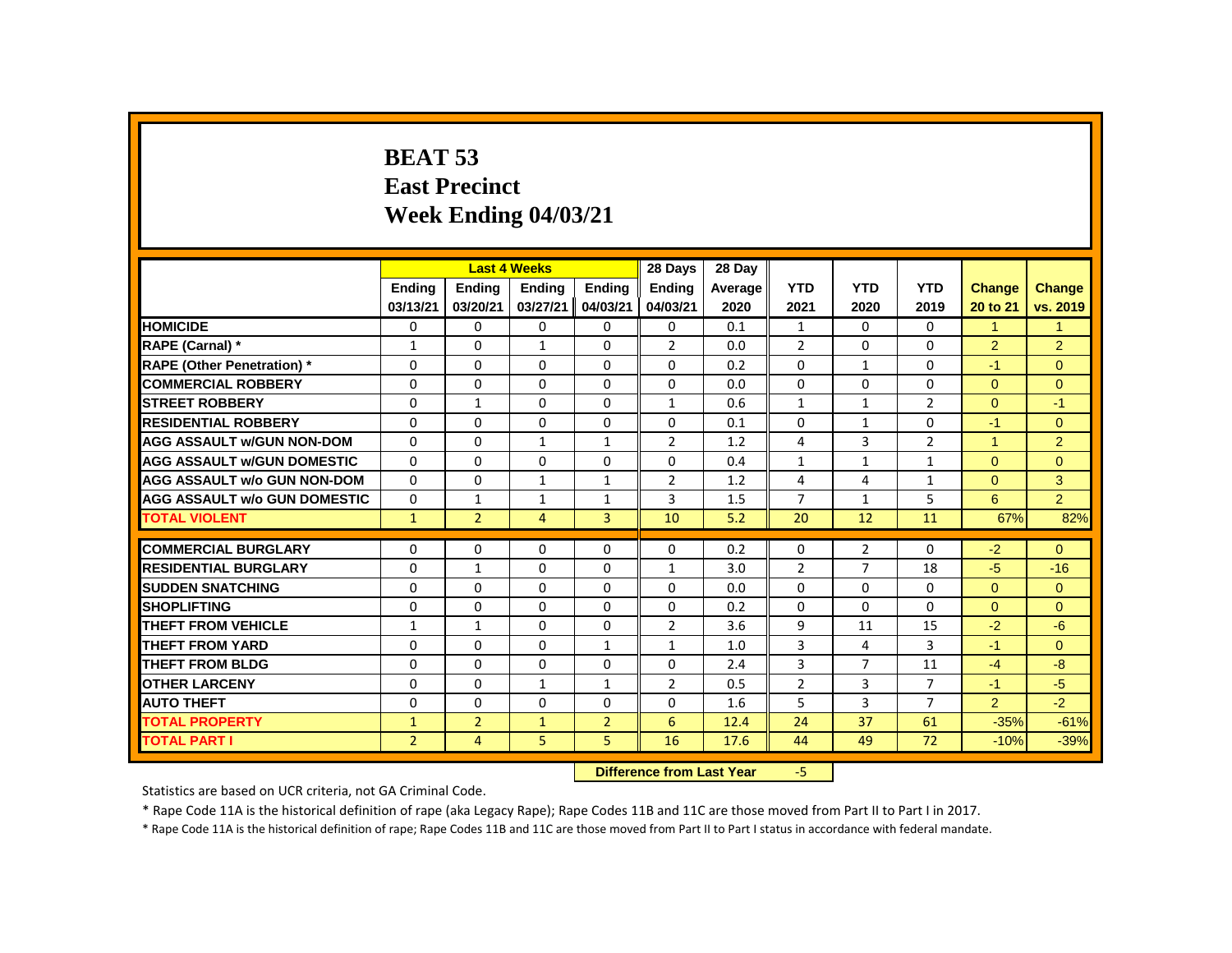# **BEAT 54 East Precinct Week Ending 04/03/21**

|                                     |                |                | <b>Last 4 Weeks</b> |                | 28 Days                   | 28 Day  |                |                |                |                      |                |
|-------------------------------------|----------------|----------------|---------------------|----------------|---------------------------|---------|----------------|----------------|----------------|----------------------|----------------|
|                                     | <b>Ending</b>  | <b>Ending</b>  | <b>Ending</b>       | <b>Ending</b>  | <b>Ending</b>             | Average | <b>YTD</b>     | <b>YTD</b>     | <b>YTD</b>     | Change               | <b>Change</b>  |
|                                     | 03/13/21       | 03/20/21       | 03/27/21            | 04/03/21       | 04/03/21                  | 2020    | 2021           | 2020           | 2019           | 20 to 21             | vs. 2019       |
| <b>HOMICIDE</b>                     | 0              | 0              | 0                   | $\mathbf{0}$   | 0                         | 0.0     | $\mathbf{0}$   | $\Omega$       | $\mathbf{0}$   | $\overline{0}$       | $\mathbf{0}$   |
| RAPE (Carnal) *                     | 0              | 0              | 0                   | $\mathbf{0}$   | 0                         | 0.0     | $\mathbf{1}$   | 0              | $\mathbf{1}$   | 1                    | $\Omega$       |
| <b>RAPE (Other Penetration)</b> *   | 0              | 0              | 0                   | $\mathbf{0}$   | 0                         | 0.2     | $\mathbf{0}$   | $\mathbf{1}$   | 0              | $-1$                 | $\mathbf{0}$   |
| <b>COMMERCIAL ROBBERY</b>           | $\Omega$       | $\mathbf{1}$   | $\Omega$            | $\mathbf{0}$   | $\mathbf{1}$              | 0.5     | $\overline{2}$ | 3              | $\mathbf{1}$   | $-1$                 | $\overline{1}$ |
| <b>STREET ROBBERY</b>               | $\mathbf{1}$   | 0              | $\Omega$            | 0              | $\mathbf{1}$              | 0.5     | $\mathbf{1}$   | $\overline{2}$ | 3              | $-1$                 | $-2$           |
| <b>RESIDENTIAL ROBBERY</b>          | 0              | $\mathbf{1}$   | $\Omega$            | $\Omega$       | $\mathbf{1}$              | 0.0     | $\mathbf{1}$   | $\Omega$       | $\Omega$       | 1                    | $\mathbf{1}$   |
| <b>AGG ASSAULT w/GUN NON-DOM</b>    | $\overline{2}$ | $\overline{2}$ | $\Omega$            | $\Omega$       | 4                         | 1.5     | 11             | $\mathbf{1}$   | $\overline{7}$ | 10                   | $\overline{4}$ |
| <b>AGG ASSAULT W/GUN DOMESTIC</b>   | $\Omega$       | $\mathbf{0}$   | $\Omega$            | $\mathbf{0}$   | $\Omega$                  | 0.2     | $\Omega$       | $\mathbf{1}$   | $\Omega$       | $-1$                 | $\overline{0}$ |
| <b>AGG ASSAULT w/o GUN NON-DOM</b>  | $\Omega$       | $\Omega$       | $\Omega$            | 3              | 3                         | 0.8     | 4              | $\mathbf{1}$   | $\overline{2}$ | 3                    | $\overline{2}$ |
| <b>AGG ASSAULT w/o GUN DOMESTIC</b> | $\mathbf{1}$   | $\mathbf{1}$   | 0                   | $\mathbf{1}$   | 3                         | 0.2     | 4              | 3              | $\mathbf{1}$   | $\blacktriangleleft$ | 3              |
| <b>TOTAL VIOLENT</b>                | 4              | 5              | $\mathbf{0}$        | $\overline{4}$ | 13                        | 3.8     | 24             | 12             | 15             | 100%                 | 60%            |
| <b>COMMERCIAL BURGLARY</b>          | 0              | $\Omega$       | $\Omega$            | 0              | $\Omega$                  | 0.1     | 0              | 0              | $\mathbf{1}$   | $\Omega$             | $-1$           |
| <b>RESIDENTIAL BURGLARY</b>         | 0              | 0              | 1                   | $\mathbf{1}$   | $\overline{2}$            | 2.5     | 5              | 10             | 8              | $-5$                 | $-3$           |
| <b>SUDDEN SNATCHING</b>             | 0              | 0              | $\Omega$            | $\mathbf{0}$   | $\Omega$                  | 0.2     | $\Omega$       | $\Omega$       | 3              | $\Omega$             | $-3$           |
| <b>SHOPLIFTING</b>                  | 0              | $\overline{2}$ | $\overline{2}$      | $\Omega$       | 4                         | 4.1     | 11             | 13             | $\overline{7}$ | $-2$                 | $\overline{4}$ |
| <b>THEFT FROM VEHICLE</b>           | $\mathbf{1}$   | $\overline{2}$ | $\Omega$            | $\Omega$       | $\overline{3}$            | 3.5     | 6              | 20             | 36             | $-14$                | $-30$          |
| <b>THEFT FROM YARD</b>              | 0              | 0              | 0                   | $\mathbf{1}$   | $\mathbf{1}$              | 2.0     | 5              | 5              | 8              | $\overline{0}$       | $-3$           |
| <b>THEFT FROM BLDG</b>              | 0              | $\mathbf{1}$   | 0                   | $\mathbf{0}$   | $\mathbf{1}$              | 1.6     | 3              | 10             | 3              | $-7$                 | $\Omega$       |
| <b>OTHER LARCENY</b>                | 0              | $\mathbf 0$    | $\Omega$            | $\Omega$       | $\Omega$                  | 1.1     | 3              | 4              | 3              | $-1$                 | $\overline{0}$ |
| <b>AUTO THEFT</b>                   | $\Omega$       | $\mathbf{1}$   | $\Omega$            | $\mathbf{0}$   | $\mathbf{1}$              | 1.9     | 8              | 5              | 9              | 3                    | $-1$           |
| <b>TOTAL PROPERTY</b>               | $\mathbf{1}$   | 6              | 3                   | $\overline{2}$ | 12                        | 16.9    | 41             | 67             | 78             | $-39%$               | $-47%$         |
| <b>TOTAL PART I</b>                 | 5              | 11             | 3                   | 6              | 25                        | 20.7    | 65             | 79             | 93             | $-18%$               | $-30%$         |
|                                     |                |                |                     |                | Difference from Loot Vear |         | 11             |                |                |                      |                |

**Difference from Last Year** 

Statistics are based on UCR criteria, not GA Criminal Code.

\* Rape Code 11A is the historical definition of rape (aka Legacy Rape); Rape Codes 11B and 11C are those moved from Part II to Part I in 2017.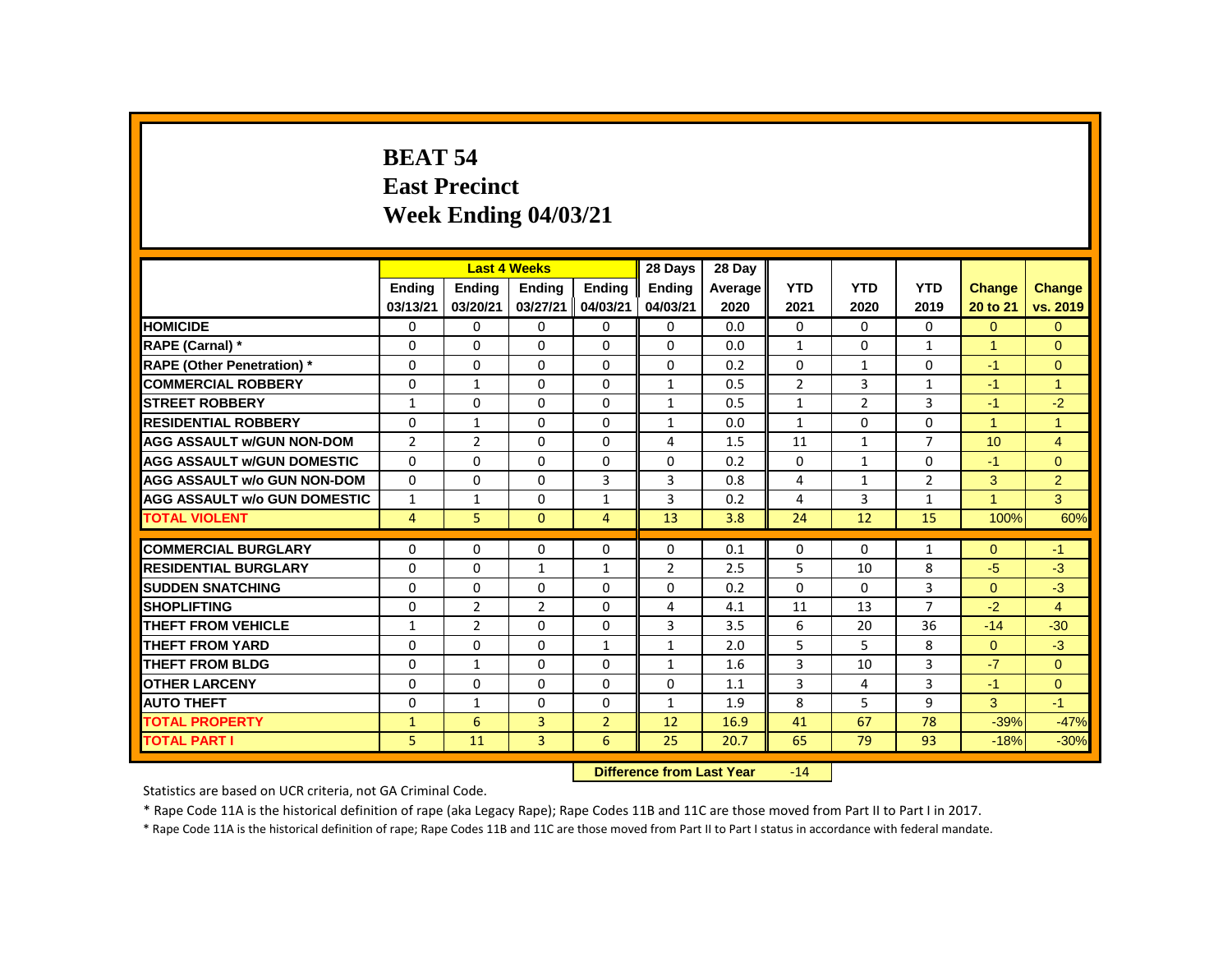# **BEAT 55 East Precinct Week Ending 04/03/21**

|                                     |                |                | <b>Last 4 Weeks</b> |              | 28 Days                   | 28 Day  |                |                |                |                      |                |
|-------------------------------------|----------------|----------------|---------------------|--------------|---------------------------|---------|----------------|----------------|----------------|----------------------|----------------|
|                                     | Ending         | Ending         | <b>Ending</b>       | Ending       | Ending                    | Average | <b>YTD</b>     | <b>YTD</b>     | <b>YTD</b>     | <b>Change</b>        | <b>Change</b>  |
|                                     | 03/13/21       | 03/20/21       | 03/27/21            | 04/03/21     | 04/03/21                  | 2020    | 2021           | 2020           | 2019           | 20 to 21             | vs. 2019       |
| <b>HOMICIDE</b>                     | 0              | 0              | $\mathbf 0$         | 0            | 0                         | 0.2     | 0              | $\mathbf{0}$   | $\mathbf{0}$   | $\overline{0}$       | $\overline{0}$ |
| <b>RAPE (Carnal)</b> *              | 0              | $\Omega$       | 0                   | 0            | $\Omega$                  | 0.0     | $\Omega$       | $\Omega$       | $\overline{2}$ | $\Omega$             | $-2$           |
| <b>RAPE (Other Penetration)</b> *   | 0              | $\Omega$       | $\Omega$            | $\mathbf{0}$ | $\Omega$                  | 0.0     | $\Omega$       | $\Omega$       | $\Omega$       | $\Omega$             | $\mathbf{0}$   |
| <b>COMMERCIAL ROBBERY</b>           | 0              | $\Omega$       | $\Omega$            | $\mathbf 0$  | $\mathbf{0}$              | 0.2     | $\Omega$       | $\Omega$       | $\Omega$       | $\Omega$             | $\mathbf{0}$   |
| <b>STREET ROBBERY</b>               | $\Omega$       | $\Omega$       | $\Omega$            | 0            | 0                         | 0.2     | $\Omega$       | $\mathbf{1}$   | $\mathbf{1}$   | $-1$                 | $-1$           |
| <b>RESIDENTIAL ROBBERY</b>          | 0              | 0              | $\Omega$            | $\mathbf 0$  | 0                         | 0.1     | 0              | $\mathbf{0}$   | 0              | $\Omega$             | $\mathbf{0}$   |
| <b>AGG ASSAULT w/GUN NON- DOM</b>   | 0              | $\Omega$       | 0                   | $\Omega$     | $\Omega$                  | 0.5     | $\mathbf{1}$   | $\Omega$       | $\Omega$       | $\blacktriangleleft$ | $\overline{1}$ |
| <b>AGG ASSAULT W/GUN DOMESTIC</b>   | 0              | $\Omega$       | $\Omega$            | $\Omega$     | $\Omega$                  | 0.1     | $\Omega$       | $\Omega$       | $\Omega$       | $\Omega$             | $\overline{0}$ |
| <b>AGG ASSAULT w/o GUN NON-DOM</b>  | $\Omega$       | $\mathbf{1}$   | $\Omega$            | $\mathbf{1}$ | $\overline{2}$            | 0.2     | $\overline{2}$ | $\Omega$       | $\mathbf{1}$   | $\overline{2}$       | $\overline{1}$ |
| <b>AGG ASSAULT w/o GUN DOMESTIC</b> | 0              | $\Omega$       | 0                   | 0            | 0                         | 0.5     | $\Omega$       | $\overline{2}$ | 1              | $-2$                 | $-1$           |
| <b>TOTAL VIOLENT</b>                | $\Omega$       | $\mathbf{1}$   | $\Omega$            | $\mathbf{1}$ | $\overline{2}$            | 2.0     | $\overline{3}$ | $\overline{3}$ | 5              | 0%                   | $-40%$         |
| <b>COMMERCIAL BURGLARY</b>          | 0              | $\Omega$       | 0                   | $\Omega$     | 0                         | 0.2     | $\overline{2}$ | $\mathbf{1}$   | $\Omega$       | -1                   | 2              |
| <b>RESIDENTIAL BURGLARY</b>         | $\mathbf{1}$   | $\mathbf{1}$   | $\mathbf{1}$        | $\Omega$     | 3                         | 0.6     | 6              | 5              | 5              | $\blacktriangleleft$ | $\overline{1}$ |
| <b>SUDDEN SNATCHING</b>             | 0              | $\Omega$       | $\mathbf 0$         | $\mathbf{0}$ | $\Omega$                  | 0.0     | $\mathbf{0}$   | $\Omega$       | $\mathbf{1}$   | $\Omega$             | $-1$           |
| <b>SHOPLIFTING</b>                  | $\overline{2}$ | 9              | $\overline{7}$      | 12           | 30                        | 9.7     | 49             | 60             | 51             | $-11$                | $-2$           |
| <b>THEFT FROM VEHICLE</b>           | $\Omega$       | $\overline{2}$ | $\Omega$            | $\Omega$     | $\overline{2}$            | 2.5     | 6              | $\overline{7}$ | 10             | $-1$                 | $-4$           |
| <b>THEFT FROM YARD</b>              | 0              | 0              | $\mathbf{1}$        | 0            | $\mathbf{1}$              | 1.1     | $\overline{2}$ | 3              | 5              | $-1$                 | $-3$           |
| <b>THEFT FROM BLDG</b>              | 0              | $\Omega$       | $\Omega$            | $\Omega$     | $\Omega$                  | 1.1     | 4              | 4              | 4              | $\Omega$             | $\Omega$       |
| <b>OTHER LARCENY</b>                | 0              | 0              | $\mathbf 0$         | $\mathbf 0$  | $\mathbf 0$               | 0.2     | 0              | $\mathbf{1}$   | $\mathbf{1}$   | $-1$                 | $-1$           |
| <b>AUTO THEFT</b>                   | $\mathbf{1}$   | $\mathbf{1}$   | $\mathbf{1}$        | $\Omega$     | 3                         | 1.1     | 9              | $\overline{2}$ | $\overline{3}$ | $\overline{7}$       | 6              |
| <b>TOTAL PROPERTY</b>               | $\overline{4}$ | 13             | 10                  | 12           | 39                        | 16.5    | 78             | 83             | 80             | $-6%$                | $-3%$          |
| <b>TOTAL PART I</b>                 | $\overline{4}$ | 14             | 10                  | 13           | 41                        | 18.5    | 81             | 86             | 85             | $-6%$                | $-5%$          |
|                                     |                |                |                     |              | Difference from Last Vear |         | -51            |                |                |                      |                |

**Difference from Last Year** 

Statistics are based on UCR criteria, not GA Criminal Code.

\* Rape Code 11A is the historical definition of rape (aka Legacy Rape); Rape Codes 11B and 11C are those moved from Part II to Part I in 2017.